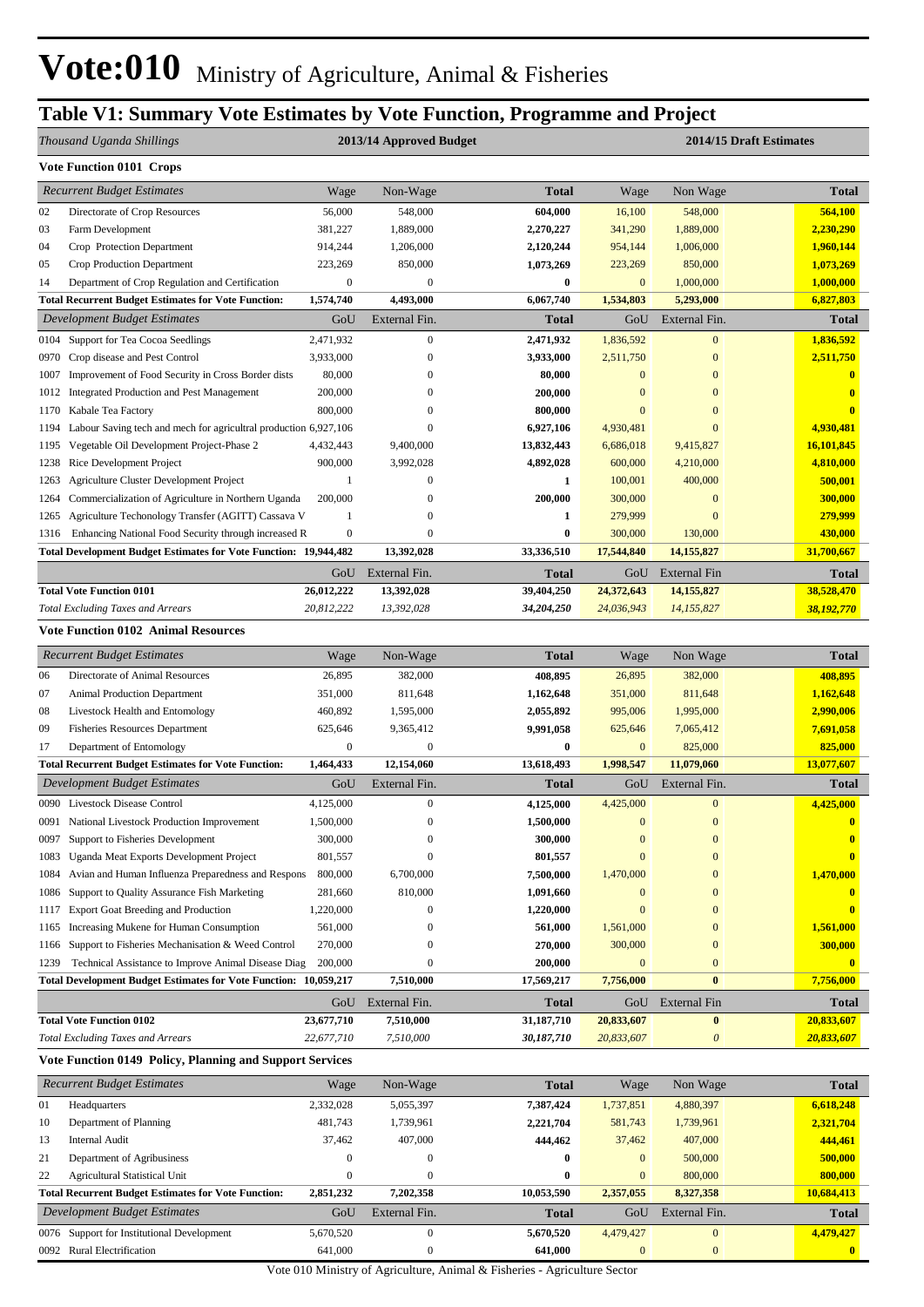## **Table V1: Summary Vote Estimates by Vote Function, Programme and Project**

|                                                                           |            |                         |              | 2014/15 Draft Estimates |               |              |  |  |
|---------------------------------------------------------------------------|------------|-------------------------|--------------|-------------------------|---------------|--------------|--|--|
| Thousand Uganda Shillings                                                 |            | 2013/14 Approved Budget |              |                         |               |              |  |  |
| <b>Development Budget Estimates</b>                                       | GoU        | External Fin.           | Total        | GoU                     | External Fin. | <b>Total</b> |  |  |
| Supervision, Monitoring and Evaluation<br>0094                            | 669,000    | $\mathbf{0}$            | 669,000      | $\Omega$                | $\Omega$      |              |  |  |
| Plan for National Agriculture Statistics<br>1008                          | 560,000    | $\theta$                | 560,000      | 1,498,750               | $\mathbf{0}$  | 1,498,750    |  |  |
| Agriculture Production, Marketing & Regulation<br>1010                    | 400,000    | $\Omega$                | 400,000      | 500,000                 | $\Omega$      | 500,000      |  |  |
| <b>MAAIF</b> Coordination/U Growth<br>1085                                | ,207,000   | $\Omega$                | 1,207,000    | 1,540,750               | 1,000,000     | 2,540,750    |  |  |
| Support to Agro processing & marketing of agricultural<br>1266            | 200,000    | 570,000                 | 770.000      | 350,000                 | 3,460,000     | 3,810,000    |  |  |
| Construction of Ministry of Agriculture, Animal Industr 1,200,000<br>1267 |            | 0                       | 1,200,000    | 1,200,000               | $\mathbf{0}$  | 1,200,000    |  |  |
| Total Development Budget Estimates for Vote Function: 10,547,520          |            | 570,000                 | 11,117,520   | 9,568,927               | 4,460,000     | 14,028,927   |  |  |
|                                                                           | GoU        | External Fin.           | <b>Total</b> | GoU                     | External Fin  | <b>Total</b> |  |  |
| <b>Total Vote Function 0149</b>                                           | 20,601,110 | 570,000                 | 21,171,110   | 20,253,340              | 4,460,000     | 24,713,340   |  |  |
| <b>Total Excluding Taxes and Arrears</b>                                  | 18,601,110 | 570,000                 | 19,171,110   | 18,993,790              | 4,460,000     | 23,453,790   |  |  |
| <b>Total Vote 010</b>                                                     | 70,291,042 | 21,472,028              | 91,763,069   | 65,459,590              | 18,615,827    | 84,075,417   |  |  |
| <b>Total Excluding Taxes and Arrears</b>                                  | 62,091,042 | 21,472,028              | 83,563,069   | 63,864,340              | 18,615,827    | 82,480,167   |  |  |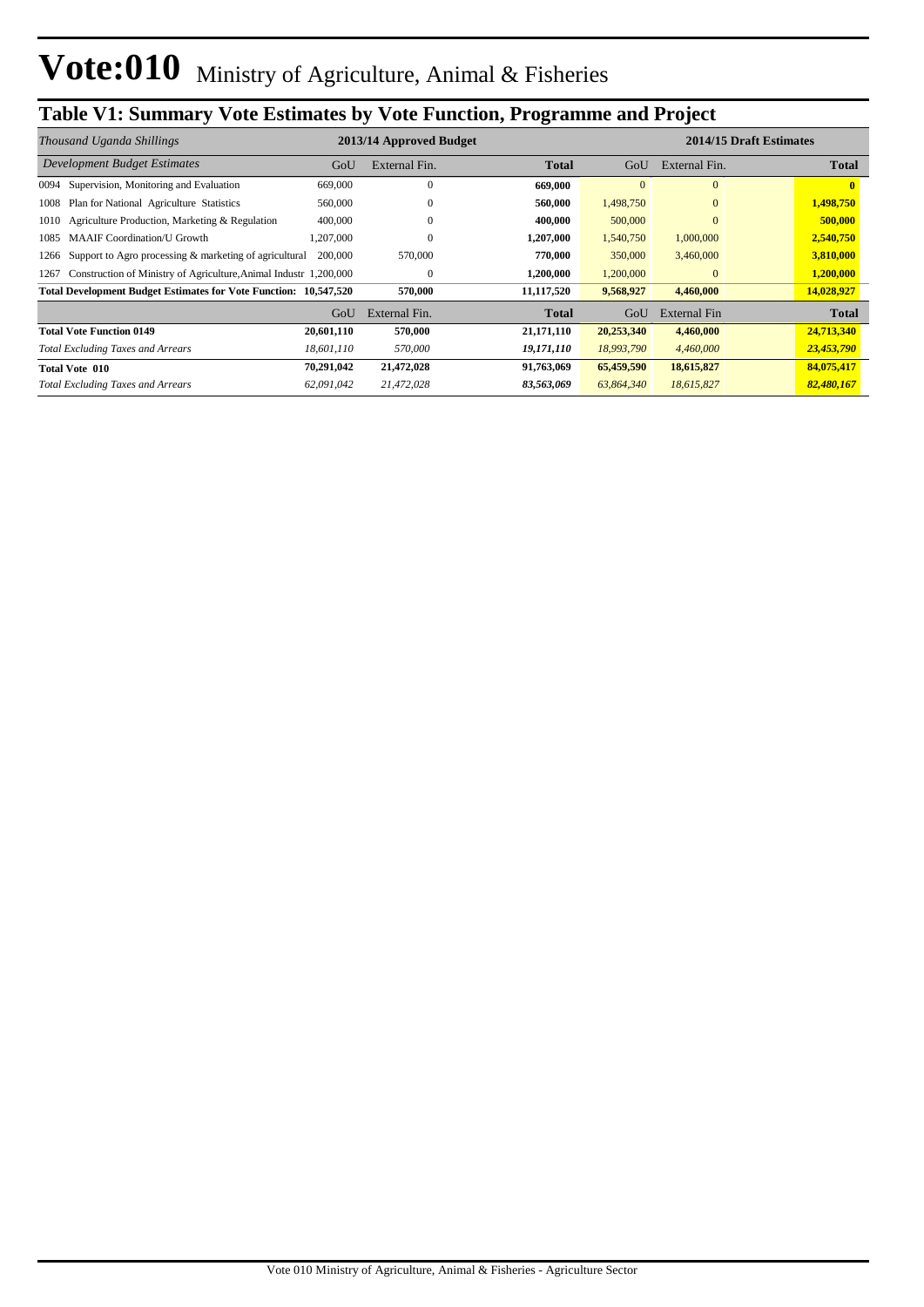## **Table V2: Summary Vote Estimates by Item**

| Thousand Uganda Shillings                                  |                  | 2013/14 Approved Budget |              |                  | 2014/15 Draft Estimates |              |
|------------------------------------------------------------|------------------|-------------------------|--------------|------------------|-------------------------|--------------|
|                                                            |                  | GoU External Fin.       | <b>Total</b> |                  | GoU External Fin.       | <b>Total</b> |
| <b>Employees, Goods and Services (Outputs Provided)</b>    | 47,862,454       | 8,053,627               | 55,916,081   | 43,568,839       | 15,615,827              | 59,184,666   |
| 211101 General Staff Salaries                              | 5,257,410        | $\mathbf{0}$            | 5,257,410    | 5,578,405        | $\mathbf{0}$            | 5,578,405    |
| 211102 Contract Staff Salaries (Incl. Casuals, Temporary)  | 1,628,995        | 2,096,000               | 3,724,995    | 1,780,100        | 1,700,000               | 3,480,100    |
| 211103 Allowances                                          | 4,285,391        | 190,000                 | 4,475,391    | 5,318,496        | 200,000                 | 5,518,496    |
| 212101 Social Security Contributions                       | 89,000           | $\boldsymbol{0}$        | 89,000       | 5,000            | $\mathbf{0}$            | 5,000        |
| 212201 Social Security Contributions                       | 3,000            | $\mathbf{0}$            | 3,000        | 6,000            | $\mathbf{0}$            | 6,000        |
| 213001 Medical expenses (To employees)                     | 150,000          | $\mathbf{0}$            | 150,000      | 130,000          | $\boldsymbol{0}$        | 130,000      |
| 213002 Incapacity, death benefits and funeral expenses     | 40,000           | $\overline{0}$          | 40,000       | 42,397           | $\boldsymbol{0}$        | 42,397       |
| 213003 Retrenchment costs                                  | 70,000           | $\mathbf{0}$            | 70,000       | 50,000           | $\boldsymbol{0}$        | 50,000       |
| 221001 Advertising and Public Relations                    | 231,989          | $\overline{0}$          | 231,989      | 156,297          | $\overline{0}$          | 156,297      |
| 221002 Workshops and Seminars                              | 1,072,712        | 232,000                 | 1,304,712    | 1,354,343        | 600,000                 | 1,954,343    |
| 221003 Staff Training                                      | 930,851          | 1,025,082               | 1,955,933    | 900,000          | 1,720,000               | 2,620,000    |
| 221004 Recruitment Expenses                                | $\boldsymbol{0}$ | $\mathbf{0}$            | $\bf{0}$     | 70,000           | $\mathbf{0}$            | 70,000       |
| 221005 Hire of Venue (chairs, projector, etc)              | 27,000           | $\mathbf{0}$            | 27,000       | 27,000           | $\mathbf{0}$            | 27,000       |
| 221006 Commissions and related charges                     | 358,000          | $\boldsymbol{0}$        | 358,000      | 499,481          | $\boldsymbol{0}$        | 499,481      |
| 221007 Books, Periodicals & Newspapers                     | 9,958            | $\mathbf{0}$            | 9,958        | 96,882           | $\overline{0}$          | 96,882       |
| 221008 Computer supplies and Information Technology (IT)   | 312,207          | 90,000                  | 402,207      | 426,042          | 40,000                  | 466,042      |
| 221009 Welfare and Entertainment                           | 90,154           | $\mathbf{0}$            | 90,154       | 186,554          | $\mathbf{0}$            | 186,554      |
| 221011 Printing, Stationery, Photocopying and Binding      | 1,030,393        | 10,000                  | 1,040,393    | 1,678,379        | 260,000                 | 1,938,379    |
| 221012 Small Office Equipment                              | 83,390           | $\boldsymbol{0}$        | 83,390       | 59,918           | $\mathbf{0}$            | 59,918       |
| 221016 IFMS Recurrent costs                                | 388,507          | $\mathbf{0}$            | 388,507      | 392,220          | $\mathbf{0}$            | 392,220      |
| 221017 Subscriptions                                       | 2,118,052        | $\mathbf{0}$            | 2,118,052    | 510,729          | $\overline{0}$          | 510,729      |
| 221020 IPPS Recurrent Costs                                | $\boldsymbol{0}$ | $\boldsymbol{0}$        | $\bf{0}$     | 25,000           | $\boldsymbol{0}$        | 25,000       |
| 222001 Telecommunications                                  | 118,055          | $\mathbf{0}$            | 118,055      | 110,000          | 30,000                  | 140,000      |
| 222002 Postage and Courier                                 | 30,000           | $\mathbf{0}$            | 30,000       | 40,000           | $\mathbf{0}$            | 40,000       |
| 222003 Information and communications technology (ICT)     | 229,500          | $\overline{0}$          | 229,500      | 56,000           | $\boldsymbol{0}$        | 56,000       |
| 223001 Property Expenses                                   | 251,902          | $\mathbf{0}$            | 251,902      | 680,000          | $\overline{0}$          | 680,000      |
| 223003 Rent – (Produced Assets) to private entities        | 1,333,902        | $\mathbf{0}$            | 1,333,902    | 496,000          | 72,000                  | 568,000      |
| 223004 Guard and Security services                         | 230,658          | $\overline{0}$          | 230,658      | 220,000          | $\mathbf{0}$            | 220,000      |
| 223005 Electricity                                         | 225,284          | $\overline{0}$          | 225,284      | 275,000          | $\boldsymbol{0}$        | 275,000      |
| 223006 Water                                               | 155,381          | $\overline{0}$          | 155,381      | 100,000          | $\boldsymbol{0}$        | 100,000      |
| 223007 Other Utilities- (fuel, gas, firewood, charcoal)    | 1,000,000        | $\boldsymbol{0}$        | 1,000,000    | 500,000          | $\boldsymbol{0}$        | 500,000      |
| 223901 Rent – (Produced Assets) to other govt. units       | $\boldsymbol{0}$ | $\mathbf{0}$            | $\bf{0}$     | 20,000           | $\boldsymbol{0}$        | 20,000       |
| 224001 Medical and Agricultural supplies                   | 10,001,000       | 982,028                 | 10,983,028   | 2,230,000        | 250,478                 | 2,480,478    |
| 224002 General Supply of Goods and Services                | $\boldsymbol{0}$ | 430,000                 | 430,000      | $\boldsymbol{0}$ | $\mathbf{0}$            | $\mathbf{0}$ |
| 224004 Cleaning and Sanitation                             | $\boldsymbol{0}$ | $\boldsymbol{0}$        | 0            | 180,000          | $\overline{0}$          | 180,000      |
| 224006 Agricultural Supplies                               | $\boldsymbol{0}$ | $\boldsymbol{0}$        | $\bf{0}$     | 3,659,932        | 4,322,010               | 7,981,942    |
| 225001 Consultancy Services- Short term                    | 710,465          | 280,000                 | 990,465      | 1,287,500        | 1,320,000               | 2,607,500    |
| 225002 Consultancy Services-Long-term                      | $\boldsymbol{0}$ | 1,700,000               | 1,700,000    | 150,000          | 5,101,340               | 5,251,340    |
| 226002 Licenses                                            | 2,286,475        | $\boldsymbol{0}$        | 2,286,475    | 2,040,412        | $\mathbf{0}$            | 2,040,412    |
| 227001 Travel inland                                       | 5,370,753        | 170,000                 | 5,540,753    | 5,220,195        | $\boldsymbol{0}$        | 5,220,195    |
| 227002 Travel abroad                                       | 698,170          | $\boldsymbol{0}$        | 698,170      | 880,664          | $\boldsymbol{0}$        | 880,664      |
| 227003 Carriage, Haulage, Freight and transport hire       | 500,000          | $\mathbf{0}$            | 500,000      | 550,000          | $\boldsymbol{0}$        | 550,000      |
| 227004 Fuel, Lubricants and Oils                           | 1,682,643        | 120,000                 | 1,802,643    | 2,570,774        | $\boldsymbol{0}$        | 2,570,774    |
| 228001 Maintenance - Civil                                 | 1,665,433        | 105,000                 | 1,770,433    | 822,000          | $\boldsymbol{0}$        | 822,000      |
| 228002 Maintenance - Vehicles                              | 570,824          | 47,000                  | 617,824      | 682,064          | $\boldsymbol{0}$        | 682,064      |
| 228003 Maintenance – Machinery, Equipment & Furniture      | 444,000          | $\mathbf{0}$            | 444,000      | 500,000          | $\boldsymbol{0}$        | 500,000      |
| 228004 Maintenance – Other                                 | 1,291,000        | 78,000                  | 1,369,000    | 1,005,057        | $\boldsymbol{0}$        | 1,005,057    |
| 281401 Rental – non produced assets                        | 450,000          | $\boldsymbol{0}$        | 450,000      | $\mathbf{0}$     | $\boldsymbol{0}$        | $\bf{0}$     |
| 282181 Extra-Ordinary Items (Losses/Gains)                 | 200,000          | $\overline{0}$          | 200,000      | $\boldsymbol{0}$ | $\mathbf{0}$            | $\bf{0}$     |
| 321414 Conditional transfers to Agric Extension            | $\boldsymbol{0}$ | 498,517                 | 498,517      | $\boldsymbol{0}$ | $\boldsymbol{0}$        | $\mathbf{0}$ |
| 321416 Conditional transfers to Agric. Development. Centre | 240,000          | $\boldsymbol{0}$        | 240,000      | $\mathbf{0}$     | $\boldsymbol{0}$        | $\bf{0}$     |
| <b>Grants, Transfers and Subsides (Outputs Funded)</b>     | 3,289,068        | 0                       | 3,289,068    | 3,757,000        | $\boldsymbol{\theta}$   | 3,757,000    |
| 263104 Transfers to other govt. units                      | 314,068          | $\boldsymbol{0}$        | 314,068      | 330,000          | $\boldsymbol{0}$        | 330,000      |
| 263206 Other Capital grants                                | 150,000          | $\overline{0}$          | 150,000      | 200,000          | $\mathbf{0}$            | 200,000      |
| 263340 Other grants                                        | 335,068          | $\mathbf{0}$            | 335,068      | 367,068          | $\mathbf{0}$            | 367,068      |
| 264101 Contributions to Autonomous Institutions            | 1,267,000        | $\overline{0}$          | 1,267,000    | 1,507,000        | $\boldsymbol{0}$        | 1,507,000    |
| 264102 Contributions to Autonomous Institutions (Wage Su   | 1,222,932        | $\overline{0}$          | 1,222,932    | 1,352,932        | $\mathbf{0}$            | 1,352,932    |
| <b>Investment</b> (Capital Purchases)                      | 19,139,520       | 13,418,401              | 32,557,920   | 18,133,750       | 3,000,000               | 21,133,750   |
| 231001 Non Residential buildings (Depreciation)            | 1,480,000        | 6,010,000               | 7,490,000    | 1,100,000        | 1,000,000               | 2,100,000    |
| 231003 Roads and bridges (Depreciation)                    | $\boldsymbol{0}$ | 200,000                 | 200,000      | $\bf{0}$         | 700,000                 | 700,000      |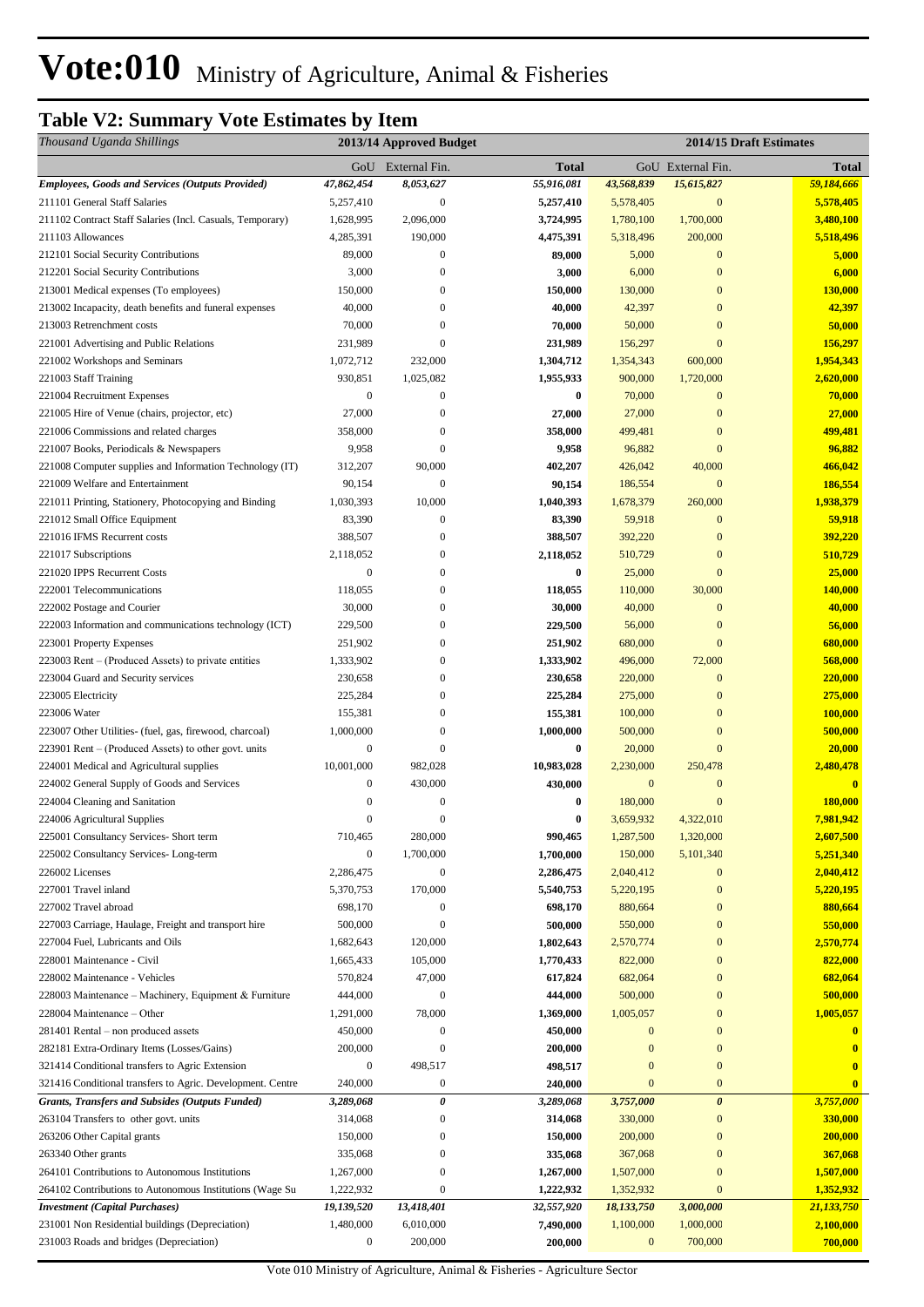## **Table V2: Summary Vote Estimates by Item**

| Thousand Uganda Shillings                                 |            | 2013/14 Approved Budget |              |              |                   | 2014/15 Draft Estimates |
|-----------------------------------------------------------|------------|-------------------------|--------------|--------------|-------------------|-------------------------|
|                                                           | GoU        | External Fin.           | <b>Total</b> |              | GoU External Fin. | Total                   |
| 231004 Transport equipment                                |            | 491,000                 | 491,000      | 1,900,000    | 500,000           | 2,400,000               |
| 231005 Machinery and equipment                            | 3,373,000  | 1,976,918               | 5,349,918    | 2,141,500    | 200,000           | 2,341,500               |
| 231006 Furniture and fittings (Depreciation)              | 310,000    | $\mathbf{0}$            | 310,000      | 200,000      | $\mathbf{0}$      | 200,000                 |
| 231007 Other Fixed Assets (Depreciation)                  | 1,460,000  | 600,000                 | 2,060,000    | 307,000      | $\mathbf{0}$      | 307,000                 |
| 281501 Environment Impact Assessment for Capital Works    | $\Omega$   | 1,912,483               | 1,912,483    | $\mathbf{0}$ | 400,000           | 400,000                 |
| 281502 Feasibility Studies for Capital Works              |            | 0                       | $\bf{0}$     | 300,000      | $\Omega$          | 300,000                 |
| 281504 Monitoring, Supervision & Appraisal of capital wor | 850,000    | 2,228,000               | 3,078,000    | 1,140,000    | 200,000           | 1,340,000               |
| 311101 Land                                               | 2,000,000  | $\Omega$                | 2,000,000    | 6,150,000    | $\mathbf{0}$      | 6,150,000               |
| 312104 Other Structures                                   |            | $\Omega$                | $\bf{0}$     | 3,200,000    | $\mathbf{0}$      | 3,200,000               |
| 312204 Taxes on Machinery, Furniture & Vehicles           |            | $\mathbf{0}$            | $\bf{0}$     | 1,595,250    | $\mathbf{0}$      | 1,595,250               |
| 312206 Gross Tax                                          | 8,200,000  | $\Omega$                | 8,200,000    | $\Omega$     | $\Omega$          |                         |
| 312301 Cultivated Assets                                  | 800,000    | $\mathbf{0}$            | 800,000      | 100,000      | $\mathbf{0}$      | 100,000                 |
| 312302 Intangible Fixed Assets                            | 666,520    | $\mathbf{0}$            | 666,520      | $\mathbf{0}$ | $\mathbf{0}$      |                         |
| <b>Grand Total Vote 010</b>                               | 70,291,042 | 21,472,028              | 91,763,069   | 65,459,590   | 18,615,827        | 84,075,417              |
| <b>Total Excluding Taxes and Arrears</b>                  | 62,091,042 | 21,472,028              | 83,563,069   | 63,864,340   | 18,615,827        | 82,480,167              |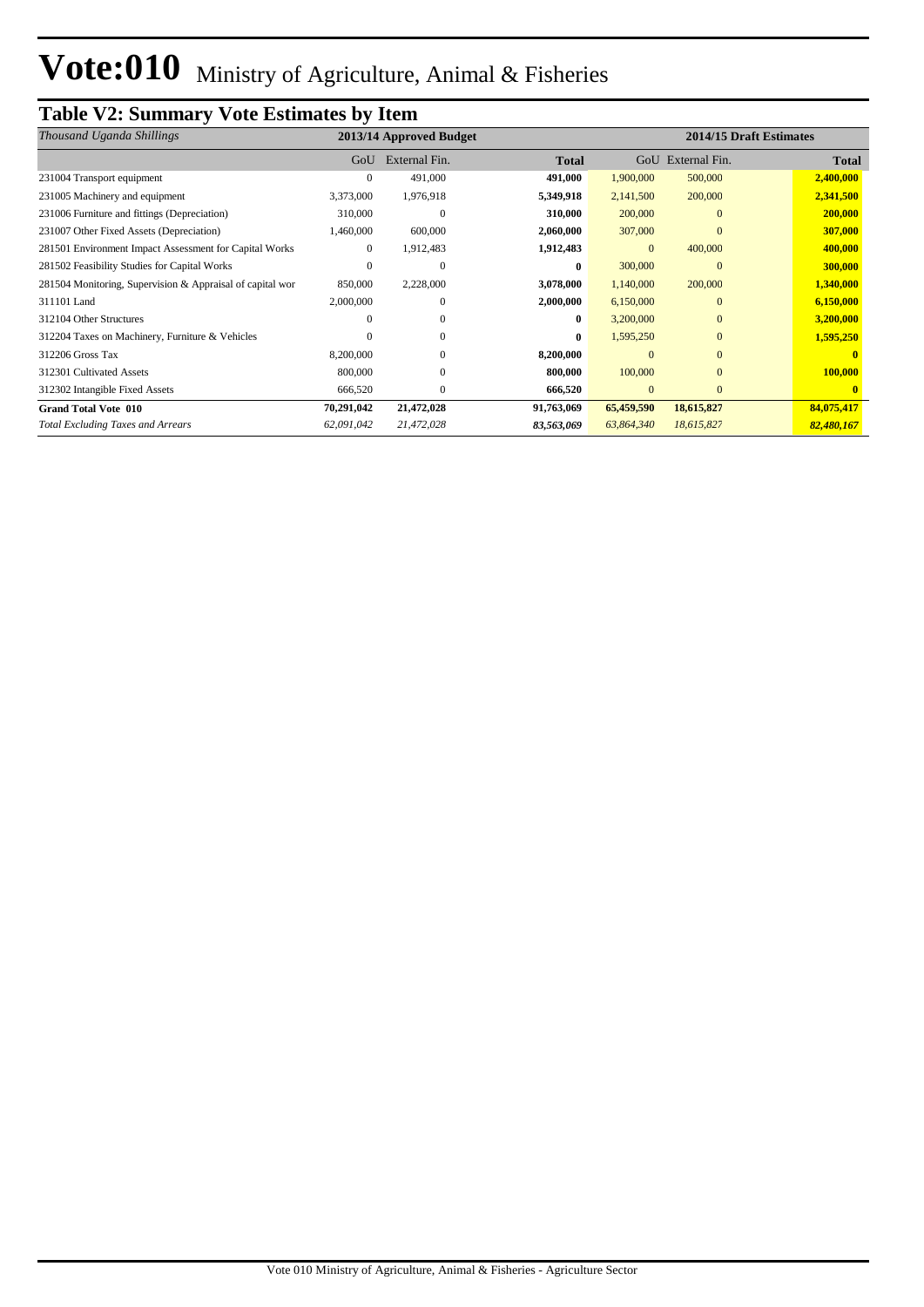## **Table V3: Detailed Estimates by Vote Function, Cost Centre, Output and Item**

#### *Vote Function 0101 Crops*

#### *Recurrent Budget Estimates*

#### **Programme 02 Directorate of Crop Resources**

| Thousand Uganda Shillings                                                    |                  | 2013/14 Approved Budget |              |                       | 2014/15 Draft Estimates |              |
|------------------------------------------------------------------------------|------------------|-------------------------|--------------|-----------------------|-------------------------|--------------|
| <b>Outputs Provided</b>                                                      | Wage             | Non-Wage                | <b>Total</b> | Wage                  | Non Wage                | <b>Total</b> |
| Output:010101 Policies, laws, guidelines, plans and strategies               |                  |                         |              |                       |                         |              |
| 211101 General Staff Salaries                                                | 26,000           | $\theta$                | 26,000       | 16,100                | $\mathbf{0}$            | 16,100       |
| 211103 Allowances                                                            | $\bf{0}$         | 3,000                   | 3,000        | $\mathbf{0}$          | 4,000                   | 4,000        |
| 221002 Workshops and Seminars                                                | $\mathbf{0}$     | 1,000                   | 1,000        | $\mathbf{0}$          | $\Omega$                | $\mathbf{0}$ |
| 221005 Hire of Venue (chairs, projector, etc)                                | $\mathbf{0}$     | 15,000                  | 15,000       | $\mathbf{0}$          | 15,000                  | 15,000       |
| 221011 Printing, Stationery, Photocopying and                                | $\Omega$         | 6.000                   | 6,000        | $\mathbf{0}$          | 6,000                   | 6,000        |
| 227004 Fuel, Lubricants and Oils                                             | $\mathbf{0}$     | 1,000                   | 1,000        | $\mathbf{0}$          | 1,000                   | 1,000        |
| 228002 Maintenance - Vehicles                                                | $\mathbf{0}$     | 1,000                   | 1,000        | $\mathbf{0}$          | 1,000                   | 1,000        |
| 228004 Maintenance - Other                                                   | $\mathbf{0}$     | 21,000                  | 21,000       | $\mathbf{0}$          | 21,000                  | 21,000       |
| Total Cost of Output 010101:                                                 | 26,000           | 48,000                  | 74,000       | 16,100                | 48,000                  | 64,100       |
| Output:010107 Promotion of Production & Productivity of priority commodities |                  |                         |              |                       |                         |              |
| 211103 Allowances                                                            | $\mathbf{0}$     | 23,150                  | 23,150       | $\mathbf{0}$          | 23,150                  | 23,150       |
| 221011 Printing, Stationery, Photocopying and                                | $\mathbf{0}$     | 2,850                   | 2,850        | $\mathbf{0}$          | 2,850                   | 2,850        |
| 223001 Property Expenses                                                     | $\mathbf{0}$     | $\theta$                | $\bf{0}$     | $\mathbf{0}$          | 200,000                 | 200,000      |
| 227001 Travel inland                                                         | $\Omega$         | 46,000                  | 46,000       | $\mathbf{0}$          | 46,000                  | 46,000       |
| 227004 Fuel, Lubricants and Oils                                             | $\mathbf{0}$     | 8.000                   | 8,000        | $\mathbf{0}$          | 8,000                   | 8,000        |
| 282181 Extra-Ordinary Items (Losses/Gains)                                   | $\bf{0}$         | 200,000                 | 200,000      | $\overline{0}$        | $\mathbf{0}$            | $\mathbf{0}$ |
| Total Cost of Output 010107:                                                 | 0                | 280,000                 | 280,000      | $\boldsymbol{\theta}$ | 280,000                 | 280,000      |
| Output:010108 Increased value addition of priority commodities               |                  |                         |              |                       |                         |              |
| 211102 Contract Staff Salaries (Incl. Casuals, T                             | 30,000           | $\boldsymbol{0}$        | 30,000       | $\mathbf{0}$          | $\mathbf{0}$            | $\mathbf{0}$ |
| 211103 Allowances                                                            | $\mathbf{0}$     | 75,000                  | 75,000       | $\mathbf{0}$          | 75,000                  | 75,000       |
| 227001 Travel inland                                                         | $\boldsymbol{0}$ | 110,000                 | 110,000      | $\mathbf{0}$          | 110,000                 | 110,000      |
| 227004 Fuel, Lubricants and Oils                                             | $\mathbf{0}$     | 33,000                  | 33,000       | $\mathbf{0}$          | 33,000                  | 33,000       |
| 228002 Maintenance - Vehicles                                                | $\mathbf{0}$     | 2,000                   | 2,000        | $\mathbf{0}$          | 2,000                   | 2,000        |
| Total Cost of Output 010108:                                                 | 30,000           | 220,000                 | 250,000      | $\boldsymbol{\theta}$ | 220,000                 | 220,000      |
| <b>Total Cost of Outputs Provided</b>                                        | 56,000           | 548,000                 | 604,000      | 16,100                | 548,000                 | 564,100      |
| <b>Total Programme 02</b>                                                    | 56,000           | 548,000                 | 604,000      | 16,100                | 548,000                 | 564,100      |
| <b>Total Excluding Arrears</b>                                               | 56,000           | 548,000                 | 604,000      | 16,100                | 548,000                 | 564,100      |

#### **Programme 03 Farm Development**

| Thousand Uganda Shillings                                      |                  | 2013/14 Approved Budget |              |                | 2014/15 Draft Estimates |              |
|----------------------------------------------------------------|------------------|-------------------------|--------------|----------------|-------------------------|--------------|
| <b>Outputs Provided</b>                                        | Wage             | Non-Wage                | <b>Total</b> | Wage           | Non Wage                | <b>Total</b> |
| Output:010101 Policies, laws, guidelines, plans and strategies |                  |                         |              |                |                         |              |
| 211101 General Staff Salaries                                  | 381,227          | $\theta$                | 381,227      | 341,290        | $\mathbf{0}$            | 341,290      |
| 211103 Allowances                                              | $\mathbf{0}$     | 10,000                  | 10,000       | $\overline{0}$ | 10,000                  | 10,000       |
| 221002 Workshops and Seminars                                  | $\mathbf{0}$     | 10,000                  | 10,000       | $\overline{0}$ | 13,000                  | 13,000       |
| 221005 Hire of Venue (chairs, projector, etc)                  | $\mathbf{0}$     | 7,000                   | 7,000        | $\overline{0}$ | 7,000                   | 7,000        |
| 221011 Printing, Stationery, Photocopying and                  | $\mathbf{0}$     | 20,000                  | 20,000       | $\mathbf{0}$   | 20,000                  | 20,000       |
| 227001 Travel inland                                           | $\mathbf{0}$     | $\theta$                | $\bf{0}$     | $\mathbf{0}$   | 10,000                  | 10,000       |
| 227002 Travel abroad                                           | $\mathbf{0}$     | 3,000                   | 3,000        | $\overline{0}$ | $\overline{0}$          | $\mathbf{0}$ |
| 227004 Fuel, Lubricants and Oils                               | $\boldsymbol{0}$ | 10,000                  | 10,000       | $\overline{0}$ | 20,000                  | 20,000       |
| 228002 Maintenance - Vehicles                                  | $\mathbf{0}$     | 20,000                  | 20,000       | $\overline{0}$ | $\overline{0}$          | $\mathbf{0}$ |
| Total Cost of Output 010101:                                   | 381,227          | 80,000                  | 461,227      | 341,290        | 80,000                  | 421,290      |
| Output:010103 Crop production technology promotion             |                  |                         |              |                |                         |              |
| 211103 Allowances                                              | $\boldsymbol{0}$ | 100,000                 | 100,000      | $\overline{0}$ | 100,000                 | 100,000      |
| 213001 Medical expenses (To employees)                         | $\mathbf{0}$     | 70,000                  | 70,000       | 0              | $\overline{0}$          | $\mathbf{0}$ |
| 221002 Workshops and Seminars                                  | $\boldsymbol{0}$ | 50,000                  | 50,000       | $\overline{0}$ | 50,000                  | 50,000       |
| 221003 Staff Training                                          | $\mathbf{0}$     | $\theta$                | $\mathbf{0}$ | $\overline{0}$ | 40,000                  | 40,000       |
| 221009 Welfare and Entertainment                               | $\boldsymbol{0}$ | 8,000                   | 8,000        | $\mathbf{0}$   | 8,000                   | 8,000        |
| 221011 Printing, Stationery, Photocopying and                  | $\mathbf{0}$     | $\overline{0}$          | $\bf{0}$     | $\mathbf{0}$   | 27,000                  | 27,000       |
| 225001 Consultancy Services- Short term                        | $\boldsymbol{0}$ | 20,000                  | 20,000       | $\mathbf{0}$   | 90,000                  | 90,000       |
| 227001 Travel inland                                           | $\mathbf{0}$     | 70,000                  | 70,000       | $\mathbf{0}$   | 70,000                  | 70,000       |
| 227002 Travel abroad                                           | $\mathbf{0}$     | 30,000                  | 30,000       | $\mathbf{0}$   | 30,000                  | 30,000       |
| 227004 Fuel, Lubricants and Oils                               | $\boldsymbol{0}$ | 57,000                  | 57,000       | $\overline{0}$ | 57,000                  | 57,000       |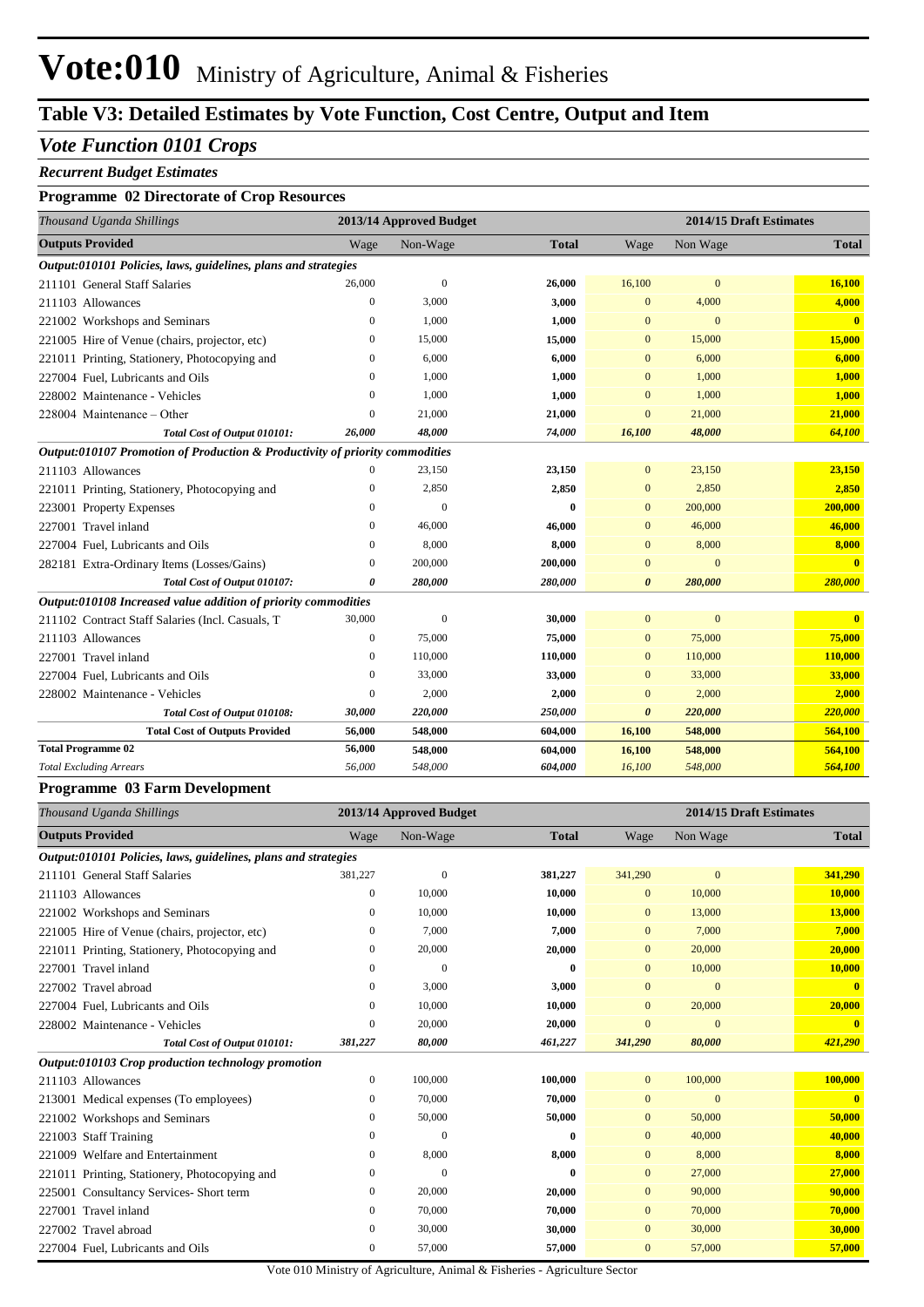#### *Vote Function 0101 Crops*

#### **Programme 03 Farm Development**

| Thousand Uganda Shillings                          |              | 2013/14 Approved Budget |              |                       | 2014/15 Draft Estimates |          |              |
|----------------------------------------------------|--------------|-------------------------|--------------|-----------------------|-------------------------|----------|--------------|
| <b>Outputs Provided</b>                            | Wage         | Non-Wage                | <b>Total</b> | Wage                  | Non Wage                |          | <b>Total</b> |
| 228002 Maintenance - Vehicles                      | 0            | 7,000                   | 7,000        | $\overline{0}$        | 20,000                  |          | 20,000       |
| 228003 Maintenance – Machinery, Equipment          | $\mathbf{0}$ | 100,000                 | 100,000      | $\overline{0}$        | 20,000                  |          | 20,000       |
| Total Cost of Output 010103:                       | 0            | 512,000                 | 512,000      | $\theta$              | 512,000                 |          | 512,000      |
| <b>Total Cost of Outputs Provided</b>              | 381,227      | 592,000                 | 973,227      | 341,290               | 592,000                 |          | 933,290      |
| <b>Outputs Funded</b>                              | Wage         | Non-Wage                | <b>Total</b> | Wage                  | Non Wage                |          | <b>Total</b> |
| <b>Output:010152 Provision for PMA Secretariat</b> |              |                         |              |                       |                         |          |              |
| 264101 Contributions to Autonomous Institutio      | $\Omega$     | 417,000                 | 417,000      | $\overline{0}$        | 417,000                 |          | 417,000      |
| o/w PMA Operational expenses                       | 0            | $\theta$                | 0            |                       | 417,000                 |          | 417,000      |
| 264102 Contributions to Autonomous Institutio      | $\bf{0}$     | 880,000                 | 880,000      | $\overline{0}$        | 880,000                 |          | 880,000      |
| $o/w$ PMA wages                                    | $\theta$     | $\theta$                | 0            | $\theta$              | 880,000                 | $\theta$ | 880,000      |
| Total Cost of Output 010152:                       | 0            | 1,297,000               | 1,297,000    | $\boldsymbol{\theta}$ | 1,297,000               |          | 1,297,000    |
| <b>Total Cost of Outputs Funded</b>                | $\bf{0}$     | 1,297,000               | 1,297,000    | $\bf{0}$              | 1,297,000               |          | 1,297,000    |
| <b>Total Programme 03</b>                          | 381,227      | 1,889,000               | 2,270,227    | 341,290               | 1,889,000               |          | 2,230,290    |
| <b>Total Excluding Arrears</b>                     | 381,227      | 1,889,000               | 2,270,227    | 341,290               | 1,889,000               |          | 2,230,290    |

#### **Programme 04 Crop Protection Department**

| Thousand Uganda Shillings                                          |                  | 2013/14 Approved Budget |           |                       | 2014/15 Draft Estimates |                         |
|--------------------------------------------------------------------|------------------|-------------------------|-----------|-----------------------|-------------------------|-------------------------|
| <b>Outputs Provided</b>                                            | Wage             | Non-Wage                | Total     | Wage                  | Non Wage                | <b>Total</b>            |
| Output:010101 Policies, laws, guidelines, plans and strategies     |                  |                         |           |                       |                         |                         |
| 211101 General Staff Salaries                                      | 914,244          | $\boldsymbol{0}$        | 914,244   | 954,144               | $\mathbf{0}$            | 954,144                 |
| 211103 Allowances                                                  | $\overline{0}$   | 50,000                  | 50,000    | $\mathbf{0}$          | 50,000                  | 50,000                  |
| 221002 Workshops and Seminars                                      | $\boldsymbol{0}$ | 20,000                  | 20,000    | $\mathbf{0}$          | 20,000                  | 20,000                  |
| 221008 Computer supplies and Information Tec                       | $\overline{0}$   | 10,000                  | 10,000    | $\mathbf{0}$          | 10,000                  | 10,000                  |
| 221011 Printing, Stationery, Photocopying and                      | $\mathbf{0}$     | 40,000                  | 40,000    | $\mathbf{0}$          | 40,000                  | 40,000                  |
| 227001 Travel inland                                               | $\mathbf{0}$     | 40,000                  | 40,000    | $\overline{0}$        | 40,000                  | 40,000                  |
| 227002 Travel abroad                                               | $\overline{0}$   | 20,000                  | 20,000    | $\mathbf{0}$          | 20,000                  | 20,000                  |
| 227004 Fuel, Lubricants and Oils                                   | $\boldsymbol{0}$ | 10,000                  | 10,000    | $\mathbf{0}$          | 10,000                  | 10,000                  |
| 228001 Maintenance - Civil                                         | $\overline{0}$   | 10,000                  | 10,000    | $\overline{0}$        | $\mathbf{0}$            | $\mathbf{0}$            |
| 228002 Maintenance - Vehicles                                      | $\overline{0}$   | $\mathbf{0}$            | $\bf{0}$  | $\overline{0}$        | 10,000                  | 10,000                  |
| Total Cost of Output 010101:                                       | 914,244          | 200,000                 | 1,114,244 | 954,144               | 200,000                 | 1,154,144               |
| Output:010102 Quality Assurance systems along the value chain      |                  |                         |           |                       |                         |                         |
| 211103 Allowances                                                  | $\overline{0}$   | 35,000                  | 35,000    | $\mathbf{0}$          | 35,000                  | 35,000                  |
| 221008 Computer supplies and Information Tec                       | $\mathbf{0}$     | 15,000                  | 15,000    | $\overline{0}$        | $\mathbf{0}$            | $\overline{\mathbf{0}}$ |
| 221011 Printing, Stationery, Photocopying and                      | $\boldsymbol{0}$ | 30,000                  | 30,000    | $\mathbf{0}$          | 41,000                  | 41,000                  |
| 224001 Medical and Agricultural supplies                           | $\boldsymbol{0}$ | 100,000                 | 100,000   | $\mathbf{0}$          | $\mathbf{0}$            | $\overline{\mathbf{0}}$ |
| 224006 Agricultural Supplies                                       | $\mathbf{0}$     | $\overline{0}$          | $\bf{0}$  | $\mathbf{0}$          | 100,000                 | 100,000                 |
| 227001 Travel inland                                               | $\overline{0}$   | 60,000                  | 60,000    | $\overline{0}$        | 60,000                  | 60,000                  |
| 227004 Fuel, Lubricants and Oils                                   | $\mathbf{0}$     | $\mathbf{0}$            | $\bf{0}$  | $\overline{0}$        | 14,000                  | 14,000                  |
| 228002 Maintenance - Vehicles                                      | $\boldsymbol{0}$ | 20,000                  | 20,000    | $\mathbf{0}$          | 10,000                  | 10,000                  |
| Total Cost of Output 010102:                                       | 0                | 260,000                 | 260,000   | $\boldsymbol{\theta}$ | 260,000                 | 260,000                 |
| Output:010104 Crop pest and disease control measures               |                  |                         |           |                       |                         |                         |
| 221002 Workshops and Seminars                                      | $\boldsymbol{0}$ | 25,000                  | 25,000    | $\mathbf{0}$          | 25,000                  | 25,000                  |
| 221011 Printing, Stationery, Photocopying and                      | $\boldsymbol{0}$ | 10,000                  | 10,000    | $\mathbf{0}$          | 10,000                  | 10,000                  |
| 223003 Rent – (Produced Assets) to private enti                    | 0                | 30,000                  | 30,000    | $\boldsymbol{0}$      | 30,000                  | 30,000                  |
| 224001 Medical and Agricultural supplies                           | $\mathbf{0}$     | 50,000                  | 50,000    | $\mathbf{0}$          | $\mathbf{0}$            | $\mathbf{0}$            |
| 224006 Agricultural Supplies                                       | $\overline{0}$   | $\boldsymbol{0}$        | $\bf{0}$  | $\overline{0}$        | 50,000                  | 50,000                  |
| 227004 Fuel, Lubricants and Oils                                   | $\boldsymbol{0}$ | 31,000                  | 31,000    | $\mathbf{0}$          | 31,000                  | 31,000                  |
| Total Cost of Output 010104:                                       | 0                | 146,000                 | 146,000   | $\boldsymbol{\theta}$ | 146,000                 | 146,000                 |
| Output:010109 Control of pest and diseases in priority commodities |                  |                         |           |                       |                         |                         |
| 211103 Allowances                                                  | $\overline{0}$   | $\mathbf{0}$            | $\bf{0}$  | $\overline{0}$        | 50,000                  | 50,000                  |
| 221001 Advertising and Public Relations                            | $\mathbf{0}$     | 100,000                 | 100,000   | $\mathbf{0}$          | 50,000                  | 50,000                  |
| 221002 Workshops and Seminars                                      | $\boldsymbol{0}$ | $\mathbf{0}$            | $\bf{0}$  | $\mathbf{0}$          | 50,000                  | 50,000                  |
| 221003 Staff Training                                              | $\boldsymbol{0}$ | 100,000                 | 100,000   | $\mathbf{0}$          | 50,000                  | 50,000                  |
| 224001 Medical and Agricultural supplies                           | 0                | 350,000                 | 350,000   | $\mathbf{0}$          | $\mathbf{0}$            | $\overline{\mathbf{0}}$ |
| 224006 Agricultural Supplies                                       | $\overline{0}$   | $\mathbf{0}$            | $\bf{0}$  | $\overline{0}$        | 100,000                 | 100,000                 |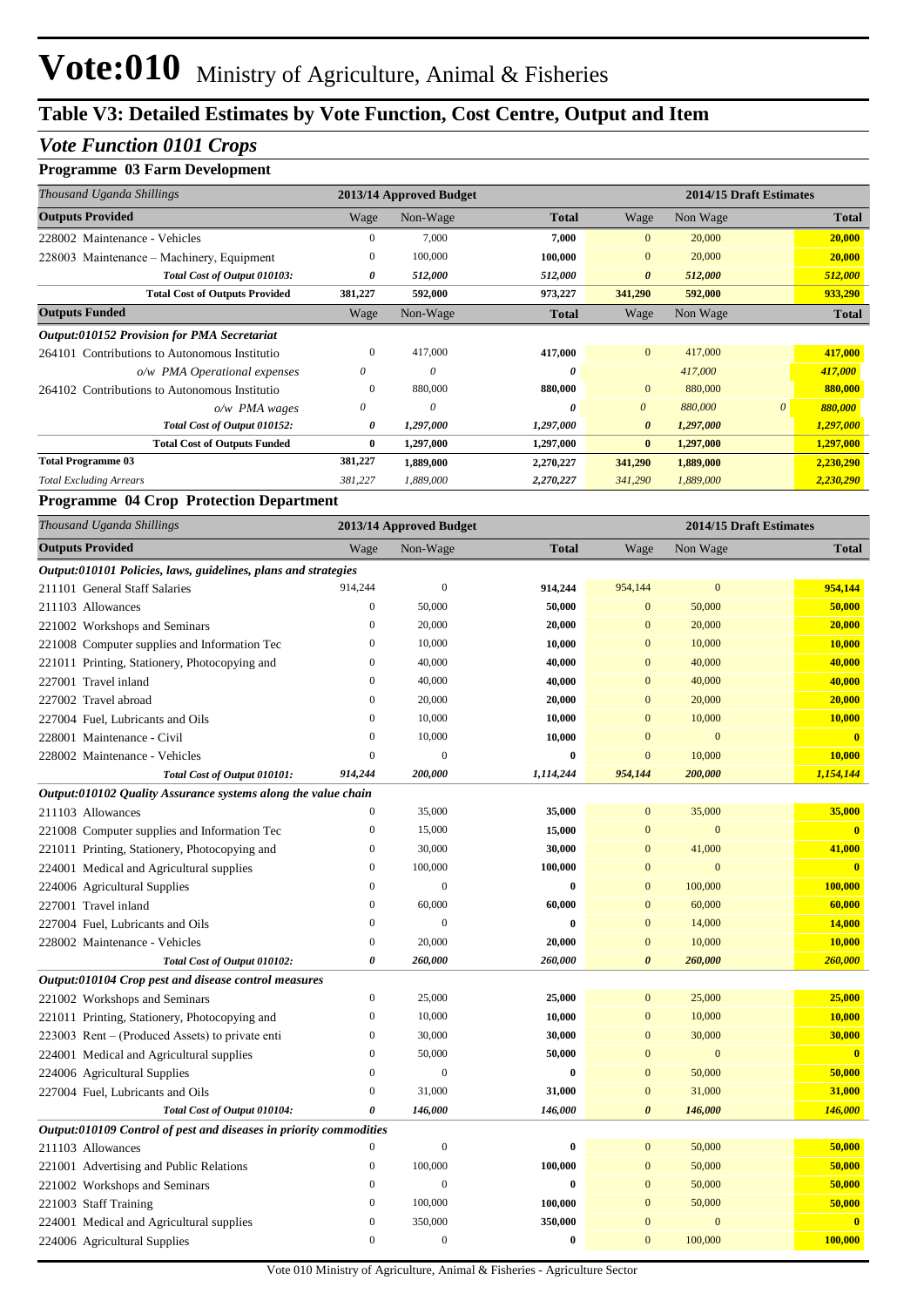#### *Vote Function 0101 Crops*

### **Programme 04 Crop Protection Department**

| Thousand Uganda Shillings             | 2013/14 Approved Budget |           |              | 2014/15 Draft Estimates |           |              |
|---------------------------------------|-------------------------|-----------|--------------|-------------------------|-----------|--------------|
| <b>Outputs Provided</b>               | Wage                    | Non-Wage  | <b>Total</b> | Wage                    | Non Wage  | <b>Total</b> |
| Travel inland<br>227001               | 0                       | 50,000    | 50,000       | 0                       | 100,000   | 100,000      |
| Total Cost of Output 010109:          | 0                       | 600.000   | 600.000      | $\boldsymbol{\theta}$   | 400.000   | 400,000      |
| <b>Total Cost of Outputs Provided</b> | 914.244                 | 1,206,000 | 2,120,244    | 954,144                 | 1.006.000 | 1,960,144    |
| <b>Total Programme 04</b>             | 914,244                 | 1,206,000 | 2,120,244    | 954,144                 | 1,006,000 | 1,960,144    |
| <b>Total Excluding Arrears</b>        | 914.244                 | 1,206,000 | 2,120,244    | 954,144                 | 1.006.000 | 1,960,144    |

#### **Programme 05 Crop Production Department**

| Thousand Uganda Shillings                                                    |                  | 2013/14 Approved Budget |              |                       |                  | 2014/15 Draft Estimates |
|------------------------------------------------------------------------------|------------------|-------------------------|--------------|-----------------------|------------------|-------------------------|
| <b>Outputs Provided</b>                                                      | Wage             | Non-Wage                | <b>Total</b> | Wage                  | Non Wage         | <b>Total</b>            |
| Output:010101 Policies, laws, guidelines, plans and strategies               |                  |                         |              |                       |                  |                         |
| 211101 General Staff Salaries                                                | 223,269          | $\mathbf{0}$            | 223,269      | 223,269               | $\mathbf{0}$     | 223,269                 |
| 211103 Allowances                                                            | $\boldsymbol{0}$ | 21,000                  | 21,000       | $\mathbf{0}$          | 21,000           | 21,000                  |
| 221002 Workshops and Seminars                                                | $\boldsymbol{0}$ | 36,000                  | 36,000       | $\bf{0}$              | 36,000           | 36,000                  |
| 221011 Printing, Stationery, Photocopying and                                | $\boldsymbol{0}$ | 3,000                   | 3,000        | $\bf{0}$              | 3,000            | 3,000                   |
| 227004 Fuel, Lubricants and Oils                                             | $\boldsymbol{0}$ | 10,000                  | 10,000       | $\bf{0}$              | 10,000           | 10,000                  |
| 228002 Maintenance - Vehicles                                                | $\boldsymbol{0}$ | 2,000                   | 2,000        | $\bf{0}$              | 2,000            | 2,000                   |
| Total Cost of Output 010101:                                                 | 223,269          | 72,000                  | 295,269      | 223,269               | 72,000           | 295,269                 |
| Output:010105 Food and nutrition security                                    |                  |                         |              |                       |                  |                         |
| 211103 Allowances                                                            | $\boldsymbol{0}$ | 25,000                  | 25,000       | $\mathbf{0}$          | 25,000           | 25,000                  |
| 221002 Workshops and Seminars                                                | $\boldsymbol{0}$ | 20,000                  | 20,000       | $\mathbf{0}$          | 20,000           | 20,000                  |
| 221011 Printing, Stationery, Photocopying and                                | $\boldsymbol{0}$ | 13,000                  | 13,000       | $\bf{0}$              | 13,000           | 13,000                  |
| 227004 Fuel, Lubricants and Oils                                             | $\boldsymbol{0}$ | 10,000                  | 10,000       | $\bf{0}$              | 10,000           | 10,000                  |
| 228002 Maintenance - Vehicles                                                | $\boldsymbol{0}$ | 2,000                   | 2,000        | $\bf{0}$              | 2,000            | 2,000                   |
| Total Cost of Output 010105:                                                 | 0                | 70,000                  | 70,000       | $\boldsymbol{\theta}$ | 70,000           | 70,000                  |
| Output:010106 Increased value addition in the sector                         |                  |                         |              |                       |                  |                         |
| 211103 Allowances                                                            | $\boldsymbol{0}$ | 22,000                  | 22,000       | $\boldsymbol{0}$      | 22,000           | 22,000                  |
| 227001 Travel inland                                                         | $\mathbf{0}$     | 20,000                  | 20,000       | $\boldsymbol{0}$      | 20,000           | 20,000                  |
| 227004 Fuel, Lubricants and Oils                                             | $\boldsymbol{0}$ | 6,000                   | 6,000        | $\bf{0}$              | 6,000            | 6,000                   |
| Total Cost of Output 010106:                                                 | 0                | 48,000                  | 48,000       | 0                     | 48,000           | 48,000                  |
| Output:010107 Promotion of Production & Productivity of priority commodities |                  |                         |              |                       |                  |                         |
| 211103 Allowances                                                            | $\boldsymbol{0}$ | 110,000                 | 110,000      | $\mathbf{0}$          | 100,000          | 100,000                 |
| 221002 Workshops and Seminars                                                | $\boldsymbol{0}$ | 20,000                  | 20,000       | $\boldsymbol{0}$      | 20,000           | 20,000                  |
| 221008 Computer supplies and Information Tec                                 | $\boldsymbol{0}$ | $\mathbf{0}$            | $\bf{0}$     | $\mathbf{0}$          | 10,000           | 10,000                  |
| 221009 Welfare and Entertainment                                             | $\mathbf{0}$     | $\mathbf{0}$            | 0            | $\mathbf{0}$          | 10,000           | 10,000                  |
| 221011 Printing, Stationery, Photocopying and                                | $\boldsymbol{0}$ | 10,000                  | 10,000       | $\mathbf{0}$          | 10,000           | 10,000                  |
| 224001 Medical and Agricultural supplies                                     | $\boldsymbol{0}$ | 200,000                 | 200,000      | $\mathbf{0}$          | $\mathbf{0}$     | $\overline{\mathbf{0}}$ |
| 224006 Agricultural Supplies                                                 | $\mathbf{0}$     | $\mathbf{0}$            | $\bf{0}$     | $\mathbf{0}$          | 140,000          | 140,000                 |
| 227001 Travel inland                                                         | $\boldsymbol{0}$ | 50,000                  | 50,000       | $\mathbf{0}$          | 50,000           | 50,000                  |
| 227002 Travel abroad                                                         | $\boldsymbol{0}$ | $\mathbf{0}$            | $\bf{0}$     | $\mathbf{0}$          | 50,000           | 50,000                  |
| 227004 Fuel, Lubricants and Oils                                             | $\mathbf{0}$     | 70,000                  | 70,000       | $\mathbf{0}$          | 70,000           | 70,000                  |
| 228002 Maintenance - Vehicles                                                | $\boldsymbol{0}$ | 4,000                   | 4,000        | $\mathbf{0}$          | 4,000            | 4,000                   |
| Total Cost of Output 010107:                                                 | 0                | 464,000                 | 464,000      | $\boldsymbol{\theta}$ | 464,000          | 464,000                 |
| Output:010108 Increased value addition of priority commodities               |                  |                         |              |                       |                  |                         |
| 211103 Allowances                                                            | $\boldsymbol{0}$ | 23,000                  | 23,000       | $\boldsymbol{0}$      | 20,000           | 20,000                  |
| 221009 Welfare and Entertainment                                             | $\boldsymbol{0}$ | 3,000                   | 3,000        | $\boldsymbol{0}$      | 6,000            | 6,000                   |
| 221011 Printing, Stationery, Photocopying and                                | $\boldsymbol{0}$ | 20,000                  | 20,000       | $\boldsymbol{0}$      | 20,000           | 20,000                  |
| 224001 Medical and Agricultural supplies                                     | $\boldsymbol{0}$ | 50,000                  | 50,000       | $\boldsymbol{0}$      | $\boldsymbol{0}$ | $\mathbf{0}$            |
| 224006 Agricultural Supplies                                                 | $\boldsymbol{0}$ | $\boldsymbol{0}$        | $\pmb{0}$    | $\boldsymbol{0}$      | 50,000           | 50,000                  |
| 227001 Travel inland                                                         | $\boldsymbol{0}$ | 82,000                  | 82,000       | $\boldsymbol{0}$      | 62,000           | 62,000                  |
| 227002 Travel abroad                                                         | $\boldsymbol{0}$ | $\mathbf{0}$            | $\bf{0}$     | $\boldsymbol{0}$      | 20,000           | 20,000                  |
| 227004 Fuel, Lubricants and Oils                                             | $\boldsymbol{0}$ | 10,000                  | 10,000       | $\boldsymbol{0}$      | 10,000           | 10,000                  |
| 228002 Maintenance - Vehicles                                                | $\boldsymbol{0}$ | 8,000                   | 8,000        | $\boldsymbol{0}$      | 8,000            | 8,000                   |
| Total Cost of Output 010108:                                                 | 0                | 196,000                 | 196,000      | 0                     | 196,000          | 196,000                 |
| <b>Total Cost of Outputs Provided</b>                                        | 223,269          | 850,000                 | 1,073,269    | 223,269               | 850,000          | 1,073,269               |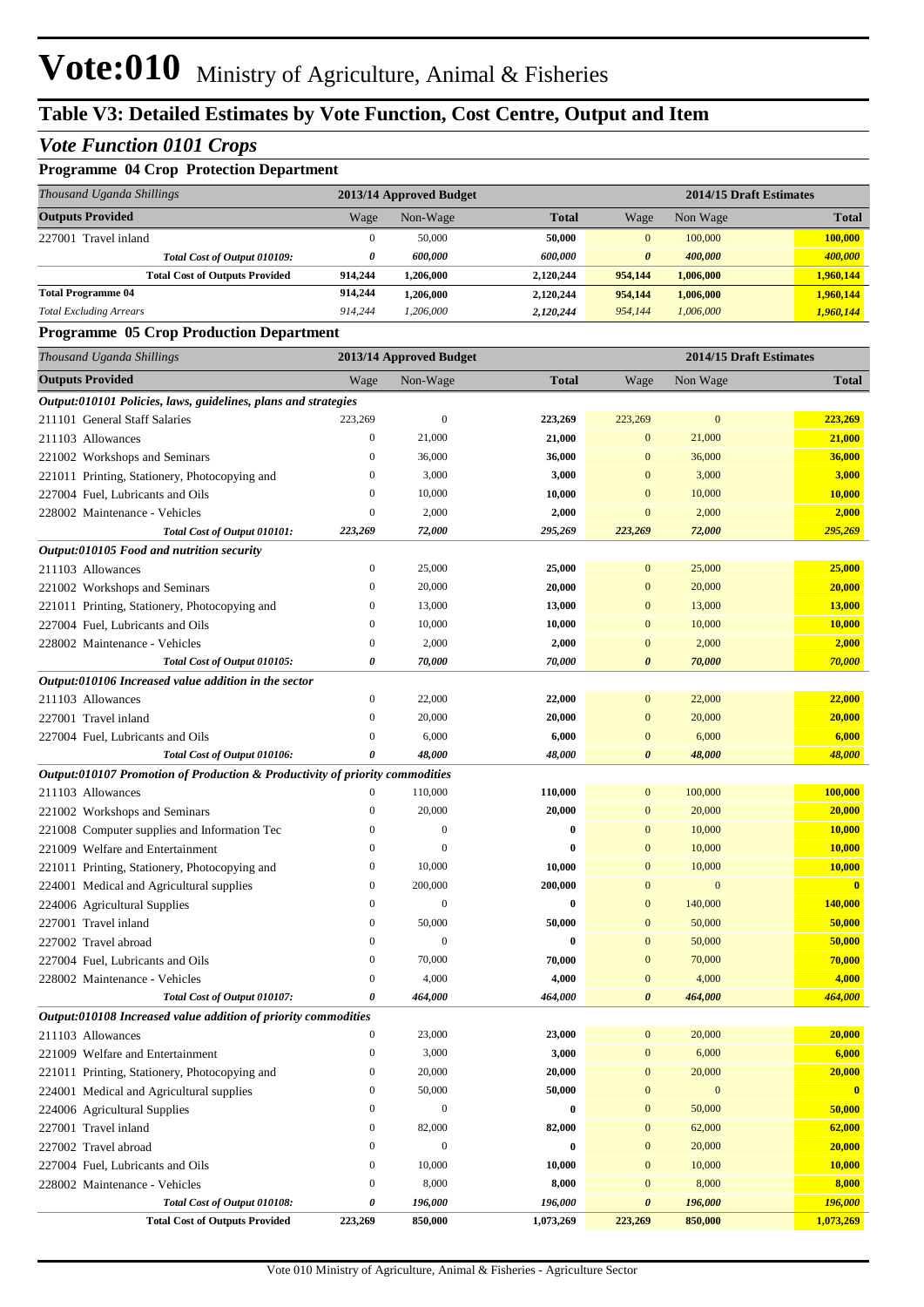## **Table V3: Detailed Estimates by Vote Function, Cost Centre, Output and Item**

#### *Vote Function 0101 Crops*

| <b>Programme 05 Crop Production Department</b>                 |                  |                         |                       |                       |                         |              |
|----------------------------------------------------------------|------------------|-------------------------|-----------------------|-----------------------|-------------------------|--------------|
| Thousand Uganda Shillings                                      |                  | 2013/14 Approved Budget |                       |                       | 2014/15 Draft Estimates |              |
| <b>Total Programme 05</b>                                      | 223,269          | 850,000                 | 1,073,269             | 223,269               | 850,000                 | 1,073,269    |
| <b>Total Excluding Arrears</b>                                 | 223,269          | 850,000                 | 1,073,269             | 223,269               | 850,000                 | 1,073,269    |
| Programme 14 Department of Crop Regulation and Certification   |                  |                         |                       |                       |                         |              |
| Thousand Uganda Shillings                                      |                  | 2013/14 Approved Budget |                       |                       | 2014/15 Draft Estimates |              |
| <b>Outputs Provided</b>                                        | Wage             | Non-Wage                | <b>Total</b>          | Wage                  | Non Wage                | <b>Total</b> |
| Output:010101 Policies, laws, guidelines, plans and strategies |                  |                         |                       |                       |                         |              |
| 211103 Allowances                                              | $\mathbf{0}$     | $\overline{0}$          | $\bf{0}$              | $\mathbf{0}$          | 50,000                  | 50,000       |
| 221002 Workshops and Seminars                                  | $\mathbf{0}$     | $\mathbf{0}$            | $\bf{0}$              | $\mathbf{0}$          | 20,000                  | 20,000       |
| 221009 Welfare and Entertainment                               | $\overline{0}$   | $\overline{0}$          | $\bf{0}$              | $\mathbf{0}$          | 6,722                   | 6,722        |
| 221011 Printing, Stationery, Photocopying and                  | $\Omega$         | $\Omega$                | $\bf{0}$              | $\overline{0}$        | 10,000                  | 10,000       |
| 227002 Travel abroad                                           | $\mathbf{0}$     | $\overline{0}$          | $\bf{0}$              | $\mathbf{0}$          | 30,000                  | 30,000       |
| Total Cost of Output 010101:                                   | 0                | 0                       | $\theta$              | $\boldsymbol{\theta}$ | 116,722                 | 116,722      |
| Output:010102 Quality Assurance systems along the value chain  |                  |                         |                       |                       |                         |              |
| 211103 Allowances                                              | $\theta$         | $\mathbf{0}$            | $\bf{0}$              | $\mathbf{0}$          | 60,000                  | 60,000       |
| 221001 Advertising and Public Relations                        | $\mathbf{0}$     | $\overline{0}$          | $\bf{0}$              | $\mathbf{0}$          | 15,797                  | 15,797       |
| 221002 Workshops and Seminars                                  | $\mathbf{0}$     | $\Omega$                | $\bf{0}$              | $\overline{0}$        | 40,000                  | 40,000       |
| 221003 Staff Training                                          | $\mathbf{0}$     | $\Omega$                | $\bf{0}$              | $\mathbf{0}$          | 40,000                  | 40,000       |
| 221008 Computer supplies and Information Tec                   | $\Omega$         | $\Omega$                | $\bf{0}$              | $\mathbf{0}$          | 28,000                  | 28,000       |
| 221011 Printing, Stationery, Photocopying and                  | $\Omega$         | $\Omega$                | $\bf{0}$              | $\mathbf{0}$          | 60,000                  | 60,000       |
| 224006 Agricultural Supplies                                   | $\mathbf{0}$     | $\Omega$                | $\bf{0}$              | $\mathbf{0}$          | 100,000                 | 100,000      |
| 227001 Travel inland                                           | $\theta$         | $\Omega$                | $\bf{0}$              | $\mathbf{0}$          | 80,000                  | 80,000       |
| 227004 Fuel, Lubricants and Oils                               | $\theta$         | $\Omega$                | $\bf{0}$              | $\mathbf{0}$          | 40,000                  | 40,000       |
| 228002 Maintenance - Vehicles                                  | $\overline{0}$   | $\Omega$                | $\bf{0}$              | $\mathbf{0}$          | 30,000                  | 30,000       |
| 228003 Maintenance – Machinery, Equipment                      | $\boldsymbol{0}$ | $\mathbf{0}$            | $\bf{0}$              | $\mathbf{0}$          | 20,000                  | 20,000       |
| Total Cost of Output 010102:                                   | 0                | 0                       | $\pmb{\theta}$        | $\boldsymbol{\theta}$ | 513,797                 | 513,797      |
| Output:010104 Crop pest and disease control measures           |                  |                         |                       |                       |                         |              |
| 211103 Allowances                                              | $\mathbf{0}$     | $\overline{0}$          | $\bf{0}$              | $\mathbf{0}$          | 50,000                  | 50,000       |
| 221002 Workshops and Seminars                                  | $\mathbf{0}$     | $\overline{0}$          | $\bf{0}$              | $\mathbf{0}$          | 50,000                  | 50,000       |
| 221006 Commissions and related charges                         | $\theta$         | $\Omega$                | $\bf{0}$              | $\mathbf{0}$          | 9,481                   | 9,481        |
| 221011 Printing, Stationery, Photocopying and                  | $\mathbf{0}$     | $\Omega$                | $\bf{0}$              | $\mathbf{0}$          | 20,000                  | 20,000       |
| 224006 Agricultural Supplies                                   | $\theta$         | $\Omega$                | $\bf{0}$              | $\mathbf{0}$          | 100,000                 | 100,000      |
| 227001 Travel inland                                           | $\mathbf{0}$     | $\overline{0}$          | $\bf{0}$              | $\overline{0}$        | 100,000                 | 100,000      |
| 227004 Fuel, Lubricants and Oils                               | $\mathbf{0}$     | $\overline{0}$          | $\bf{0}$              | $\mathbf{0}$          | 40,000                  | 40,000       |
| Total Cost of Output 010104:                                   | 0                | 0                       | $\pmb{\theta}$        | $\boldsymbol{\theta}$ | 369,481                 | 369,481      |
| <b>Total Cost of Outputs Provided</b>                          | $\bf{0}$         | $\bf{0}$                | $\bf{0}$              | $\bf{0}$              | 1,000,000               | 1,000,000    |
| <b>Total Programme 14</b>                                      | $\bf{0}$         | $\bf{0}$                | $\bf{0}$              | $\bf{0}$              | 1,000,000               | 1,000,000    |
| <b>Total Excluding Arrears</b>                                 | $\theta$         | $\theta$                | $\boldsymbol{\theta}$ | $\theta$              | 1,000,000               | 1,000,000    |

#### *Development Budget Estimates*

#### **Project 0104 Support for Tea Cocoa Seedlings**

| Thousand Uganda Shillings                                     |         | 2013/14 Approved Budget |              |              | 2014/15 Draft Estimates |                         |
|---------------------------------------------------------------|---------|-------------------------|--------------|--------------|-------------------------|-------------------------|
| <b>Outputs Provided</b>                                       | GoU     | External Fin.           | <b>Total</b> | GoU          | External Fin.           | <b>Total</b>            |
| Output:010102 Quality Assurance systems along the value chain |         |                         |              |              |                         |                         |
| 211102 Contract Staff Salaries (Incl. Casuals, T.             | 30,000  | $\Omega$                | 30,000       | 30,000       | $\mathbf{0}$            | 30,000                  |
| 211103 Allowances                                             | 50,000  | 0                       | 50,000       | 182,660      | $\mathbf{0}$            | 182,660                 |
| 223003 Rent – (Produced Assets) to private enti               | 16,000  | $\Omega$                | 16,000       | 16,000       | $\mathbf{0}$            | 16,000                  |
| 225001 Consultancy Services- Short term                       | 50,000  | $\Omega$                | 50,000       | 50,000       | $\mathbf{0}$            | 50,000                  |
| 227004 Fuel, Lubricants and Oils                              | 10,000  | $\mathbf{0}$            | 10,000       | 10,000       | $\mathbf{0}$            | <b>10,000</b>           |
| 228004 Maintenance – Other                                    | 50,000  | $\Omega$                | 50,000       | 50,000       | $\mathbf{0}$            | 50,000                  |
| Total Cost of Output 010102:                                  | 206,000 | 0                       | 206,000      | 338,660      | $\boldsymbol{\theta}$   | 338,660                 |
| Output:010103 Crop production technology promotion            |         |                         |              |              |                         |                         |
| 211103 Allowances                                             | 49,000  | $\Omega$                | 49,000       | $\mathbf{0}$ | $\mathbf{0}$            | $\mathbf{0}$            |
| 212101 Social Security Contributions                          | 3,000   | $\mathbf{0}$            | 3,000        | $\mathbf{0}$ | $\mathbf{0}$            | $\overline{\mathbf{0}}$ |
| 221011 Printing, Stationery, Photocopying and                 | 10,000  | $\Omega$                | 10,000       | $\mathbf{0}$ | $\mathbf{0}$            | $\overline{\mathbf{0}}$ |
| 224001 Medical and Agricultural supplies                      | 750,000 | $\mathbf{0}$            | 750,000      | $\mathbf{0}$ | $\mathbf{0}$            | $\overline{\mathbf{0}}$ |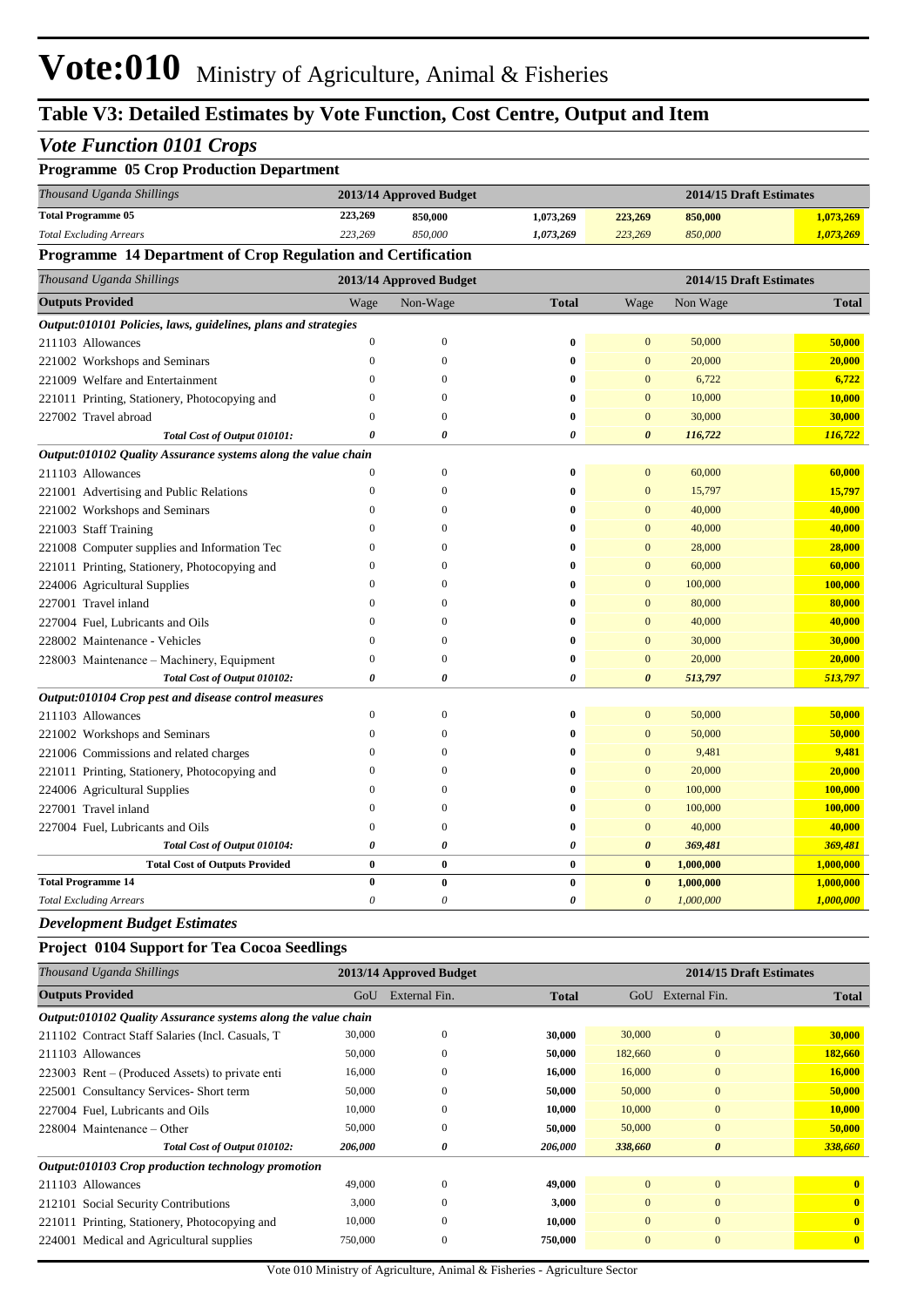### *Vote Function 0101 Crops*

#### **Project 0104 Support for Tea Cocoa Seedlings**

| Thousand Uganda Shillings                                                    | 2013/14 Approved Budget |               |              | 2014/15 Draft Estimates |                       |              |  |
|------------------------------------------------------------------------------|-------------------------|---------------|--------------|-------------------------|-----------------------|--------------|--|
| <b>Outputs Provided</b>                                                      | GoU                     | External Fin. | <b>Total</b> | GoU                     | External Fin.         | <b>Total</b> |  |
| 224006 Agricultural Supplies                                                 | $\Omega$                | $\mathbf{0}$  | 0            | 699,932                 | $\mathbf{0}$          | 699,932      |  |
| 227001 Travel inland                                                         | 200,000                 |               | 200,000      | $\Omega$                | $\mathbf{0}$          |              |  |
| 227004 Fuel, Lubricants and Oils                                             | 26,932                  | 0             | 26,932       | $\Omega$                | $\Omega$              |              |  |
| 228002 Maintenance - Vehicles                                                | 20,000                  | $\Omega$      | 20,000       | $\Omega$                | $\mathbf{0}$          | $\mathbf{0}$ |  |
| Total Cost of Output 010103:                                                 | 1,058,932               | 0             | 1,058,932    | 699,932                 | 0                     | 699,932      |  |
| Output:010106 Increased value addition in the sector                         |                         |               |              |                         |                       |              |  |
| 211103 Allowances                                                            | 7,000                   | $\Omega$      | 7,000        | 339,932                 | $\mathbf{0}$          | 339,932      |  |
| 212201 Social Security Contributions                                         | $\Omega$                | ∩             | 0            | 6,000                   | $\Omega$              | 6,000        |  |
| 221002 Workshops and Seminars                                                | $\Omega$                |               | 0            | 80,000                  | $\Omega$              | 80,000       |  |
| 221011 Printing, Stationery, Photocopying and                                |                         | 0             | 0            | 72,068                  | $\mathbf{0}$          | 72,068       |  |
| 227001 Travel inland                                                         |                         | 0             | 0            | 200,000                 | $\Omega$              | 200,000      |  |
| 227004 Fuel, Lubricants and Oils                                             |                         |               | 0            | 60,000                  | $\Omega$              | 60,000       |  |
| 228002 Maintenance - Vehicles                                                |                         | 0             | 0            | 40,000                  | $\mathbf{0}$          | 40,000       |  |
| Total Cost of Output 010106:                                                 | 7,000                   | 0             | 7,000        | 797,999                 | $\boldsymbol{\theta}$ | 797,999      |  |
| Output:010107 Promotion of Production & Productivity of priority commodities |                         |               |              |                         |                       |              |  |
| 224001 Medical and Agricultural supplies                                     | 1,200,000               | 0             | 1,200,000    | $\overline{0}$          | $\mathbf{0}$          |              |  |
| Total Cost of Output 010107:                                                 | 1,200,000               | 0             | 1,200,000    | $\boldsymbol{\theta}$   | $\boldsymbol{\theta}$ |              |  |
| <b>Total Cost of Outputs Provided</b>                                        | 2,471,932               | $\bf{0}$      | 2,471,932    | 1,836,592               | $\bf{0}$              | 1,836,592    |  |
| <b>Total Project 0104</b>                                                    | 2,471,932               | $\mathbf{0}$  | 2,471,932    | 1,836,592               | $\mathbf{0}$          | 1,836,592    |  |
| <b>Total Excluding Taxes and Arrears</b>                                     | 2,471,932               | 0             | 2,471,932    | 1,836,592               | 0                     | 1,836,592    |  |

#### **Project 0970 Crop disease and Pest Control**

| Thousand Uganda Shillings                                                     |              | 2013/14 Approved Budget |              | 2014/15 Draft Estimates |                       |                         |  |
|-------------------------------------------------------------------------------|--------------|-------------------------|--------------|-------------------------|-----------------------|-------------------------|--|
| <b>Outputs Provided</b>                                                       |              | GoU External Fin.       | <b>Total</b> |                         | GoU External Fin.     | <b>Total</b>            |  |
| Output:010104 Crop pest and disease control measures                          |              |                         |              |                         |                       |                         |  |
| 211102 Contract Staff Salaries (Incl. Casuals, T                              | 60,000       | $\boldsymbol{0}$        | 60,000       | 60,000                  | $\mathbf{0}$          | 60,000                  |  |
| 212101 Social Security Contributions                                          | 5,000        | $\Omega$                | 5,000        | $\overline{0}$          | $\overline{0}$        | $\mathbf{0}$            |  |
| 221002 Workshops and Seminars                                                 | 100,000      | $\theta$                | 100,000      | 100,000                 | $\overline{0}$        | 100,000                 |  |
| 221003 Staff Training                                                         | 100,000      | $\Omega$                | 100,000      | 100,000                 | $\overline{0}$        | 100,000                 |  |
| 221009 Welfare and Entertainment                                              | 14,000       | $\Omega$                | 14,000       | $\overline{0}$          | $\overline{0}$        | $\bf{0}$                |  |
| 221011 Printing, Stationery, Photocopying and                                 | 10,000       | $\theta$                | 10,000       | $\overline{0}$          | $\overline{0}$        | $\overline{\mathbf{0}}$ |  |
| 224001 Medical and Agricultural supplies                                      | 541,000      | $\theta$                | 541,000      | $\overline{0}$          | $\overline{0}$        | $\mathbf{0}$            |  |
| 224006 Agricultural Supplies                                                  | $\mathbf{0}$ | $\theta$                | $\bf{0}$     | 200,000                 | $\overline{0}$        | 200,000                 |  |
| 227001 Travel inland                                                          | 20,000       | $\Omega$                | 20,000       | 41,000                  | $\overline{0}$        | 41,000                  |  |
| 227004 Fuel. Lubricants and Oils                                              | 30,000       | $\Omega$                | 30,000       | 30,000                  | $\overline{0}$        | 30,000                  |  |
| 228002 Maintenance - Vehicles                                                 | 20,000       | $\theta$                | 20,000       | 20,000                  | $\overline{0}$        | 20,000                  |  |
| Total Cost of Output 010104:                                                  | 900,000      | 0                       | 900,000      | 551,000                 | $\boldsymbol{\theta}$ | 551,000                 |  |
| Output:010109 Control of pest and diseases in priority commodities            |              |                         |              |                         |                       |                         |  |
| 224001 Medical and Agricultural supplies                                      | 480,000      | $\mathbf{0}$            | 480,000      | $\mathbf{0}$            | $\boldsymbol{0}$      | $\mathbf{0}$            |  |
| 224006 Agricultural Supplies                                                  | $\mathbf{0}$ | $\theta$                | $\bf{0}$     | 400,000                 | $\overline{0}$        | 400,000                 |  |
| 227001 Travel inland                                                          | 400,000      | $\theta$                | 400,000      | 200,000                 | $\overline{0}$        | 200,000                 |  |
| 227004 Fuel. Lubricants and Oils                                              | 100,000      | $\Omega$                | 100,000      | 80,000                  | $\overline{0}$        | 80,000                  |  |
| 228001 Maintenance - Civil                                                    | $\Omega$     | $\theta$                | $\bf{0}$     | 22,000                  | $\overline{0}$        | 22,000                  |  |
| 228002 Maintenance - Vehicles                                                 | 20,000       | $\Omega$                | 20,000       | 40,000                  | $\overline{0}$        | 40,000                  |  |
| 228003 Maintenance – Machinery, Equipment                                     | $\Omega$     | $\Omega$                | $\bf{0}$     | 40,000                  | $\overline{0}$        | 40,000                  |  |
| Total Cost of Output 010109:                                                  | 1,000,000    | $\boldsymbol{\theta}$   | 1,000,000    | 782,000                 | $\boldsymbol{\theta}$ | 782,000                 |  |
| <b>Total Cost of Outputs Provided</b>                                         | 1,900,000    | $\bf{0}$                | 1,900,000    | 1,333,000               | $\mathbf{0}$          | 1,333,000               |  |
| <b>Capital Purchases</b>                                                      | GoU          | External Fin.           | <b>Total</b> |                         | GoU External Fin.     | <b>Total</b>            |  |
| Output:010172 Government Buildings and Administrative Infrastructure          |              |                         |              |                         |                       |                         |  |
| 231007 Other Fixed Assets (Depreciation)                                      | 280,000      | $\boldsymbol{0}$        | 280,000      | $\overline{0}$          | $\overline{0}$        | $\bf{0}$                |  |
| 281504 Monitoring, Supervision & Appraisal o                                  | 20,000       | $\Omega$                | 20,000       | $\overline{0}$          | $\overline{0}$        | $\mathbf{0}$            |  |
| Total Cost of Output 010172:                                                  | 300,000      | $\boldsymbol{\theta}$   | 300,000      | $\theta$                | $\boldsymbol{\theta}$ | $\boldsymbol{\theta}$   |  |
| <b>Output:010175 Purchase of Motor Vehicles and Other Transport Equipment</b> |              |                         |              |                         |                       |                         |  |
| 231004 Transport equipment                                                    | $\Omega$     | $\mathbf{0}$            | $\bf{0}$     | 500,000                 | $\overline{0}$        | 500,000                 |  |
| 312204 Taxes on Machinery, Furniture & Vehi                                   | $\mathbf{0}$ | $\mathbf{0}$            | $\bf{0}$     | 78,750                  | $\mathbf{0}$          | 78,750                  |  |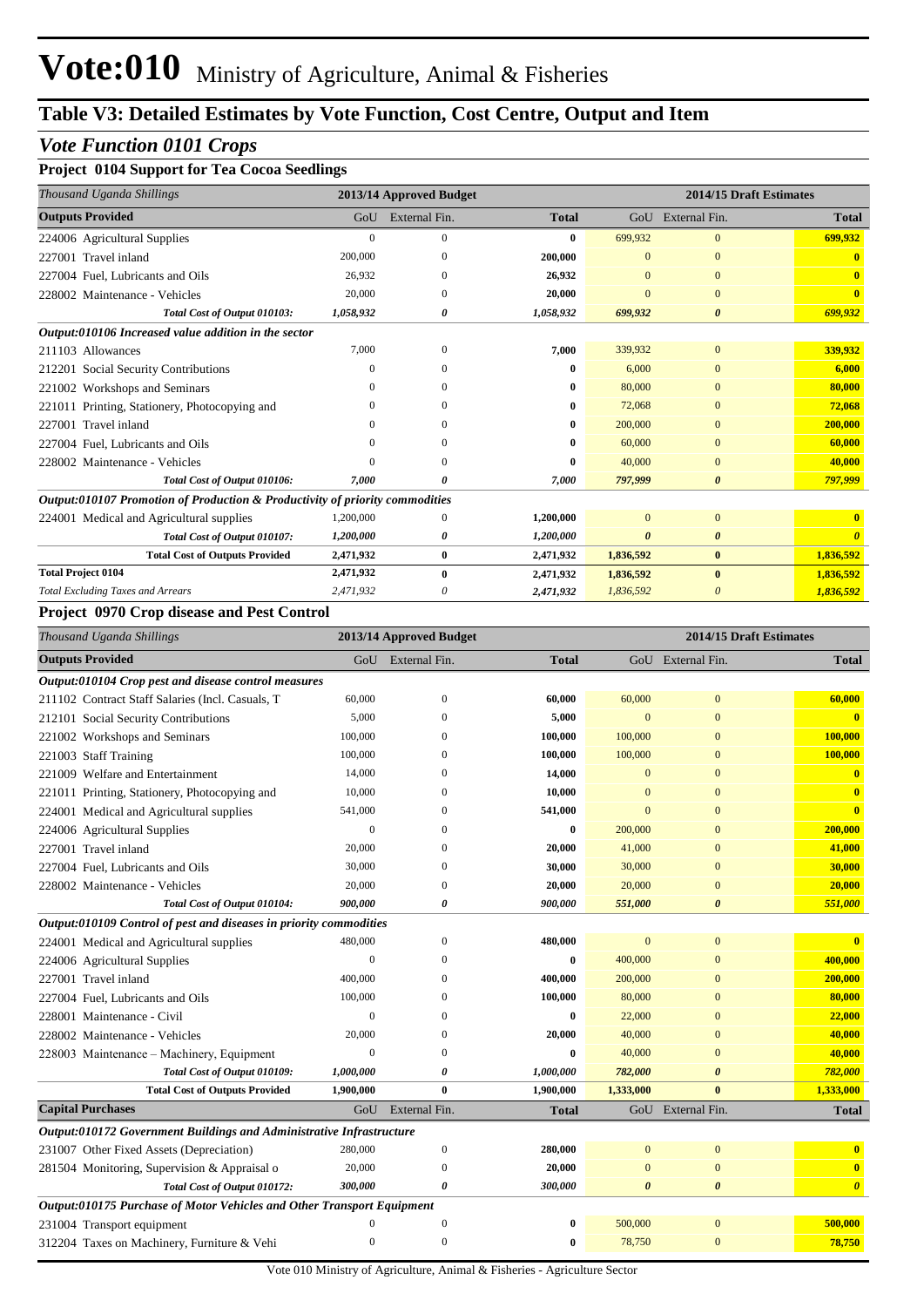#### *Vote Function 0101 Crops*

#### **Project 0970 Crop disease and Pest Control**

| Thousand Uganda Shillings                                               |              | 2013/14 Approved Budget |              | 2014/15 Draft Estimates |                       |                       |  |
|-------------------------------------------------------------------------|--------------|-------------------------|--------------|-------------------------|-----------------------|-----------------------|--|
| <b>Capital Purchases</b>                                                | GoU          | External Fin.           | <b>Total</b> |                         | GoU External Fin.     | <b>Total</b>          |  |
| Total Cost of Output 010175:                                            | 0            | 0                       | 0            | 578,750                 | $\boldsymbol{\theta}$ | 578,750               |  |
| Output:010176 Purchase of Office and ICT Equipment, including Software  |              |                         |              |                         |                       |                       |  |
| 231005 Machinery and equipment                                          | 230,000      | $\Omega$                | 230,000      | 100,000                 | $\mathbf{0}$          | 100,000               |  |
| Total Cost of Output 010176:                                            | 230,000      | 0                       | 230,000      | 100,000                 | $\boldsymbol{\theta}$ | 100,000               |  |
| Output:010177 Purchase of Specialised Machinery & Equipment             |              |                         |              |                         |                       |                       |  |
| 231005 Machinery and equipment                                          | 703,000      | $\mathbf{0}$            | 703,000      | $\mathbf{0}$            | $\mathbf{0}$          | $\mathbf{0}$          |  |
| 312206 Gross Tax                                                        | 700,000      | $\Omega$                | 700,000      |                         | $\Omega$              | $\mathbf{0}$          |  |
| Total Cost of Output 010177:                                            | 1,403,000    | 0                       | 1,403,000    | $\boldsymbol{\theta}$   | $\boldsymbol{\theta}$ | $\boldsymbol{\theta}$ |  |
| Output:010178 Purchase of Office and Residential Furniture and Fittings |              |                         |              |                         |                       |                       |  |
| 231006 Furniture and fittings (Depreciation)                            | 100,000      | 0                       | 100,000      | 100,000                 | $\mathbf{0}$          | 100,000               |  |
| Total Cost of Output 010178:                                            | 100,000      | 0                       | 100,000      | 100,000                 | $\boldsymbol{\theta}$ | 100,000               |  |
| Output:010183 Plant clinic/laboratory facility construction             |              |                         |              |                         |                       |                       |  |
| 231005 Machinery and equipment                                          | $\mathbf{0}$ | $\Omega$                | $\bf{0}$     | 200,000                 | $\mathbf{0}$          | 200,000               |  |
| 281504 Monitoring, Supervision & Appraisal o                            |              |                         | 0            | 100,000                 | $\Omega$              | 100,000               |  |
| 312301 Cultivated Assets                                                | $\Omega$     | $\Omega$                | $\bf{0}$     | 100,000                 | $\Omega$              | 100,000               |  |
| Total Cost of Output 010183:                                            | 0            | 0                       | 0            | 400,000                 | 0                     | 400,000               |  |
| <b>Total Cost of Capital Purchases</b>                                  | 2,033,000    | $\bf{0}$                | 2,033,000    | 1,178,750               | $\bf{0}$              | 1,178,750             |  |
| <b>Total Project 0970</b>                                               | 3,933,000    | $\bf{0}$                | 3,933,000    | 2,511,750               | $\mathbf{0}$          | 2,511,750             |  |
| <b>Total Excluding Taxes and Arrears</b>                                | 3,233,000    |                         | 3,233,000    | 2,433,000               | 0                     | 2,433,000             |  |

#### **Project 1007 Improvement of Food Security in Cross Border dists**

| Thousand Uganda Shillings                                     |        | 2013/14 Approved Budget |              | 2014/15 Draft Estimates |                       |                       |  |  |  |
|---------------------------------------------------------------|--------|-------------------------|--------------|-------------------------|-----------------------|-----------------------|--|--|--|
| <b>Outputs Provided</b>                                       | GoU    | External Fin.           | <b>Total</b> | GoU                     | External Fin.         | <b>Total</b>          |  |  |  |
| Output:010102 Quality Assurance systems along the value chain |        |                         |              |                         |                       |                       |  |  |  |
| 211103 Allowances                                             | 36,000 | $\Omega$                | 36,000       | $\Omega$                | $\mathbf{0}$          | $\mathbf{0}$          |  |  |  |
| 221001 Advertising and Public Relations                       | 1,000  | $\theta$                | 1,000        | $\overline{0}$          | $\mathbf{0}$          | $\mathbf{0}$          |  |  |  |
| 221002 Workshops and Seminars                                 | 22,700 | $\Omega$                | 22,700       | $\mathbf{0}$            | $\Omega$              | $\mathbf{0}$          |  |  |  |
| 221011 Printing, Stationery, Photocopying and                 | 1,900  | $\theta$                | 1,900        | $\overline{0}$          | $\mathbf{0}$          | $\mathbf{0}$          |  |  |  |
| 227002 Travel abroad                                          | 7,000  | $\Omega$                | 7,000        | $\mathbf{0}$            | $\mathbf{0}$          | $\mathbf{0}$          |  |  |  |
| 227004 Fuel, Lubricants and Oils                              | 9,100  | $\Omega$                | 9,100        | $\overline{0}$          | $\Omega$              | $\mathbf{0}$          |  |  |  |
| 228002 Maintenance - Vehicles                                 | 2,300  | $\Omega$                | 2,300        | $\Omega$                | $\Omega$              | $\mathbf{0}$          |  |  |  |
| Total Cost of Output 010102:                                  | 80,000 | 0                       | 80,000       | $\boldsymbol{\theta}$   | $\boldsymbol{\theta}$ | $\boldsymbol{\theta}$ |  |  |  |
| <b>Total Cost of Outputs Provided</b>                         | 80,000 | $\bf{0}$                | 80,000       | $\mathbf{0}$            | $\mathbf{0}$          | $\mathbf{0}$          |  |  |  |
| <b>Total Project 1007</b>                                     | 80,000 | $\mathbf{0}$            | 80,000       | $\mathbf{0}$            | $\mathbf{0}$          | $\mathbf{0}$          |  |  |  |
| <b>Total Excluding Taxes and Arrears</b>                      | 80,000 | 0                       | 80,000       | $\theta$                | $\theta$              | 0                     |  |  |  |

#### **Project 1012 Integrated Production and Pest Management**

| Thousand Uganda Shillings                                                    |        | 2013/14 Approved Budget |              | 2014/15 Draft Estimates |                       |                         |  |
|------------------------------------------------------------------------------|--------|-------------------------|--------------|-------------------------|-----------------------|-------------------------|--|
| <b>Outputs Provided</b>                                                      | GoU    | External Fin.           | <b>Total</b> | GoU                     | External Fin.         | <b>Total</b>            |  |
| Output:010105 Food and nutrition security                                    |        |                         |              |                         |                       |                         |  |
| 211103 Allowances                                                            | 20,000 | $\mathbf{0}$            | 20,000       | $\mathbf{0}$            | $\overline{0}$        | $\mathbf{0}$            |  |
| 221011 Printing, Stationery, Photocopying and                                | 20,000 | $\mathbf{0}$            | 20,000       | $\mathbf{0}$            | $\mathbf{0}$          | $\mathbf{0}$            |  |
| 227001 Travel inland                                                         | 20,000 | $\theta$                | 20,000       | $\mathbf{0}$            | $\mathbf{0}$          | $\overline{\mathbf{0}}$ |  |
| Total Cost of Output 010105:                                                 | 60,000 | 0                       | 60,000       | $\boldsymbol{\theta}$   | $\boldsymbol{\theta}$ | $\boldsymbol{\theta}$   |  |
| Output:010107 Promotion of Production & Productivity of priority commodities |        |                         |              |                         |                       |                         |  |
| 211103 Allowances                                                            | 18,200 | $\mathbf{0}$            | 18,200       | $\mathbf{0}$            | $\mathbf{0}$          | $\mathbf{0}$            |  |
| 224001 Medical and Agricultural supplies                                     | 43,000 | $\Omega$                | 43,000       | $\overline{0}$          | $\overline{0}$        | $\mathbf{0}$            |  |
| 227004 Fuel, Lubricants and Oils                                             | 6,800  | $\Omega$                | 6,800        | $\mathbf{0}$            | $\overline{0}$        | $\mathbf{0}$            |  |
| 228002 Maintenance - Vehicles                                                | 2,000  | $\mathbf{0}$            | 2,000        | $\mathbf{0}$            | $\mathbf{0}$          | $\mathbf{0}$            |  |
| Total Cost of Output 010107:                                                 | 70,000 | 0                       | 70,000       | $\boldsymbol{\theta}$   | $\boldsymbol{\theta}$ | $\theta$                |  |
| Output:010108 Increased value addition of priority commodities               |        |                         |              |                         |                       |                         |  |
| 211102 Contract Staff Salaries (Incl. Casuals, T                             | 20,000 | $\mathbf{0}$            | 20,000       | $\overline{0}$          | $\overline{0}$        | $\mathbf{0}$            |  |
| 211103 Allowances                                                            | 38,700 | $\Omega$                | 38,700       | $\Omega$                | $\mathbf{0}$          | $\mathbf{0}$            |  |
| 227004 Fuel, Lubricants and Oils                                             | 7,000  | $\Omega$                | 7,000        | $\Omega$                | $\mathbf{0}$          | $\mathbf{0}$            |  |
| 228002 Maintenance - Vehicles                                                | 4,300  | $\mathbf{0}$            | 4,300        | $\mathbf{0}$            | $\mathbf{0}$          | $\mathbf{0}$            |  |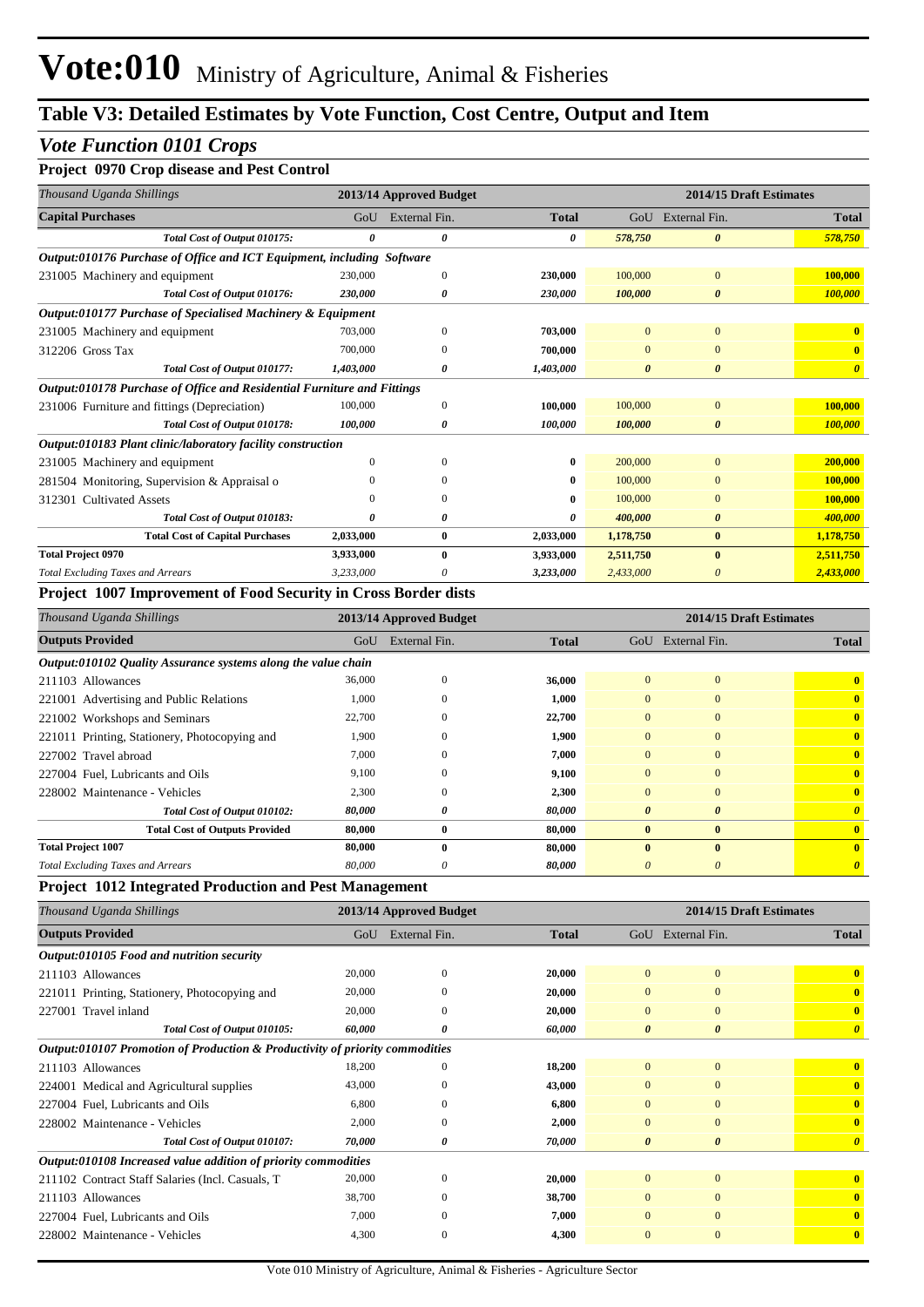#### *Vote Function 0101 Crops*

| <b>Project 1012 Integrated Production and Pest Management</b> |                         |               |                |                         |               |              |  |  |  |
|---------------------------------------------------------------|-------------------------|---------------|----------------|-------------------------|---------------|--------------|--|--|--|
| Thousand Uganda Shillings                                     | 2013/14 Approved Budget |               |                | 2014/15 Draft Estimates |               |              |  |  |  |
| <b>Outputs Provided</b>                                       | GoU                     | External Fin. | <b>Total</b>   | GoU                     | External Fin. | <b>Total</b> |  |  |  |
| Total Cost of Output 010108:                                  | 70.000                  |               | 70.000         |                         |               |              |  |  |  |
| <b>Total Cost of Outputs Provided</b>                         | 200,000                 |               | 200.000        |                         |               |              |  |  |  |
| <b>Total Project 1012</b>                                     | 200,000                 |               | 200,000        |                         |               |              |  |  |  |
| <b>Total Excluding Taxes and Arrears</b>                      | 200,000                 |               | <b>200,000</b> |                         |               |              |  |  |  |

#### **Project 1170 Kabale Tea Factory**

| Thousand Uganda Shillings                                                    |              | 2013/14 Approved Budget |              | 2014/15 Draft Estimates |                       |              |  |  |  |
|------------------------------------------------------------------------------|--------------|-------------------------|--------------|-------------------------|-----------------------|--------------|--|--|--|
| <b>Outputs Provided</b>                                                      | GoU          | External Fin.           | <b>Total</b> | GoU                     | External Fin.         | <b>Total</b> |  |  |  |
| Output:010107 Promotion of Production & Productivity of priority commodities |              |                         |              |                         |                       |              |  |  |  |
| 221002 Workshops and Seminars                                                | 100,000      |                         | 100,000      | $\Omega$                | $\mathbf{0}$          | $\mathbf{0}$ |  |  |  |
| 221011 Printing, Stationery, Photocopying and                                | 20,000       |                         | 20,000       | $\Omega$                | $\mathbf{0}$          | $\mathbf{0}$ |  |  |  |
| 224001 Medical and Agricultural supplies                                     | 600,000      |                         | 600,000      | $\Omega$                | $\mathbf{0}$          | $\mathbf{0}$ |  |  |  |
| 227001 Travel inland                                                         | 50,000       |                         | 50,000       | $\Omega$                | $\mathbf{0}$          | $\mathbf{0}$ |  |  |  |
| 227004 Fuel. Lubricants and Oils                                             | 30,000       | $\Omega$                | 30,000       | $\Omega$                | $\mathbf{0}$          | $\mathbf{0}$ |  |  |  |
| Total Cost of Output 010107:                                                 | 800,000      | 0                       | 800,000      | $\theta$                | $\boldsymbol{\theta}$ | 0            |  |  |  |
| <b>Total Cost of Outputs Provided</b>                                        | 800,000      | 0                       | 800,000      | $\mathbf{0}$            | $\bf{0}$              | $\mathbf{0}$ |  |  |  |
| <b>Total Project 1170</b>                                                    | 800,000      | 0                       | 800,000      | $\mathbf{0}$            | $\mathbf{0}$          | $\mathbf{0}$ |  |  |  |
| <b>Total Excluding Taxes and Arrears</b>                                     | 800,000      | 0                       | 800,000      |                         | $\theta$              |              |  |  |  |
| $\mathbf{r}$<br>$\sim$<br>.                                                  | $\mathbf{r}$ |                         |              |                         |                       |              |  |  |  |

#### **Project 1194 Labour Saving tech and mech for agricultral production enhancment**

| Thousand Uganda Shillings                                            | 2013/14 Approved Budget |                  |              |              |                       | 2014/15 Draft Estimates |  |
|----------------------------------------------------------------------|-------------------------|------------------|--------------|--------------|-----------------------|-------------------------|--|
| <b>Outputs Provided</b>                                              | GoU                     | External Fin.    | <b>Total</b> |              | GoU External Fin.     | <b>Total</b>            |  |
| Output:010102 Quality Assurance systems along the value chain        |                         |                  |              |              |                       |                         |  |
| 223001 Property Expenses                                             | $\mathbf{0}$            | $\mathbf{0}$     | $\bf{0}$     | 240,000      | $\mathbf{0}$          | 240,000                 |  |
| Total Cost of Output 010102:                                         | 0                       | 0                | 0            | 240,000      | $\boldsymbol{\theta}$ | 240,000                 |  |
| Output:010103 Crop production technology promotion                   |                         |                  |              |              |                       |                         |  |
| 211102 Contract Staff Salaries (Incl. Casuals, T                     | 200,000                 | $\boldsymbol{0}$ | 200,000      | 800,000      | $\mathbf{0}$          | 800,000                 |  |
| 211103 Allowances                                                    | 30,000                  | $\Omega$         | 30,000       | 600,000      | $\mathbf{0}$          | 600,000                 |  |
| 221003 Staff Training                                                | $\mathbf{0}$            | $\Omega$         | $\bf{0}$     | 30,000       | $\mathbf{0}$          | 30,000                  |  |
| 227004 Fuel, Lubricants and Oils                                     | $\mathbf{0}$            | $\mathbf{0}$     | 0            | 477,106      | $\mathbf{0}$          | 477,106                 |  |
| 228001 Maintenance - Civil                                           | 200,000                 | $\Omega$         | 200,000      | $\mathbf{0}$ | $\mathbf{0}$          | $\overline{\mathbf{0}}$ |  |
| 228003 Maintenance - Machinery, Equipment                            | 200,000                 | $\theta$         | 200,000      | 80,000       | $\mathbf{0}$          | 80,000                  |  |
| 321416 Conditional transfers to Agric. Develop                       | 240,000                 | $\theta$         | 240,000      | $\mathbf{0}$ | $\mathbf{0}$          |                         |  |
| Total Cost of Output 010103:                                         | 870,000                 | 0                | 870,000      | 1,987,106    | $\boldsymbol{\theta}$ | 1,987,106               |  |
| Output:010106 Increased value addition in the sector                 |                         |                  |              |              |                       |                         |  |
| 211103 Allowances                                                    | 100,000                 | $\theta$         | 100,000      | $\mathbf{0}$ | $\mathbf{0}$          | $\mathbf{0}$            |  |
| 221011 Printing, Stationery, Photocopying and                        | 7,106                   | $\Omega$         | 7,106        | $\mathbf{0}$ | $\mathbf{0}$          | $\bf{0}$                |  |
| 225001 Consultancy Services- Short term                              | 40,000                  | $\Omega$         | 40,000       | $\Omega$     | $\mathbf{0}$          | $\mathbf{0}$            |  |
| 227001 Travel inland                                                 | 10,000                  | $\Omega$         | 10,000       | 60,000       | $\mathbf{0}$          | 60,000                  |  |
| 227004 Fuel, Lubricants and Oils                                     | 100,000                 | $\Omega$         | 100,000      | $\mathbf{0}$ | $\mathbf{0}$          | $\bf{0}$                |  |
| 228002 Maintenance - Vehicles                                        | $\boldsymbol{0}$        | $\Omega$         | $\bf{0}$     | 20,000       | $\mathbf{0}$          | 20,000                  |  |
| 228003 Maintenance - Machinery, Equipment                            | $\boldsymbol{0}$        | $\theta$         | $\bf{0}$     | 220,000      | $\mathbf{0}$          | 220,000                 |  |
| Total Cost of Output 010106:                                         | 257,106                 | 0                | 257,106      | 300,000      | $\boldsymbol{\theta}$ | 300,000                 |  |
| <b>Total Cost of Outputs Provided</b>                                | 1,127,106               | $\mathbf{0}$     | 1,127,106    | 2,527,106    | $\mathbf{0}$          | 2,527,106               |  |
| <b>Capital Purchases</b>                                             | GoU                     | External Fin.    | <b>Total</b> |              | GoU External Fin.     | <b>Total</b>            |  |
| Output:010172 Government Buildings and Administrative Infrastructure |                         |                  |              |              |                       |                         |  |
| 231007 Other Fixed Assets (Depreciation)                             | 600,000                 | $\boldsymbol{0}$ | 600,000      | $\mathbf{0}$ | $\mathbf{0}$          | $\mathbf{0}$            |  |
| 281504 Monitoring, Supervision & Appraisal o                         | 200,000                 | $\boldsymbol{0}$ | 200,000      | $\mathbf{0}$ | $\mathbf{0}$          | $\bf{0}$                |  |
| Total Cost of Output 010172:                                         | 800,000                 | 0                | 800,000      | 0            | $\boldsymbol{\theta}$ | $\boldsymbol{\theta}$   |  |
| Output:010177 Purchase of Specialised Machinery & Equipment          |                         |                  |              |              |                       |                         |  |
| 231005 Machinery and equipment                                       | 2,000,000               | $\mathbf{0}$     | 2,000,000    | 1,300,000    | $\mathbf{0}$          | 1,300,000               |  |
| 312204 Taxes on Machinery, Furniture & Vehi                          | $\boldsymbol{0}$        | $\mathbf{0}$     | $\bf{0}$     | 3,375        | $\mathbf{0}$          | 3,375                   |  |
| 312206 Gross Tax                                                     | 2,000,000               | $\Omega$         | 2,000,000    | $\mathbf{0}$ | $\mathbf{0}$          | $\bf{0}$                |  |
| Total Cost of Output 010177:                                         | 4,000,000               | 0                | 4,000,000    | 1,303,375    | $\boldsymbol{\theta}$ | 1,303,375               |  |
| Output:010179 Acquisition of Other Capital Assets                    |                         |                  |              |              |                       |                         |  |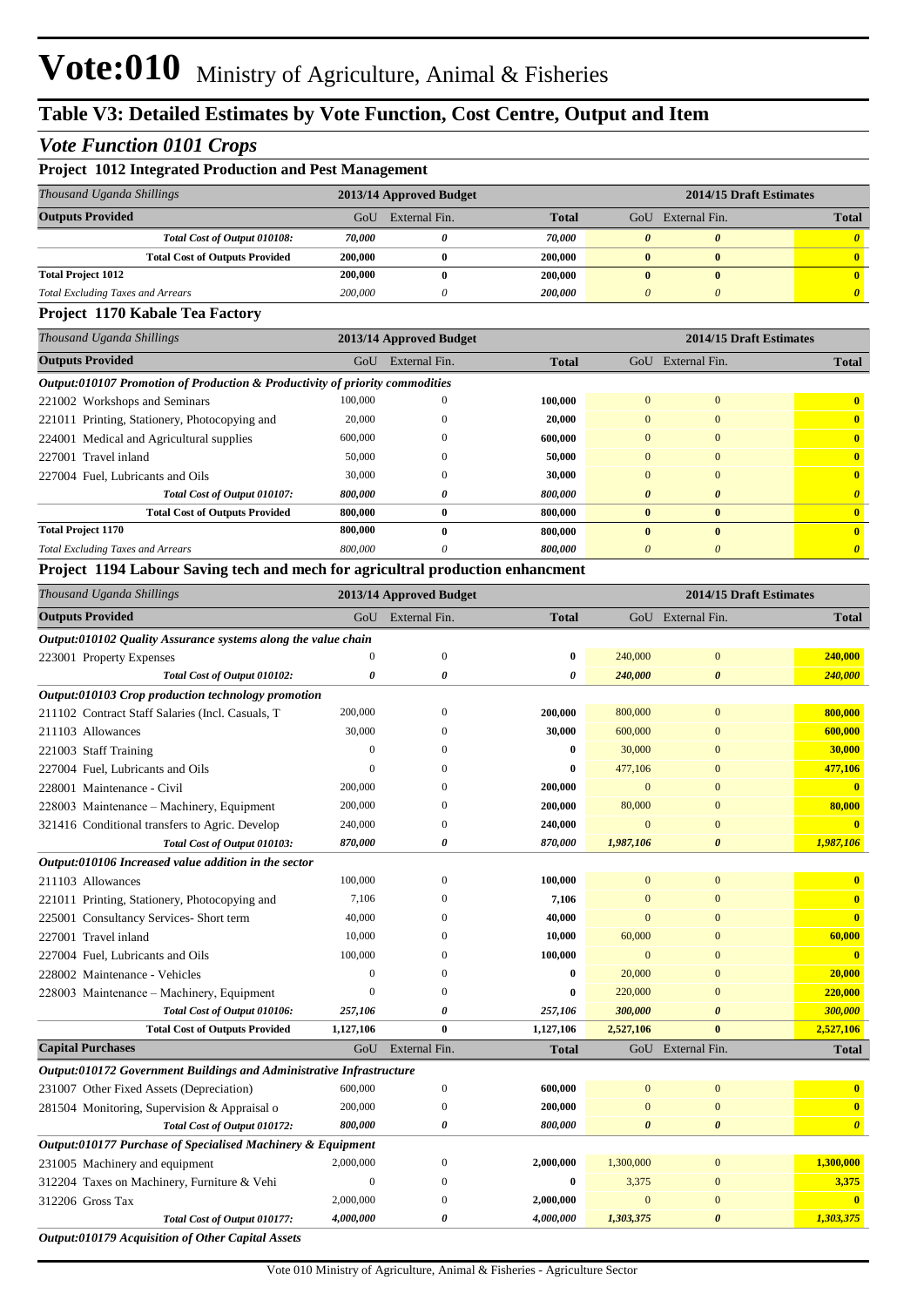#### *Vote Function 0101 Crops*

#### **Project 1194 Labour Saving tech and mech for agricultral production enhancment**

| Thousand Uganda Shillings                        | 2013/14 Approved Budget |               |              | 2014/15 Draft Estimates |                       |                       |
|--------------------------------------------------|-------------------------|---------------|--------------|-------------------------|-----------------------|-----------------------|
| <b>Capital Purchases</b>                         | GoU                     | External Fin. | <b>Total</b> | GoU                     | External Fin.         | <b>Total</b>          |
| 281504 Monitoring, Supervision & Appraisal o     | 200,000                 | $\mathbf{0}$  | 200,000      |                         | $\mathbf{0}$          |                       |
| <b>Cultivated Assets</b><br>312301               | 800,000                 | $\Omega$      | 800,000      | $\overline{0}$          | $\mathbf{0}$          | $\mathbf{0}$          |
| Total Cost of Output 010179:                     | 1,000,000               | 0             | 1,000,000    | $\boldsymbol{\theta}$   | $\boldsymbol{\theta}$ | $\boldsymbol{\theta}$ |
| <b>Output:010180 Dam Construction (Crops)</b>    |                         |               |              |                         |                       |                       |
| 281502 Feasibility Studies for Capital Works     |                         | $\Omega$      | $\bf{0}$     | 250,000                 | $\mathbf{0}$          | 250,000               |
| 281504 Monitoring, Supervision & Appraisal o     | $\Omega$                | $\Omega$      | $\bf{0}$     | 50,000                  | $\mathbf{0}$          | 50,000                |
| Total Cost of Output 010180:                     | 0                       | 0             | 0            | 300,000                 | $\boldsymbol{\theta}$ | 300,000               |
| Output:010182 Construction of irrigation schemes |                         |               |              |                         |                       |                       |
| 281504 Monitoring, Supervision & Appraisal o     | $\Omega$                | $\Omega$      | $\bf{0}$     | 200,000                 | $\mathbf{0}$          | 200,000               |
| 312104 Other Structures                          |                         | $\Omega$      | 0            | 600,000                 | $\mathbf{0}$          | 600,000               |
| Total Cost of Output 010182:                     | 0                       | 0             | 0            | 800,000                 | $\boldsymbol{\theta}$ | 800,000               |
| <b>Total Cost of Capital Purchases</b>           | 5,800,000               | $\bf{0}$      | 5,800,000    | 2,403,375               | $\bf{0}$              | 2,403,375             |
| <b>Total Project 1194</b>                        | 6,927,106               | $\mathbf{0}$  | 6,927,106    | 4,930,481               | $\mathbf{0}$          | 4,930,481             |
| <b>Total Excluding Taxes and Arrears</b>         | 4,927,106               | 0             | 4,927,106    | 4,927,106               | 0                     | 4,927,106             |

#### **Project 1195 Vegetable Oil Development Project-Phase 2**

| Thousand Uganda Shillings                                            |                  | 2014/15 Draft Estimates<br>2013/14 Approved Budget |              |                  |                       |                         |
|----------------------------------------------------------------------|------------------|----------------------------------------------------|--------------|------------------|-----------------------|-------------------------|
| <b>Outputs Provided</b>                                              | GoU              | External Fin.                                      | <b>Total</b> |                  | GoU External Fin.     | <b>Total</b>            |
| Output:010102 Quality Assurance systems along the value chain        |                  |                                                    |              |                  |                       |                         |
| 211102 Contract Staff Salaries (Incl. Casuals, T                     | 178,000          | 2,078,000                                          | 2,256,000    | 193,100          | 1,700,000             | 1,893,100               |
| 221002 Workshops and Seminars                                        | $\mathbf{0}$     | $\overline{0}$                                     | $\bf{0}$     | 39,343           | $\mathbf{0}$          | 39,343                  |
| 221003 Staff Training                                                | $\boldsymbol{0}$ | $\mathbf{0}$                                       | $\bf{0}$     | $\mathbf{0}$     | 200,000               | 200,000                 |
| 221011 Printing, Stationery, Photocopying and                        | 19,646           | $\Omega$                                           | 19,646       | $\boldsymbol{0}$ | 60,000                | 60,000                  |
| 222001 Telecommunications                                            | 8,000            | 0                                                  | 8,000        | $\overline{0}$   | 30,000                | 30,000                  |
| 223003 Rent – (Produced Assets) to private enti                      | $\boldsymbol{0}$ | $\Omega$                                           | $\bf{0}$     | $\overline{0}$   | 72,000                | 72,000                  |
| 224001 Medical and Agricultural supplies                             | $\theta$         | $\Omega$                                           | 0            | $\mathbf{0}$     | 120,478               | 120,478                 |
| 225001 Consultancy Services- Short term                              | $\overline{0}$   | $\Omega$                                           | $\bf{0}$     | $\overline{0}$   | 390,000               | 390,000                 |
| 225002 Consultancy Services-Long-term                                | $\overline{0}$   | $\overline{0}$                                     | $\bf{0}$     | $\overline{0}$   | 350,000               | 350,000                 |
| 228001 Maintenance - Civil                                           | 66,434           | $\mathbf{0}$                                       | 66,434       | $\overline{0}$   | $\mathbf{0}$          | $\mathbf{0}$            |
| 321414 Conditional transfers to Agric Extensio                       | $\boldsymbol{0}$ | 386,507                                            | 386,507      | $\overline{0}$   | $\overline{0}$        | $\mathbf{0}$            |
| Total Cost of Output 010102:                                         | 272,080          | 2,464,507                                          | 2,736,587    | 232,443          | 2,922,478             | 3,154,920               |
| Output:010103 Crop production technology promotion                   |                  |                                                    |              |                  |                       |                         |
| 212101 Social Security Contributions                                 | 76,000           | $\mathbf{0}$                                       | 76,000       | $\boldsymbol{0}$ | $\mathbf{0}$          | $\bf{0}$                |
| 221011 Printing, Stationery, Photocopying and                        | 10,800           | $\overline{0}$                                     | 10,800       | $\mathbf{0}$     | $\overline{0}$        | $\bf{0}$                |
| 224006 Agricultural Supplies                                         | $\boldsymbol{0}$ | $\theta$                                           | $\bf{0}$     | $\mathbf{0}$     | 1,282,010             | 1,282,010               |
| 225001 Consultancy Services-Short term                               | $\overline{0}$   | $\Omega$                                           | $\bf{0}$     | 100,000          | $\mathbf{0}$          | 100,000                 |
| 225002 Consultancy Services-Long-term                                | $\boldsymbol{0}$ | $\overline{0}$                                     | $\bf{0}$     | $\mathbf{0}$     | 2,211,340             | 2,211,340               |
| 227001 Travel inland                                                 | 55,563           | $\overline{0}$                                     | 55,563       | 50,000           | $\mathbf{0}$          | 50,000                  |
| 228003 Maintenance – Machinery, Equipment                            | 18,000           | $\overline{0}$                                     | 18,000       | 50,000           | $\overline{0}$        | 50,000                  |
| Total Cost of Output 010103:                                         | 160,363          | 0                                                  | 160,363      | 200,000          | 3,493,350             | 3,693,350               |
| Output:010106 Increased value addition in the sector                 |                  |                                                    |              |                  |                       |                         |
| 221002 Workshops and Seminars                                        | $\boldsymbol{0}$ | 90,000                                             | 90,000       | $\bf{0}$         | $\mathbf{0}$          | $\bf{0}$                |
| 225001 Consultancy Services- Short term                              | $\boldsymbol{0}$ | 180,000                                            | 180,000      | $\mathbf{0}$     | $\mathbf{0}$          | $\overline{\mathbf{0}}$ |
| 321414 Conditional transfers to Agric Extensio                       | $\boldsymbol{0}$ | 112,010                                            | 112,010      | $\bf{0}$         | $\mathbf{0}$          | $\mathbf{0}$            |
| Total Cost of Output 010106:                                         | 0                | 382,010                                            | 382,010      | $\theta$         | $\boldsymbol{\theta}$ | $\boldsymbol{\theta}$   |
| <b>Total Cost of Outputs Provided</b>                                | 432,443          | 2,846,517                                          | 3,278,960    | 432,443          | 6,415,827             | 6,848,270               |
| <b>Capital Purchases</b>                                             | GoU              | External Fin.                                      | <b>Total</b> | GoU              | External Fin.         | <b>Total</b>            |
| Output:010171 Acquisition of Land by Government                      |                  |                                                    |              |                  |                       |                         |
| 281501 Environment Impact Assessment for Ca                          | $\boldsymbol{0}$ | 1,912,483                                          | 1,912,483    | $\mathbf{0}$     | 400,000               | 400,000                 |
| 281504 Monitoring, Supervision & Appraisal o                         | $\boldsymbol{0}$ | 2,000,000                                          | 2,000,000    | $\mathbf{0}$     | 100,000               | 100,000                 |
| 311101 Land                                                          | 2,000,000        | $\mathbf{0}$                                       | 2,000,000    | 6,000,000        | $\mathbf{0}$          | 6,000,000               |
| Total Cost of Output 010171:                                         | 2,000,000        | 3,912,483                                          | 5,912,483    | 6,000,000        | 500,000               | 6,500,000               |
| Output:010172 Government Buildings and Administrative Infrastructure |                  |                                                    |              |                  |                       |                         |
| 231001 Non Residential buildings (Depreciatio                        | $\boldsymbol{0}$ | 1,010,000                                          | 1,010,000    | $\bf{0}$         | 1,000,000             | 1,000,000               |
| Total Cost of Output 010172:                                         | 0                | 1,010,000                                          | 1,010,000    | 0                | 1,000,000             | 1,000,000               |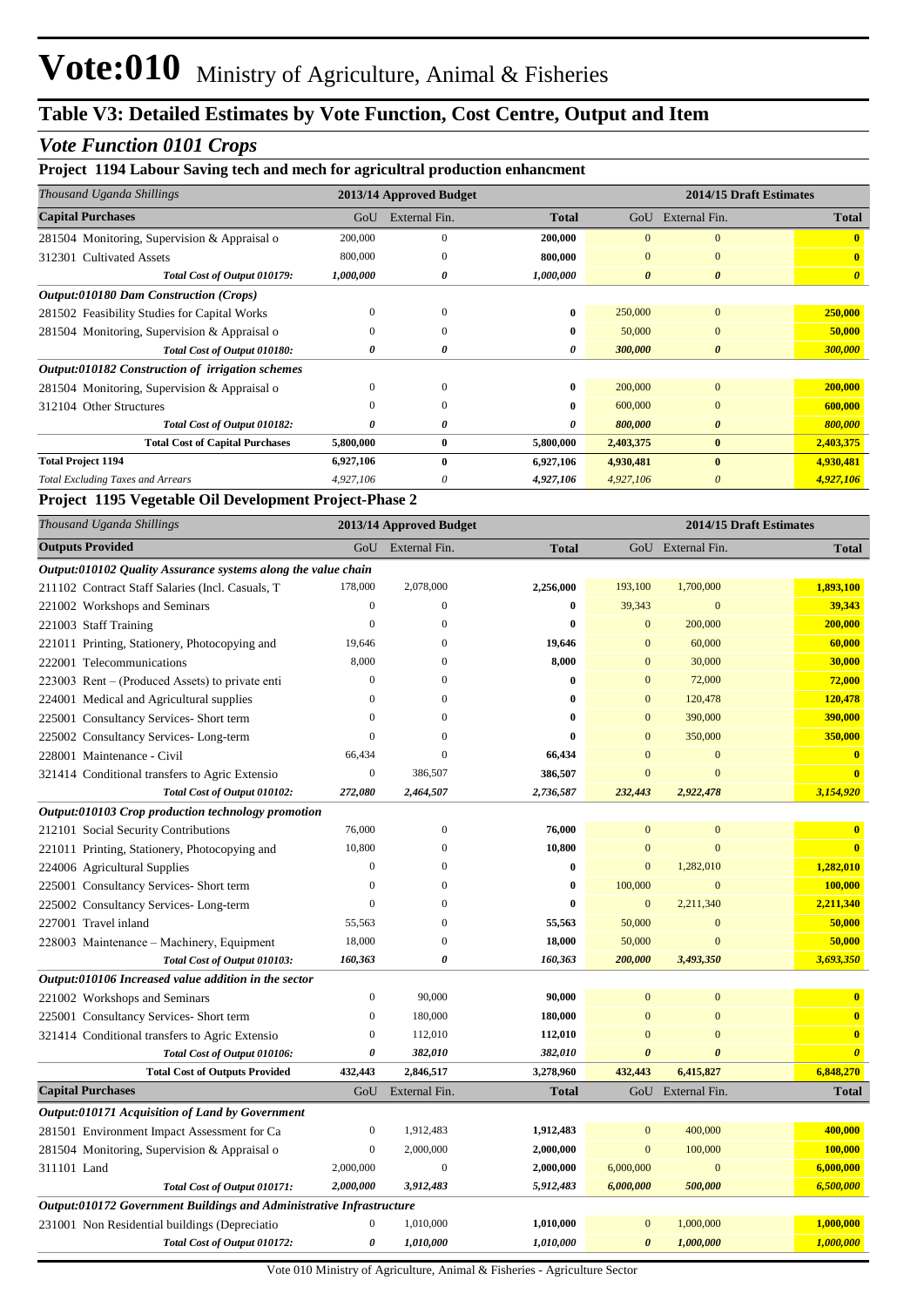### *Vote Function 0101 Crops*

| Project 1195 Vegetable Oil Development Project-Phase 2                 |           |                         |              |                       |                         |              |  |  |
|------------------------------------------------------------------------|-----------|-------------------------|--------------|-----------------------|-------------------------|--------------|--|--|
| Thousand Uganda Shillings                                              |           | 2013/14 Approved Budget |              |                       | 2014/15 Draft Estimates |              |  |  |
| <b>Capital Purchases</b>                                               | GoU       | External Fin.           | <b>Total</b> | GoU                   | External Fin.           | <b>Total</b> |  |  |
| Output:010173 Roads, Streets and Highways                              |           |                         |              |                       |                         |              |  |  |
| 231003 Roads and bridges (Depreciation)                                | 0         | 200,000                 | 200,000      | $\overline{0}$        | 700,000                 | 700,000      |  |  |
| 281504 Monitoring, Supervision & Appraisal o                           | $\Omega$  | $\Omega$                | 0            | $\overline{0}$        | 100,000                 | 100,000      |  |  |
| Total Cost of Output 010173:                                           | 0         | 200,000                 | 200,000      | $\boldsymbol{\theta}$ | 800,000                 | 800,000      |  |  |
| Output:010175 Purchase of Motor Vehicles and Other Transport Equipment |           |                         |              |                       |                         |              |  |  |
| 231004 Transport equipment                                             | 0         | 491,000                 | 491,000      | $\Omega$              | 500,000                 | 500,000      |  |  |
| 312204 Taxes on Machinery, Furniture & Vehi                            | $\Omega$  | $\left($                | 0            | 213,075               | $\mathbf{0}$            | 213,075      |  |  |
| Total Cost of Output 010175:                                           | 0         | 491,000                 | 491,000      | 213,075               | 500,000                 | 713,075      |  |  |
| Output:010177 Purchase of Specialised Machinery & Equipment            |           |                         |              |                       |                         |              |  |  |
| 231005 Machinery and equipment                                         | 0         | 940,000                 | 940,000      | $\overline{0}$        | 200,000                 | 200,000      |  |  |
| 312204 Taxes on Machinery, Furniture & Vehi                            | 0         | $\left($                | 0            | 40,500                | $\mathbf{0}$            | 40,500       |  |  |
| 312206 Gross Tax                                                       | 2,000,000 | $\Omega$                | 2,000,000    | $\Omega$              | $\Omega$                |              |  |  |
| Total Cost of Output 010177:                                           | 2,000,000 | 940,000                 | 2,940,000    | 40,500                | 200,000                 | 240,500      |  |  |
| <b>Total Cost of Capital Purchases</b>                                 | 4,000,000 | 6,553,483               | 10,553,483   | 6,253,575             | 3,000,000               | 9,253,575    |  |  |
| <b>Total Project 1195</b>                                              | 4,432,443 | 9,400,000               | 13,832,443   | 6,686,018             | 9,415,827               | 16,101,845   |  |  |
| <b>Total Excluding Taxes and Arrears</b>                               | 2,432,443 | 9,400,000               | 11,832,443   | 6,432,443             | 9,415,827               | 15,848,270   |  |  |

#### **Project 1238 Rice Development Project**

| Thousand Uganda Shillings                                                    |                  | 2013/14 Approved Budget | 2014/15 Draft Estimates |                |                       |              |
|------------------------------------------------------------------------------|------------------|-------------------------|-------------------------|----------------|-----------------------|--------------|
| <b>Outputs Provided</b>                                                      | GoU              | External Fin.           | <b>Total</b>            |                | GoU External Fin.     | <b>Total</b> |
| Output:010102 Quality Assurance systems along the value chain                |                  |                         |                         |                |                       |              |
| 211102 Contract Staff Salaries (Incl. Casuals, T                             | 30,000           | 18,000                  | 48,000                  | 30,000         | $\mathbf{0}$          | 30,000       |
| 211103 Allowances                                                            | 40,000           | 80,000                  | 120,000                 | 70,000         | $\mathbf{0}$          | 70,000       |
| 221002 Workshops and Seminars                                                | 20,000           | 102,000                 | 122,000                 | 50,000         | $\overline{0}$        | 50,000       |
| 221011 Printing, Stationery, Photocopying and                                | $\boldsymbol{0}$ | 10,000                  | 10,000                  | $\mathbf{0}$   | $\mathbf{0}$          | $\bf{0}$     |
| 224001 Medical and Agricultural supplies                                     | 50,000           | 182,028                 | 232,028                 | $\mathbf{0}$   | $\overline{0}$        | $\bf{0}$     |
| 225002 Consultancy Services-Long-term                                        | $\boldsymbol{0}$ | 300,000                 | 300,000                 | $\overline{0}$ | $\overline{0}$        | $\mathbf{0}$ |
| 227001 Travel inland                                                         | 20,000           | $\boldsymbol{0}$        | 20,000                  | 40,000         | $\overline{0}$        | 40,000       |
| 227002 Travel abroad                                                         | $\boldsymbol{0}$ | $\overline{0}$          | $\bf{0}$                | 40,000         | $\mathbf{0}$          | 40,000       |
| 227004 Fuel, Lubricants and Oils                                             | $\mathbf{0}$     | 20,000                  | 20,000                  | $\overline{0}$ | $\overline{0}$        | $\bf{0}$     |
| 228001 Maintenance - Civil                                                   | $\overline{0}$   | 5,000                   | 5,000                   | $\overline{0}$ | $\overline{0}$        | $\bf{0}$     |
| 228002 Maintenance - Vehicles                                                | $\boldsymbol{0}$ | 15,000                  | 15,000                  | $\mathbf{0}$   | $\overline{0}$        | $\bf{0}$     |
| Total Cost of Output 010102:                                                 | 160,000          | 732,028                 | 892,028                 | 230,000        | $\boldsymbol{\theta}$ | 230,000      |
| Output:010105 Food and nutrition security                                    |                  |                         |                         |                |                       |              |
| 221003 Staff Training                                                        | $\boldsymbol{0}$ | 630,000                 | 630,000                 | $\mathbf{0}$   | 300,000               | 300,000      |
| 221008 Computer supplies and Information Tec                                 | $\mathbf{0}$     | $\mathbf{0}$            | $\bf{0}$                | 10,000         | $\mathbf{0}$          | 10,000       |
| 224001 Medical and Agricultural supplies                                     | 70,000           | $\overline{0}$          | 70,000                  | $\mathbf{0}$   | $\overline{0}$        | $\bf{0}$     |
| 224002 General Supply of Goods and Services                                  | $\mathbf{0}$     | 430,000                 | 430,000                 | $\overline{0}$ | $\overline{0}$        | $\mathbf{0}$ |
| 224006 Agricultural Supplies                                                 | $\mathbf{0}$     | $\mathbf{0}$            | $\bf{0}$                | 100,000        | 575,000               | 675,000      |
| 225002 Consultancy Services-Long-term                                        | $\boldsymbol{0}$ | 1,200,000               | 1,200,000               | $\mathbf{0}$   | 940,000               | 940,000      |
| 227001 Travel inland                                                         | 30,000           | $\mathbf{0}$            | 30,000                  | 50,000         | $\overline{0}$        | 50,000       |
| 227004 Fuel, Lubricants and Oils                                             | 10,000           | 20,000                  | 30,000                  | 20,000         | $\mathbf{0}$          | 20,000       |
| 228001 Maintenance - Civil                                                   | $\boldsymbol{0}$ | 100,000                 | 100,000                 | $\mathbf{0}$   | $\overline{0}$        | $\bf{0}$     |
| 228002 Maintenance - Vehicles                                                | $\overline{0}$   | 6,000                   | 6,000                   | $\mathbf{0}$   | $\overline{0}$        | $\mathbf{0}$ |
| 228004 Maintenance – Other                                                   | $\mathbf{0}$     | 14,000                  | 14,000                  | 20,000         | $\Omega$              | 20,000       |
| Total Cost of Output 010105:                                                 | 110,000          | 2,400,000               | 2,510,000               | 200,000        | 1,815,000             | 2,015,000    |
| Output:010107 Promotion of Production & Productivity of priority commodities |                  |                         |                         |                |                       |              |
| 211103 Allowances                                                            | $\overline{0}$   | $\boldsymbol{0}$        | $\bf{0}$                | 20,000         | $\overline{0}$        | 20,000       |
| 221002 Workshops and Seminars                                                | 20,000           | $\mathbf{0}$            | 20,000                  | $\mathbf{0}$   | $\mathbf{0}$          | $\bf{0}$     |
| 221003 Staff Training                                                        | $\mathbf{0}$     | 60,000                  | 60,000                  | $\overline{0}$ | $\overline{0}$        | $\mathbf{0}$ |
| 221011 Printing, Stationery, Photocopying and                                | $\mathbf{0}$     | $\theta$                | $\bf{0}$                | 50,000         | $\overline{0}$        | 50,000       |
| 224001 Medical and Agricultural supplies                                     | 60,000           | 200,000                 | 260,000                 | $\mathbf{0}$   | 130,000               | 130,000      |
| 225002 Consultancy Services-Long-term                                        | $\mathbf{0}$     | 200,000                 | 200,000                 | $\mathbf{0}$   | $\mathbf{0}$          | $\bf{0}$     |
| 227001 Travel inland                                                         | $\mathbf{0}$     | 40,000                  | 40,000                  | 30,000         | $\mathbf{0}$          | 30,000       |
| 227004 Fuel, Lubricants and Oils                                             | $\overline{0}$   | 10,000                  | 10,000                  | $\overline{0}$ | $\overline{0}$        | $\bf{0}$     |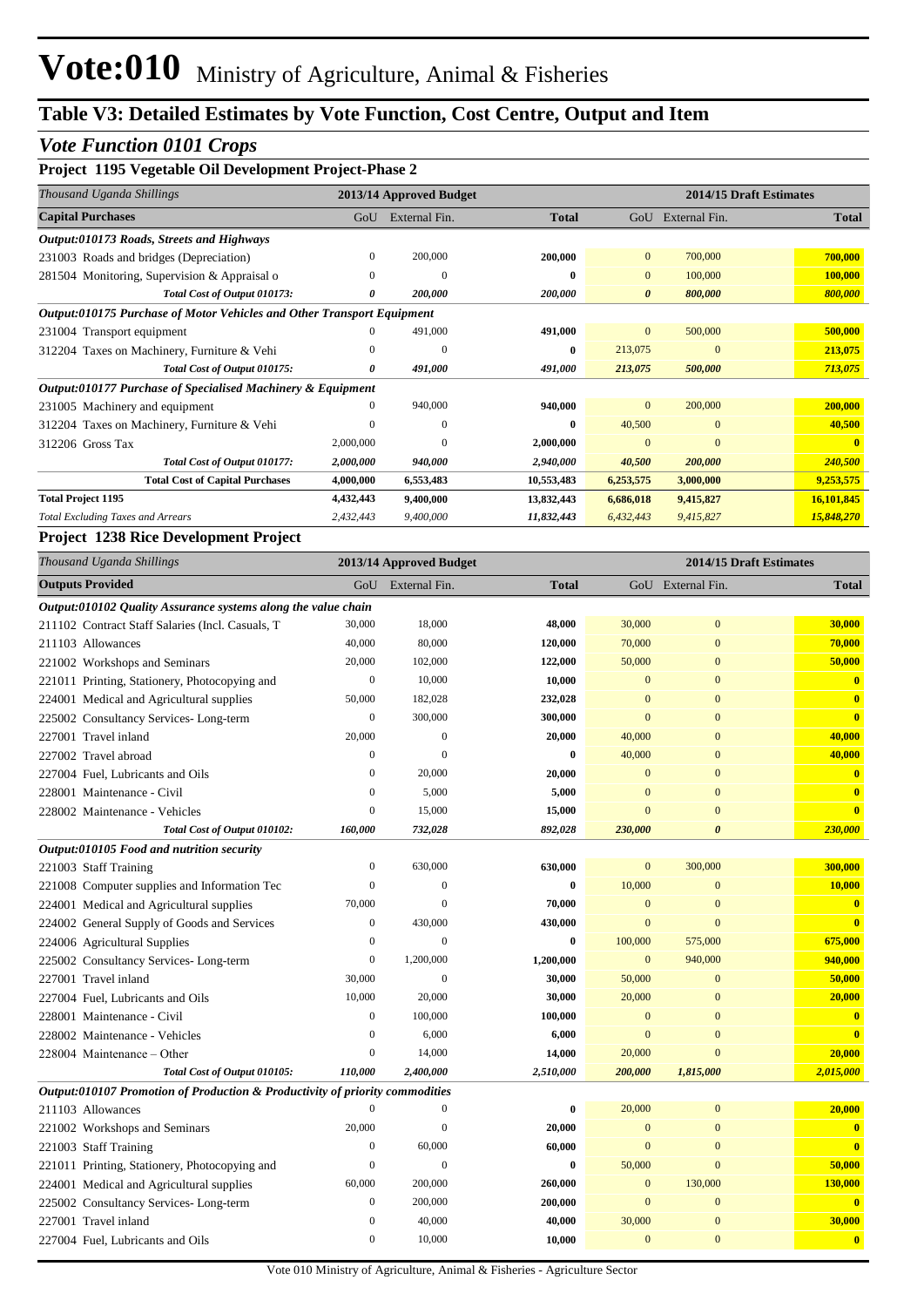#### *Vote Function 0101 Crops*

#### **Project 1238 Rice Development Project**

| Thousand Uganda Shillings                                                         |                  | 2013/14 Approved Budget |              |                       |                           | 2014/15 Draft Estimates |
|-----------------------------------------------------------------------------------|------------------|-------------------------|--------------|-----------------------|---------------------------|-------------------------|
| <b>Outputs Provided</b>                                                           | GoU              | External Fin.           | <b>Total</b> |                       | GoU External Fin.         | <b>Total</b>            |
| 228002 Maintenance - Vehicles                                                     | $\boldsymbol{0}$ | 26,000                  | 26,000       | $\mathbf{0}$          | $\mathbf{0}$              | $\bf{0}$                |
| 228004 Maintenance – Other                                                        | $\boldsymbol{0}$ | 64,000                  | 64,000       | $\mathbf{0}$          | $\mathbf{0}$              | $\overline{\mathbf{0}}$ |
| Total Cost of Output 010107:                                                      | 80,000           | 600,000                 | 680,000      | 100,000               | 130,000                   | 230,000                 |
| Output:010108 Increased value addition of priority commodities                    |                  |                         |              |                       |                           |                         |
| 211103 Allowances                                                                 | 50,000           | $\mathbf{0}$            | 50,000       | 50,000                | $\bf{0}$                  | 50,000                  |
| 221003 Staff Training                                                             | $\boldsymbol{0}$ | 140,000                 | 140,000      | 20,000                | 400,000                   | 420,000                 |
| 221011 Printing, Stationery, Photocopying and                                     | $\overline{0}$   | $\mathbf{0}$            | 0            | $\mathbf{0}$          | 200,000                   | 200,000                 |
| 224006 Agricultural Supplies                                                      | $\theta$         | $\mathbf{0}$            | 0            | $\mathbf{0}$          | 465,000                   | 465,000                 |
| 225001 Consultancy Services- Short term                                           | $\boldsymbol{0}$ | 100,000                 | 100,000      | $\mathbf{0}$          | $\bf{0}$                  | $\mathbf{0}$            |
| 225002 Consultancy Services-Long-term                                             | $\theta$         | $\mathbf{0}$            | 0            | $\mathbf{0}$          | 1,200,000                 | 1,200,000               |
| 227004 Fuel, Lubricants and Oils                                                  | $\overline{0}$   | 20,000                  | 20,000       | $\mathbf{0}$          | $\mathbf{0}$              | $\mathbf{0}$            |
| Total Cost of Output 010108:                                                      | 50,000           | 260,000                 | 310,000      | 70,000                | 2,265,000                 | 2,335,000               |
| <b>Total Cost of Outputs Provided</b>                                             | 400,000          | 3,992,028               | 4,392,028    | 600,000               | 4,210,000                 | 4,810,000               |
| <b>Capital Purchases</b>                                                          | GoU              | External Fin.           | <b>Total</b> |                       | GoU External Fin.         | <b>Total</b>            |
| Output:010177 Purchase of Specialised Machinery & Equipment                       |                  |                         |              |                       |                           |                         |
| 312206 Gross Tax                                                                  | 500,000          | $\mathbf{0}$            | 500,000      | $\mathbf{0}$          | $\mathbf{0}$              | $\bf{0}$                |
| Total Cost of Output 010177:                                                      | 500,000          | 0                       | 500,000      | 0                     | $\boldsymbol{\theta}$     | $\boldsymbol{\theta}$   |
| <b>Total Cost of Capital Purchases</b>                                            | 500,000          | $\bf{0}$                | 500,000      | $\bf{0}$              | $\bf{0}$                  | $\mathbf{0}$            |
| <b>Total Project 1238</b>                                                         | 900,000          | 3,992,028               | 4,892,028    | 600,000               | 4,210,000                 | 4,810,000               |
| <b>Total Excluding Taxes and Arrears</b>                                          | 400,000          | 3,992,028               | 4,392,028    | 600,000               | 4,210,000                 | 4,810,000               |
| Project 1263 Agriculture Cluster Development Project                              |                  |                         |              |                       |                           |                         |
| Thousand Uganda Shillings                                                         |                  | 2013/14 Approved Budget |              |                       |                           | 2014/15 Draft Estimates |
| <b>Outputs Provided</b>                                                           | GoU              | External Fin.           | <b>Total</b> |                       | GoU External Fin.         | <b>Total</b>            |
| <i>Output:010103 Crop production technology promotion</i>                         |                  |                         |              |                       |                           |                         |
| 221007 Books, Periodicals & Newspapers                                            | 1                | $\mathbf{0}$            | 1            | $\mathbf{0}$          | $\bf{0}$                  | $\bf{0}$                |
| Total Cost of Output 010103:                                                      | 1                | 0                       | 1            | $\boldsymbol{\theta}$ | $\boldsymbol{\theta}$     | $\boldsymbol{\theta}$   |
| Output:010107 Promotion of Production & Productivity of priority commodities      |                  |                         |              |                       |                           |                         |
| 211103 Allowances                                                                 | $\theta$         | $\Omega$                | 0            | 50,000                | 200,000                   | 250,000                 |
| 221002 Workshops and Seminars                                                     | $\theta$         | 0                       | 0            | 40,000                | 100,000                   | <b>140,000</b>          |
| 225001 Consultancy Services- Short term                                           | $\theta$         | 0                       | 0            | $\mathbf{0}$          | 100,000                   | 100,000                 |
| 227004 Fuel, Lubricants and Oils                                                  | $\theta$         | $\Omega$                | 0            | 10,001                | $\overline{0}$            | 10,001                  |
| Total Cost of Output 010107:                                                      | 0                | 0                       | 0            | 100,001               | 400,000                   | 500,001                 |
| <b>Total Cost of Outputs Provided</b>                                             | 1                | $\boldsymbol{0}$        | 1            | 100,001               | 400,000                   | 500,001                 |
| <b>Total Project 1263</b>                                                         | 1                | $\bf{0}$                | 1            | 100,001               | 400,000                   | 500,001                 |
| <b>Total Excluding Taxes and Arrears</b>                                          | $\boldsymbol{l}$ | $\boldsymbol{\theta}$   | 1            | 100,001               | 400,000                   | 500,001                 |
| Project 1264 Commercialization of Agriculture in Northern Uganda                  |                  |                         |              |                       |                           |                         |
| Thousand Uganda Shillings                                                         |                  | 2013/14 Approved Budget |              |                       |                           | 2014/15 Draft Estimates |
| <b>Outputs Provided</b>                                                           | GoU              | External Fin.           | <b>Total</b> |                       | GoU External Fin.         | <b>Total</b>            |
| Output:010105 Food and nutrition security                                         |                  |                         |              |                       |                           |                         |
| 211102 Contract Staff Salaries (Incl. Casuals, T                                  | 20,000           | $\mathbf{0}$            | 20,000       | $\mathbf{0}$          | $\boldsymbol{0}$          | $\overline{\mathbf{0}}$ |
| 211103 Allowances                                                                 | 50,000           | $\Omega$                | 50,000       | 120,000               | $\bf{0}$                  | 120,000                 |
| 221008 Computer supplies and Information Tec                                      | 20,000           | $\Omega$                | 20,000       | 20,000                | $\mathbf{0}$              | 20,000                  |
| 221011 Printing, Stationery, Photocopying and                                     | 10,000           | 0                       | 10,000       | 10,000                | $\mathbf{0}$              | 10,000                  |
| 223003 Rent – (Produced Assets) to private enti                                   | 25,000           | 0                       | 25,000       | $\mathbf{0}$          | $\bf{0}$                  | $\mathbf{0}$            |
| 227001 Travel inland                                                              | 50,000           | $\Omega$                | 50,000       | 100,000               | $\mathbf{0}$              | 100,000                 |
| 227004 Fuel, Lubricants and Oils                                                  | 25,000           | $\boldsymbol{0}$        | 25,000       | 50,000                | $\bf{0}$                  | 50,000                  |
| Total Cost of Output 010105:                                                      | 200,000          | 0                       | 200,000      | 300,000               | $\pmb{\theta}$            | 300,000                 |
| <b>Total Cost of Outputs Provided</b>                                             | 200,000          | $\bf{0}$                | 200,000      | 300,000               | $\boldsymbol{0}$          | 300,000                 |
| <b>Total Project 1264</b>                                                         | 200,000          | $\bf{0}$                | 200,000      | 300,000               | $\boldsymbol{0}$          | 300,000                 |
| <b>Total Excluding Taxes and Arrears</b>                                          | 200,000          | 0                       | 200,000      | 300,000               | $\boldsymbol{\mathit{0}}$ | 300,000                 |
| Project 1265 Agriculture Techonology Transfer (AGITT) Cassava Value Chain Project |                  |                         |              |                       |                           |                         |

| Thousand Uganda Shillings | 2013/14 Approved Budget |              | 2014/15 Draft Estimates |              |
|---------------------------|-------------------------|--------------|-------------------------|--------------|
| <b>Outputs Provided</b>   | GoU External Fin.       | <b>Total</b> | GoU External Fin.       | <b>Total</b> |

Vote 010 Ministry of Agriculture, Animal & Fisheries - Agriculture Sector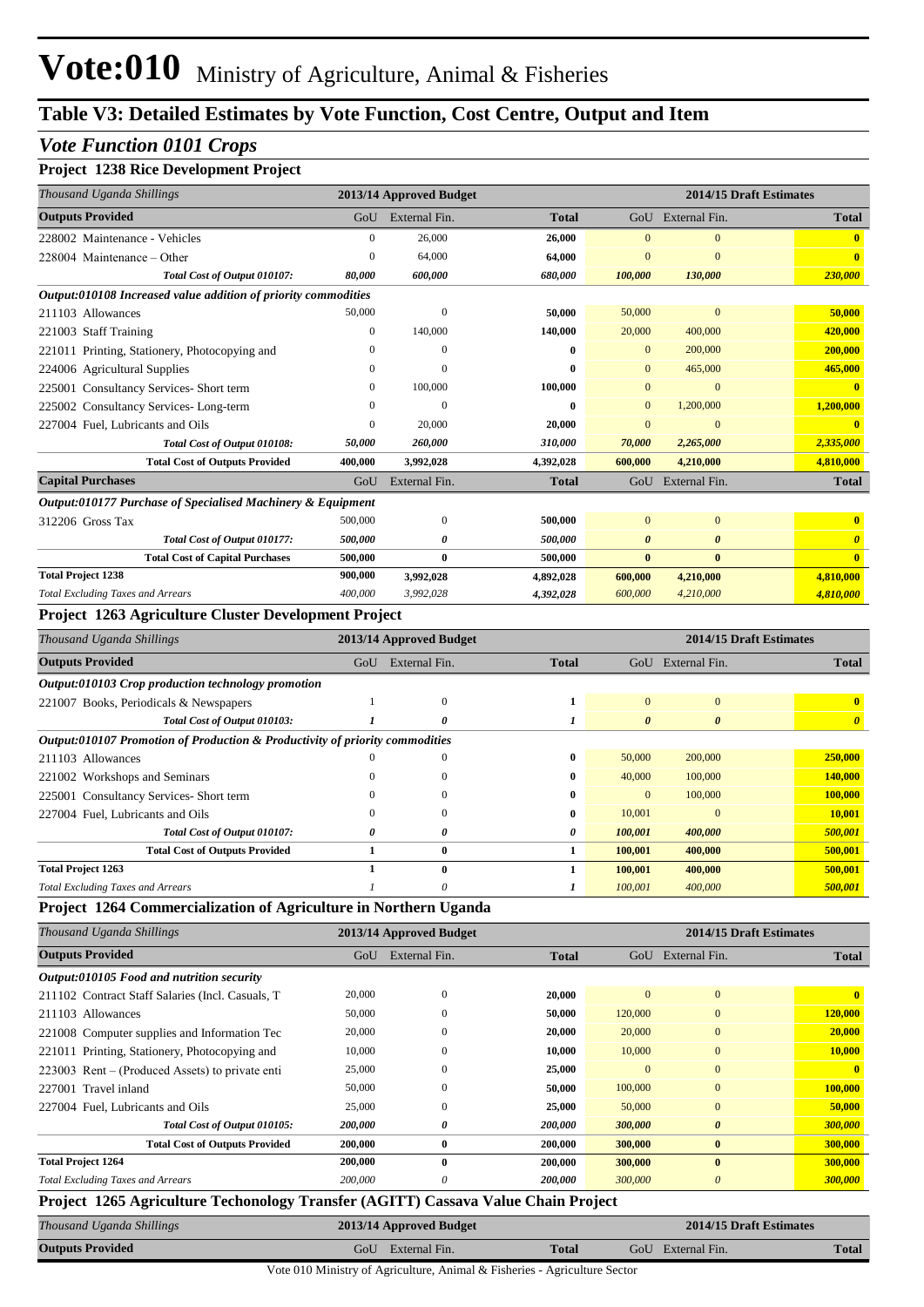#### *Vote Function 0101 Crops*

#### **Project 1265 Agriculture Techonology Transfer (AGITT) Cassava Value Chain Project**

| Thousand Uganda Shillings                                      |     | 2013/14 Approved Budget | 2014/15 Draft Estimates |          |               |              |
|----------------------------------------------------------------|-----|-------------------------|-------------------------|----------|---------------|--------------|
| <b>Outputs Provided</b>                                        | GoU | External Fin.           | <b>Total</b>            | GoU      | External Fin. | <b>Total</b> |
| Output:010102 Quality Assurance systems along the value chain  |     |                         |                         |          |               |              |
| 221007 Books, Periodicals & Newspapers                         |     | $\Omega$                |                         | $\Omega$ | $\mathbf{0}$  |              |
| Total Cost of Output 010102:                                   |     | 0                       |                         | $\theta$ | 0             |              |
| Output:010108 Increased value addition of priority commodities |     |                         |                         |          |               |              |
| 211103 Allowances                                              |     | $\Omega$                | 0                       | 80,000   | $\Omega$      | 80,000       |
| 221002 Workshops and Seminars                                  |     | 0                       | 0                       | 39,000   | $\Omega$      | 39,000       |
| 221008 Computer supplies and Information Tec                   |     |                         | 0                       | 10,000   |               | 10,000       |
| 221011 Printing, Stationery, Photocopying and                  |     |                         | 0                       | 20,000   | $\Omega$      | 20,000       |
| 227001 Travel inland                                           |     | 0                       | 0                       | 100,000  | $\Omega$      | 100,000      |
| 227004 Fuel, Lubricants and Oils                               | 0   | $\Omega$                | 0                       | 30,999   | $\Omega$      | 30,999       |
| Total Cost of Output 010108:                                   | 0   | 0                       | 0                       | 279,999  | 0             | 279,999      |
| <b>Total Cost of Outputs Provided</b>                          |     | $\bf{0}$                |                         | 279,999  | $\bf{0}$      | 279,999      |
| <b>Total Project 1265</b>                                      |     | 0                       |                         | 279,999  | 0             | 279,999      |
| <b>Total Excluding Taxes and Arrears</b>                       |     | 0                       |                         | 279,999  | 0             | 279,999      |

#### **Project 1316 Enhancing National Food Security through increased Rice production in Eastern Ugand**

| Thousand Uganda Shillings                                                    | 2013/14 Approved Budget |                         |              |            | 2014/15 Draft Estimates |              |
|------------------------------------------------------------------------------|-------------------------|-------------------------|--------------|------------|-------------------------|--------------|
| <b>Outputs Provided</b>                                                      | GoU                     | External Fin.           | <b>Total</b> | GoU        | External Fin.           | <b>Total</b> |
| Output:010107 Promotion of Production & Productivity of priority commodities |                         |                         |              |            |                         |              |
| 211103 Allowances                                                            |                         | $\mathbf{0}$            | $\bf{0}$     | 150,000    | $\mathbf{0}$            | 150,000      |
| 221004 Recruitment Expenses                                                  | 0                       | $\mathbf{0}$            | $\bf{0}$     | 10,000     | $\mathbf{0}$            | 10,000       |
| 225001 Consultancy Services-Short term                                       |                         | $\mathbf{0}$            | 0            | 50,000     | 130,000                 | 180,000      |
| 227001 Travel inland                                                         |                         | $\Omega$                | $\mathbf{0}$ | 60,000     | $\Omega$                | 60,000       |
| 227004 Fuel, Lubricants and Oils                                             | 0                       | $\mathbf{0}$            | 0            | 30,000     | $\Omega$                | 30,000       |
| Total Cost of Output 010107:                                                 | 0                       | 0                       | 0            | 300,000    | 130,000                 | 430,000      |
| <b>Total Cost of Outputs Provided</b>                                        | $\mathbf{0}$            | $\bf{0}$                | $\bf{0}$     | 300,000    | 130,000                 | 430,000      |
| <b>Total Project 1316</b>                                                    | $\theta$                | $\mathbf{0}$            | $\bf{0}$     | 300,000    | 130,000                 | 430,000      |
| <b>Total Excluding Taxes and Arrears</b>                                     | 0                       | 0                       | 0            | 300,000    | 130,000                 | 430,000      |
| Thousand Uganda Shillings                                                    |                         | 2013/14 Approved Budget |              |            | 2014/15 Draft Estimates |              |
|                                                                              |                         | GoU External Fin.       | <b>Total</b> | GoU        | External Fin.           | <b>Total</b> |
| <b>Total Vote Function 01</b>                                                | 26,012,222              | 13,392,028              | 39,404,250   | 24,372,643 | 14,155,82               | 38,528,470   |
| <b>Total Excluding Taxes and Arrears</b>                                     | 20,812,222              | 13,392,028              | 34,204,250   | 24,036,943 | 14,155,82               | 38,192,770   |

#### *Vote Function 0102 Animal Resources*

*Recurrent Budget Estimates*

#### **Programme 06 Directorate of Animal Resources**

| Thousand Uganda Shillings                                            | 2013/14 Approved Budget |              |              | 2014/15 Draft Estimates |              |              |  |
|----------------------------------------------------------------------|-------------------------|--------------|--------------|-------------------------|--------------|--------------|--|
| <b>Outputs Provided</b>                                              | Wage                    | Non-Wage     | <b>Total</b> | Wage                    | Non Wage     | <b>Total</b> |  |
| Output:010201 Policies, laws, guidelines, plans and strategies       |                         |              |              |                         |              |              |  |
| 211101 General Staff Salaries                                        | 26,895                  | $\mathbf{0}$ | 26,895       | 26,895                  | $\mathbf{0}$ | 26,895       |  |
| 211103 Allowances                                                    | $\mathbf{0}$            | 5,126        | 5,126        | $\mathbf{0}$            | 5,126        | 5,126        |  |
| 221009 Welfare and Entertainment                                     | $\mathbf{0}$            | 4,262        | 4,262        | $\overline{0}$          | 4,262        | 4,262        |  |
| 221011 Printing, Stationery, Photocopying and                        | $\Omega$                | 4,347        | 4,347        | $\overline{0}$          | 4,347        | 4,347        |  |
| 221012 Small Office Equipment                                        | $\mathbf{0}$            | 6,536        | 6,536        | $\mathbf{0}$            | 6,536        | 6,536        |  |
| 227004 Fuel, Lubricants and Oils                                     | $\mathbf{0}$            | 5,694        | 5,694        | $\mathbf{0}$            | 5,694        | 5,694        |  |
| 228002 Maintenance - Vehicles                                        | $\Omega$                | 6,035        | 6,035        | $\mathbf{0}$            | 6,035        | 6,035        |  |
| Total Cost of Output 010201:                                         | 26,895                  | 32,000       | 58,895       | 26,895                  | 32,000       | 58,895       |  |
| <b>Output:010203 Promotion of Animals and Animal Products</b>        |                         |              |              |                         |              |              |  |
| 211103 Allowances                                                    | $\mathbf{0}$            | 70,000       | 70,000       | $\overline{0}$          | 70,000       | 70,000       |  |
| 227001 Travel inland                                                 | $\mathbf{0}$            | 105,000      | 105,000      | $\overline{0}$          | 105,000      | 105,000      |  |
| 227004 Fuel, Lubricants and Oils                                     | $\mathbf{0}$            | 25,000       | 25,000       | $\mathbf{0}$            | 25,000       | 25,000       |  |
| Total Cost of Output 010203:                                         | 0                       | 200,000      | 200,000      | $\boldsymbol{\theta}$   | 200,000      | 200,000      |  |
| Output:010207 Promotion of priority animal products and productivity |                         |              |              |                         |              |              |  |
| 211103 Allowances                                                    | $\mathbf{0}$            | 80,000       | 80,000       | $\mathbf{0}$            | 80,000       | 80,000       |  |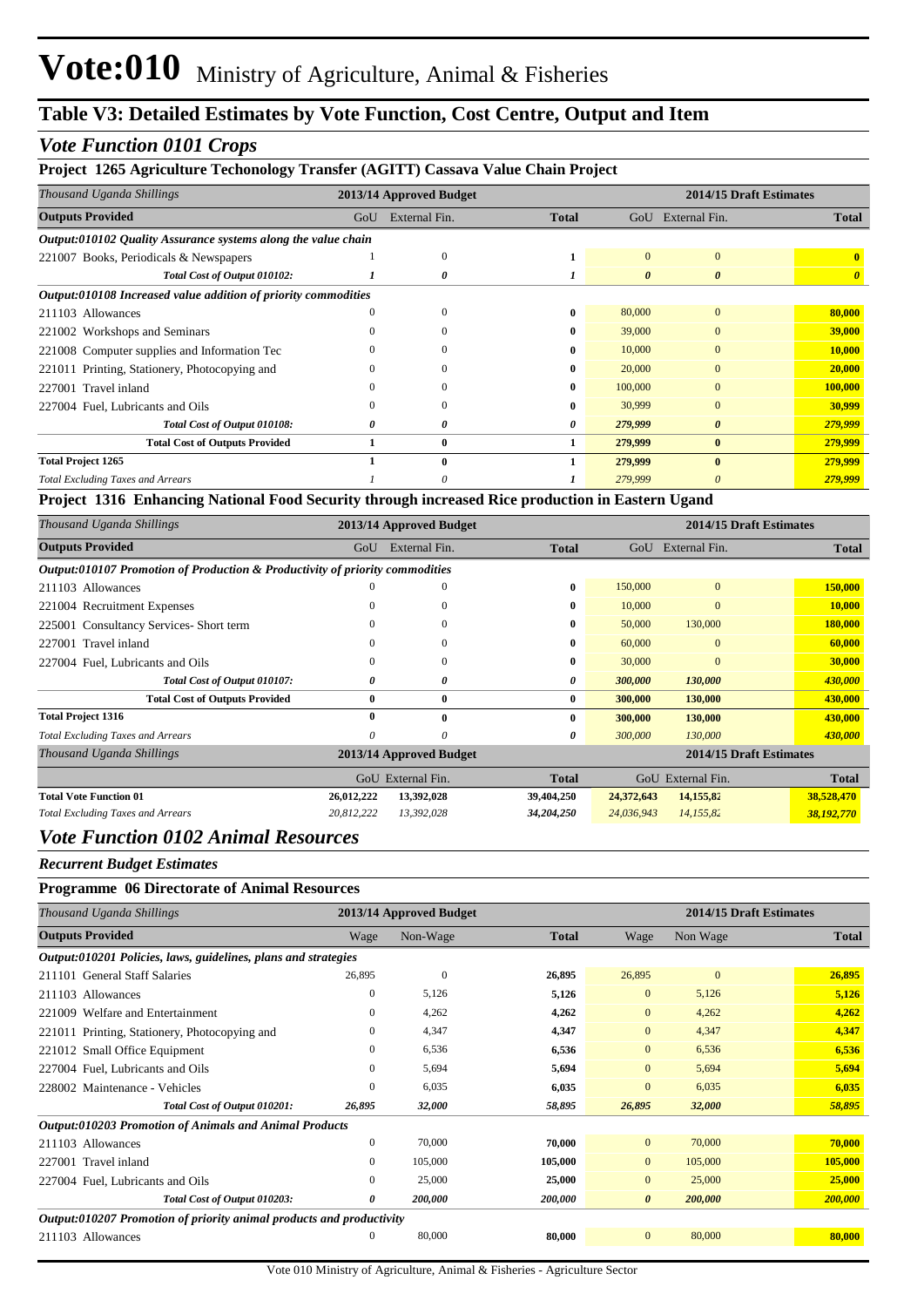#### *Vote Function 0102 Animal Resources*

#### **Programme 06 Directorate of Animal Resources**

| Thousand Uganda Shillings             | 2013/14 Approved Budget |                       |                       |              | 2014/15 Draft Estimates |              |  |
|---------------------------------------|-------------------------|-----------------------|-----------------------|--------------|-------------------------|--------------|--|
| <b>Outputs Provided</b>               | Wage                    | Non-Wage              | <b>Total</b>          | Wage         | Non Wage                | <b>Total</b> |  |
| 227002 Travel abroad                  | 0                       | 70,000                | 70,000                | $\mathbf{0}$ | 70,000                  | 70,000       |  |
| Total Cost of Output 010207:          | 0                       | <i><b>150.000</b></i> | <i><b>150.000</b></i> | 0            | <i><b>150.000</b></i>   | 150,000      |  |
| <b>Total Cost of Outputs Provided</b> | 26,895                  | 382,000               | 408.895               | 26,895       | 382,000                 | 408,895      |  |
| <b>Total Programme 06</b>             | 26,895                  | 382,000               | 408.895               | 26,895       | 382,000                 | 408,895      |  |
| <b>Total Excluding Arrears</b>        | 26.895                  | 382,000               | 408.895               | 26.895       | 382,000                 | 408,895      |  |

#### **Programme 07 Animal Production Department**

| Thousand Uganda Shillings                                                 | 2013/14 Approved Budget |                  |              | 2014/15 Draft Estimates |              |              |  |
|---------------------------------------------------------------------------|-------------------------|------------------|--------------|-------------------------|--------------|--------------|--|
| <b>Outputs Provided</b>                                                   | Wage                    | Non-Wage         | <b>Total</b> | Wage                    | Non Wage     | <b>Total</b> |  |
| Output:010201 Policies, laws, guidelines, plans and strategies            |                         |                  |              |                         |              |              |  |
| 211101 General Staff Salaries                                             | 351,000                 | $\boldsymbol{0}$ | 351,000      | 351,000                 | $\mathbf{0}$ | 351,000      |  |
| 211103 Allowances                                                         | $\overline{0}$          | 7,000            | 7,000        | $\mathbf{0}$            | 7,000        | 7,000        |  |
| 221002 Workshops and Seminars                                             | $\theta$                | 10,000           | 10,000       | $\mathbf{0}$            | 10,000       | 10,000       |  |
| 227001 Travel inland                                                      | $\mathbf{0}$            | 55,000           | 55,000       | $\boldsymbol{0}$        | 55,000       | 55,000       |  |
| 227002 Travel abroad                                                      | $\overline{0}$          | 10,000           | 10,000       | $\mathbf{0}$            | 10,000       | 10,000       |  |
| 227004 Fuel, Lubricants and Oils                                          | $\overline{0}$          | 10,000           | 10,000       | $\mathbf{0}$            | 10,000       | 10,000       |  |
| 228002 Maintenance - Vehicles                                             | $\overline{0}$          | 8,000            | 8,000        | $\mathbf{0}$            | 8,000        | 8,000        |  |
| Total Cost of Output 010201:                                              | 351,000                 | 100,000          | 451,000      | 351,000                 | 100,000      | 451,000      |  |
| Output:010202 Improved access to water for livestock                      |                         |                  |              |                         |              |              |  |
| 211103 Allowances                                                         | $\overline{0}$          | 45,000           | 45,000       | $\mathbf{0}$            | 45,000       | 45,000       |  |
| 221008 Computer supplies and Information Tec                              | $\mathbf{0}$            | 5,000            | 5,000        | $\mathbf{0}$            | 5,000        | 5,000        |  |
| 221011 Printing, Stationery, Photocopying and                             | $\overline{0}$          | 38,000           | 38,000       | $\mathbf{0}$            | 38,000       | 38,000       |  |
| 227001 Travel inland                                                      | $\mathbf{0}$            | 58,000           | 58,000       | $\mathbf{0}$            | 58,000       | 58,000       |  |
| 227004 Fuel, Lubricants and Oils                                          | $\mathbf{0}$            | 64,000           | 64,000       | $\mathbf{0}$            | 64,000       | 64,000       |  |
| Total Cost of Output 010202:                                              | 0                       | 210,000          | 210,000      | $\boldsymbol{\theta}$   | 210,000      | 210,000      |  |
| Output:010203 Promotion of Animals and Animal Products                    |                         |                  |              |                         |              |              |  |
| 211103 Allowances                                                         | $\boldsymbol{0}$        | 10,000           | 10,000       | $\mathbf{0}$            | 10,000       | 10,000       |  |
| 221003 Staff Training                                                     | $\overline{0}$          | 100,000          | 100,000      | $\mathbf{0}$            | 100,000      | 100,000      |  |
| 227001 Travel inland                                                      | $\overline{0}$          | 50,000           | 50,000       | $\mathbf{0}$            | 51,000       | 51,000       |  |
| 227002 Travel abroad                                                      | $\overline{0}$          | 1,648            | 1,648        | $\mathbf{0}$            | $\mathbf{0}$ | $\mathbf{0}$ |  |
| 227004 Fuel, Lubricants and Oils                                          | $\boldsymbol{0}$        | 30,000           | 30,000       | $\mathbf{0}$            | 30,000       | 30,000       |  |
| 228002 Maintenance - Vehicles                                             | $\mathbf{0}$            | 10,000           | 10,000       | $\mathbf{0}$            | 10,000       | 10,000       |  |
| Total Cost of Output 010203:                                              | 0                       | 201,648          | 201,648      | $\boldsymbol{\theta}$   | 201,000      | 201,000      |  |
| Output:010206 Improved market access for livestock and livestock products |                         |                  |              |                         |              |              |  |
| 211103 Allowances                                                         | $\mathbf{0}$            | 16,000           | 16,000       | $\mathbf{0}$            | 16,000       | 16,000       |  |
| 221011 Printing, Stationery, Photocopying and                             | $\mathbf{0}$            | 30,000           | 30,000       | $\mathbf{0}$            | 30,000       | 30,000       |  |
| 227004 Fuel, Lubricants and Oils                                          | $\overline{0}$          | 4,000            | 4,000        | $\mathbf{0}$            | 4,000        | 4,000        |  |
| Total Cost of Output 010206:                                              | $\boldsymbol{\theta}$   | 50,000           | 50,000       | $\boldsymbol{\theta}$   | 50,000       | 50,000       |  |
| Output:010207 Promotion of priority animal products and productivity      |                         |                  |              |                         |              |              |  |
| 211103 Allowances                                                         | $\boldsymbol{0}$        | 30,000           | 30,000       | $\mathbf{0}$            | 30,000       | 30,000       |  |
| 221002 Workshops and Seminars                                             | $\overline{0}$          | 70,000           | 70,000       | $\mathbf{0}$            | 70,000       | 70,000       |  |
| 227001 Travel inland                                                      | $\overline{0}$          | 100,000          | 100,000      | $\mathbf{0}$            | 100,000      | 100,000      |  |
| 227002 Travel abroad                                                      | $\overline{0}$          | 40,000           | 40,000       | $\mathbf{0}$            | 40,000       | 40,000       |  |
| 228002 Maintenance - Vehicles                                             | $\boldsymbol{0}$        | 10,000           | 10,000       | $\mathbf{0}$            | 10,648       | 10,648       |  |
| Total Cost of Output 010207:                                              | 0                       | 250,000          | 250,000      | $\boldsymbol{\theta}$   | 250,648      | 250,648      |  |
| <b>Total Cost of Outputs Provided</b>                                     | 351,000                 | 811,648          | 1,162,648    | 351,000                 | 811,648      | 1,162,648    |  |
| <b>Total Programme 07</b>                                                 | 351,000                 | 811,648          | 1,162,648    | 351,000                 | 811,648      | 1,162,648    |  |
| <b>Total Excluding Arrears</b>                                            | 351,000                 | 811,648          | 1,162,648    | 351,000                 | 811,648      | 1,162,648    |  |
| <b>Programme 08 Livestock Health and Entomology</b>                       |                         |                  |              |                         |              |              |  |

| Thousand Uganda Shillings                                             | 2013/14 Approved Budget |          |              |         | 2014/15 Draft Estimates |              |  |
|-----------------------------------------------------------------------|-------------------------|----------|--------------|---------|-------------------------|--------------|--|
| <b>Outputs Provided</b>                                               | Wage                    | Non-Wage | <b>Total</b> | Wage    | Non Wage                | <b>Total</b> |  |
| <i>Output:010201 Policies, laws, guidelines, plans and strategies</i> |                         |          |              |         |                         |              |  |
| 211101 General Staff Salaries                                         |                         |          |              | 795,006 |                         | 795,006      |  |
| 211102 Contract Staff Salaries (Incl. Casuals, T.                     | 420,892                 |          | 420.892      | 200,000 |                         | 200,000      |  |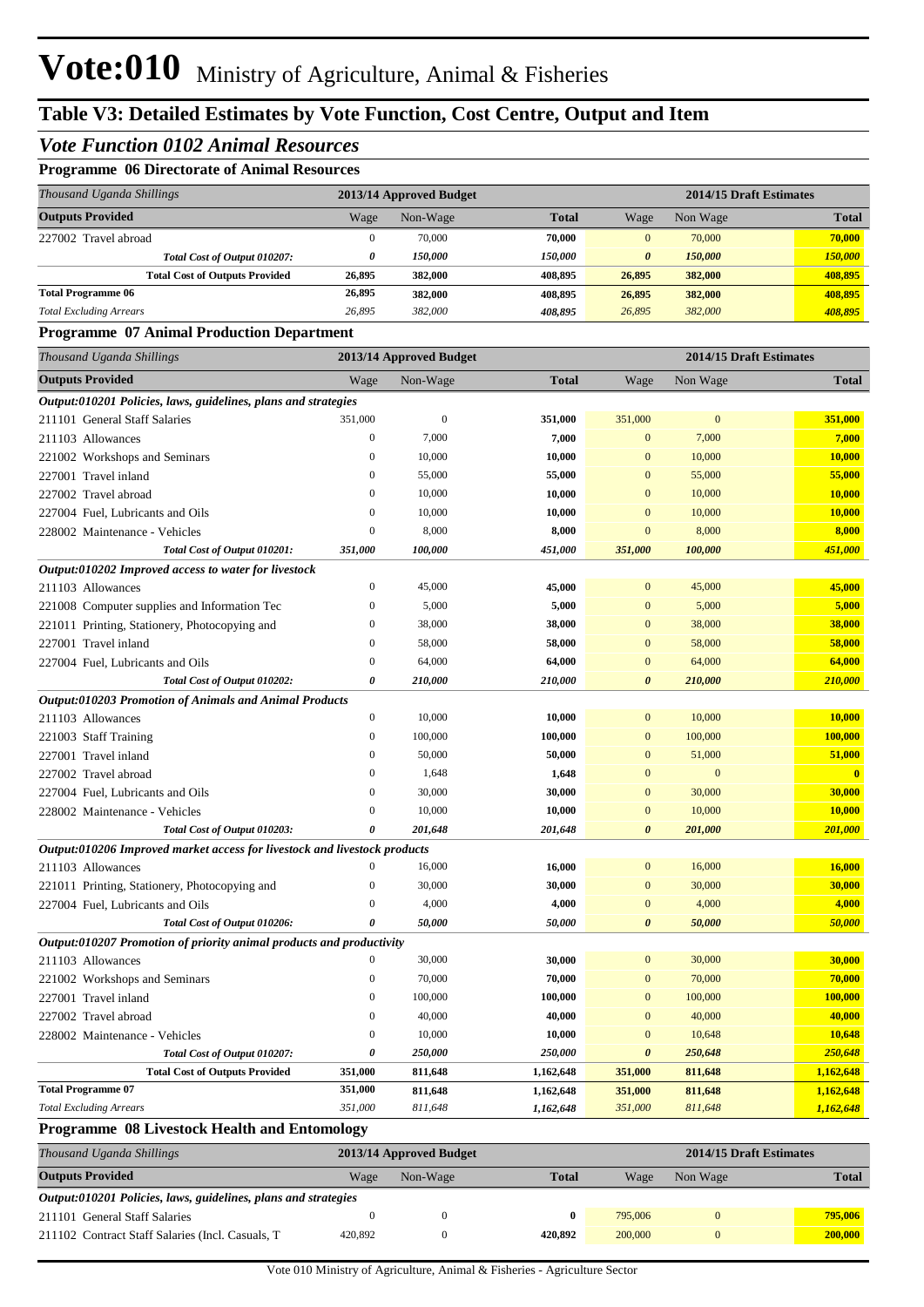#### *Vote Function 0102 Animal Resources*

**Programme 08 Livestock Health and Entomology**

| Thousand Uganda Shillings                                               |                                      | 2013/14 Approved Budget |              |                          |                              | 2014/15 Draft Estimates |                                         |
|-------------------------------------------------------------------------|--------------------------------------|-------------------------|--------------|--------------------------|------------------------------|-------------------------|-----------------------------------------|
| <b>Outputs Provided</b>                                                 | Wage                                 | Non-Wage                | <b>Total</b> | Wage                     | Non Wage                     |                         | <b>Total</b>                            |
| 211103 Allowances                                                       | $\boldsymbol{0}$                     | 16,000                  | 16,000       | $\mathbf{0}$             | 16,000                       |                         | 16,000                                  |
| 221002 Workshops and Seminars                                           | $\boldsymbol{0}$                     | 15,000                  | 15,000       | $\mathbf{0}$             | 15,000                       |                         | 15,000                                  |
| 222003 Information and communications techn                             | $\mathbf{0}$                         | 6,000                   | 6,000        | $\overline{0}$           | 6,000                        |                         | 6,000                                   |
| 227001 Travel inland                                                    | $\boldsymbol{0}$                     | 35,000                  | 35,000       | $\mathbf{0}$             | 35,000                       |                         | 35,000                                  |
| 227002 Travel abroad                                                    | $\mathbf{0}$                         | 10,000                  | 10,000       | $\Omega$                 | 10,000                       |                         | 10,000                                  |
| 227004 Fuel, Lubricants and Oils                                        | $\overline{0}$                       | 10,000                  | 10,000       | $\overline{0}$           | 10,000                       |                         | 10,000                                  |
| 228002 Maintenance - Vehicles                                           | $\mathbf{0}$                         | 8,000                   | 8,000        | $\overline{0}$           | 8,000                        |                         | 8,000                                   |
| Total Cost of Output 010201:                                            | 420,892                              | 100,000                 | 520,892      | 995,006                  | 100,000                      |                         | 1,095,006                               |
| Output:010203 Promotion of Animals and Animal Products                  |                                      |                         |              |                          |                              |                         |                                         |
| 211103 Allowances                                                       | $\boldsymbol{0}$                     | 10,000                  | 10,000       | $\mathbf{0}$             | 110,000                      |                         | 110,000                                 |
| 227004 Fuel, Lubricants and Oils                                        | $\mathbf{0}$                         | 10,000                  | 10,000       | $\mathbf{0}$             | 10,000                       |                         | 10,000                                  |
| 228004 Maintenance – Other                                              | $\mathbf{0}$                         | 15,000                  | 15,000       | $\mathbf{0}$             | 15,000                       |                         | 15,000                                  |
| Total Cost of Output 010203:                                            | 0                                    | 35,000                  | 35,000       | 0                        | 135,000                      |                         | 135,000                                 |
| Output:010205 Vector and disease control measures                       |                                      |                         |              |                          |                              |                         |                                         |
| 211102 Contract Staff Salaries (Incl. Casuals, T                        | 40,000                               | $\mathbf{0}$            | 40,000       | $\mathbf{0}$             | $\boldsymbol{0}$             |                         | $\mathbf{0}$                            |
| 211103 Allowances                                                       | $\boldsymbol{0}$                     | 60,000                  | 60,000       | $\bf{0}$                 | 80,000                       |                         | 80,000                                  |
| 221001 Advertising and Public Relations                                 | $\overline{0}$                       | 10,000                  | 10,000       | $\overline{0}$           | $\mathbf{0}$                 |                         | $\mathbf{0}$                            |
| 221008 Computer supplies and Information Tec                            | $\boldsymbol{0}$                     | 6,000                   | 6,000        | $\mathbf{0}$             | 10,000                       |                         | 10,000                                  |
| 221009 Welfare and Entertainment                                        | $\mathbf{0}$                         | 10,000                  | 10,000       | $\overline{0}$           | $\mathbf{0}$                 |                         | $\mathbf{0}$                            |
| 221011 Printing, Stationery, Photocopying and                           | $\boldsymbol{0}$                     | 20,000                  | 20,000       | $\bf{0}$                 | 10,000                       |                         | 10,000                                  |
| 224001 Medical and Agricultural supplies                                | $\boldsymbol{0}$                     | 100,000                 | 100,000      | $\overline{0}$           | $\mathbf{0}$                 |                         | $\mathbf{0}$                            |
| 227001 Travel inland                                                    | $\boldsymbol{0}$                     | 100,000                 | 100,000      | $\mathbf{0}$             | 60,000                       |                         | 60,000                                  |
| 227002 Travel abroad                                                    | $\mathbf{0}$                         | 40,000                  | 40,000       | $\overline{0}$           | 10,000                       |                         | 10,000                                  |
| 227004 Fuel, Lubricants and Oils                                        | $\mathbf{0}$                         | 50,000                  | 50,000       | $\overline{0}$           | 30,000                       |                         | 30,000                                  |
| 228002 Maintenance - Vehicles                                           | $\boldsymbol{0}$                     | 50,000                  | 50,000       | $\overline{0}$           | $\mathbf{0}$                 |                         | $\mathbf{0}$                            |
| 228004 Maintenance – Other                                              | $\boldsymbol{0}$                     | 14,000                  | 14,000       | $\mathbf{0}$             | $\mathbf{0}$                 |                         | $\mathbf{0}$                            |
| Total Cost of Output 010205:                                            | 40,000                               | 460,000                 | 500,000      | $\boldsymbol{\theta}$    | 200,000                      |                         | 200,000                                 |
| Output:010209 Vector and disease control in priority animal commodities |                                      |                         |              |                          |                              |                         |                                         |
| 211103 Allowances                                                       | $\mathbf{0}$                         | 13,000                  | 13,000       | $\mathbf{0}$             | 26,000                       |                         | 26,000                                  |
| 221006 Commissions and related charges                                  | $\boldsymbol{0}$                     | $\mathbf{0}$            | 0            | $\bf{0}$                 | 80,000                       |                         | 80,000                                  |
| 221008 Computer supplies and Information Tec                            | $\boldsymbol{0}$<br>$\boldsymbol{0}$ | 13,000<br>160,000       | 13,000       | $\mathbf{0}$<br>$\Omega$ | $\mathbf{0}$<br>$\mathbf{0}$ |                         | $\mathbf{0}$<br>$\overline{\mathbf{0}}$ |
| 224001 Medical and Agricultural supplies                                | $\theta$                             | $\mathbf{0}$            | 160,000<br>0 | $\mathbf{0}$             | 140,000                      |                         | 140,000                                 |
| 227001 Travel inland                                                    | $\theta$                             | 0                       | 0            | $\mathbf{0}$             | 20,000                       |                         | 20,000                                  |
| 227002 Travel abroad<br>227004 Fuel, Lubricants and Oils                |                                      | 4,000                   | 4,000        | $\overline{0}$           | 14,000                       |                         | 14,000                                  |
| 228002 Maintenance - Vehicles                                           | $\mathbf{0}$                         | 10,000                  | 10,000       | $\mathbf{0}$             | 10,000                       |                         | 10,000                                  |
| Total Cost of Output 010209:                                            | 0                                    | 200,000                 | 200,000      | 0                        | 290,000                      |                         | 290,000                                 |
| <b>Total Cost of Outputs Provided</b>                                   | 460,892                              | 795,000                 | 1,255,892    | 995,006                  | 725,000                      |                         | 1,720,006                               |
| <b>Outputs Funded</b>                                                   | Wage                                 | Non-Wage                | <b>Total</b> | Wage                     | Non Wage                     |                         | <b>Total</b>                            |
| Output:010254 Control of Tryptanomiasis and Sleeping Sickness (COCTU)   |                                      |                         |              |                          |                              |                         |                                         |
| 263206 Other Capital grants                                             | $\boldsymbol{0}$                     | $\boldsymbol{0}$        | 0            | $\boldsymbol{0}$         | 200,000                      |                         | 200,000                                 |
| o/w 2 double cabin pick up vehicles for COCTU                           | 0                                    | 0                       | 0            | $\boldsymbol{\theta}$    | 200,000                      | $\boldsymbol{\theta}$   | 200,000                                 |
| 264101 Contributions to Autonomous Institutio                           | $\boldsymbol{0}$                     | 530,000                 | 530,000      | $\boldsymbol{0}$         | 670,000                      |                         | 670,000                                 |
| o/w COCTU operational funds                                             | 0                                    | $\boldsymbol{\theta}$   | 0            | $\boldsymbol{\theta}$    | 670,000                      | $\boldsymbol{\theta}$   | 670,000                                 |
| 264102 Contributions to Autonomous Institutio                           | $\mathbf{0}$                         | 270,000                 | 270,000      | $\boldsymbol{0}$         | 400,000                      |                         | 400,000                                 |
| o/w COCTU wages                                                         | 0                                    | 0                       | 0            | $\boldsymbol{\theta}$    | 400,000                      | $\boldsymbol{\theta}$   | 400,000                                 |
| Total Cost of Output 010254:                                            | 0                                    | 800,000                 | 800,000      | $\boldsymbol{\theta}$    | 1,270,000                    |                         | 1,270,000                               |
| <b>Total Cost of Outputs Funded</b>                                     | $\bf{0}$                             | 800,000                 | 800,000      | $\bf{0}$                 | 1,270,000                    |                         | 1,270,000                               |
| <b>Total Programme 08</b>                                               | 460,892                              | 1,595,000               | 2,055,892    | 995,006                  | 1,995,000                    |                         | 2,990,006                               |
| <b>Total Excluding Arrears</b>                                          | 460,892                              | 1,595,000               | 2,055,892    | 995,006                  | 1,995,000                    |                         | 2,990,006                               |
| Programme 09 Fisheries Resources Department                             |                                      |                         |              |                          |                              |                         |                                         |
| Thousand Uganda Shillings                                               |                                      | 2013/14 Approved Budget |              |                          | 2014/15 Draft Estimates      |                         |                                         |
| <b>Outputs Provided</b>                                                 | Wage                                 | Non-Wage                | <b>Total</b> | Wage                     | Non Wage                     |                         | <b>Total</b>                            |

*Output:010201 Policies, laws, guidelines, plans and strategies*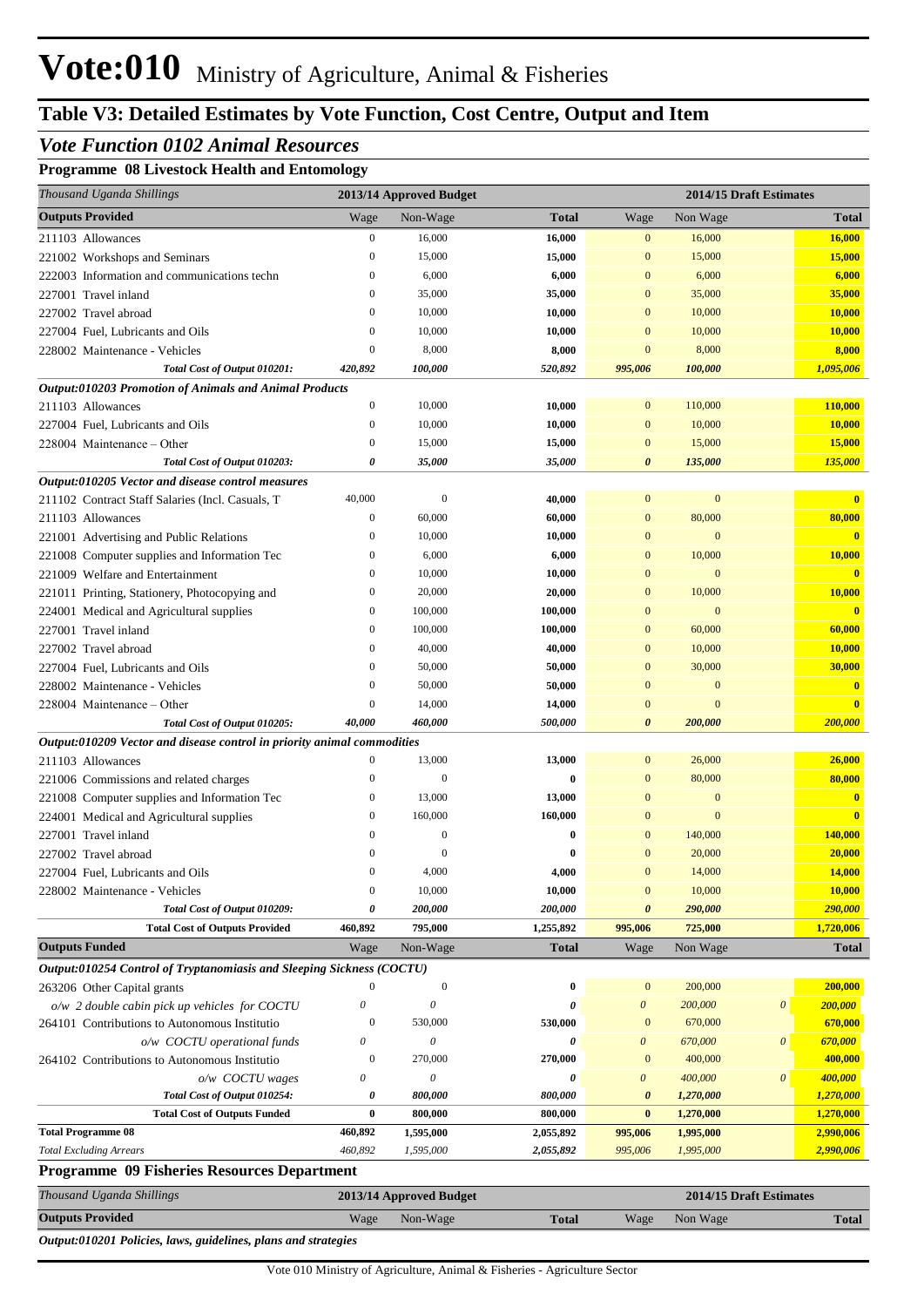## **Table V3: Detailed Estimates by Vote Function, Cost Centre, Output and Item**

#### *Vote Function 0102 Animal Resources*

#### **Programme 09 Fisheries Resources Department**

| Thousand Uganda Shillings                                                 |                                  | 2013/14 Approved Budget       |                       |                              |                         | 2014/15 Draft Estimates |
|---------------------------------------------------------------------------|----------------------------------|-------------------------------|-----------------------|------------------------------|-------------------------|-------------------------|
| <b>Outputs Provided</b>                                                   | Wage                             | Non-Wage                      | <b>Total</b>          | Wage                         | Non Wage                | <b>Total</b>            |
| 211103 Allowances                                                         | $\boldsymbol{0}$                 | 10,913                        | 10,913                | $\mathbf{0}$                 | 50,000                  | 50,000                  |
| 221001 Advertising and Public Relations                                   | $\boldsymbol{0}$                 | 1,673                         | 1,673                 | $\mathbf{0}$                 | $\mathbf{0}$            | $\mathbf{0}$            |
| 221003 Staff Training                                                     | $\mathbf{0}$                     | $\Omega$                      | $\bf{0}$              | $\mathbf{0}$                 | 50,000                  | 50,000                  |
| 221006 Commissions and related charges                                    | $\boldsymbol{0}$                 | $\mathbf{0}$                  | $\bf{0}$              | $\mathbf{0}$                 | 100,000                 | 100,000                 |
| 221008 Computer supplies and Information Tec                              | $\boldsymbol{0}$                 | 8,058                         | 8,058                 | $\mathbf{0}$                 | $\mathbf{0}$            | $\mathbf{0}$            |
| 221009 Welfare and Entertainment                                          | $\boldsymbol{0}$                 | 1,892                         | 1,892                 | $\mathbf{0}$                 | $\mathbf{0}$            | $\bf{0}$                |
| 221011 Printing, Stationery, Photocopying and                             | $\boldsymbol{0}$                 | 1,673                         | 1,673                 | $\mathbf{0}$                 | 40,000                  | 40,000                  |
| 221012 Small Office Equipment                                             | $\boldsymbol{0}$                 | 1,339                         | 1,339                 | $\mathbf{0}$                 | $\mathbf{0}$            | $\mathbf{0}$            |
| 221017 Subscriptions                                                      | $\boldsymbol{0}$                 | 1,823                         | 1,823                 | $\mathbf{0}$                 | $\mathbf{0}$            | $\bf{0}$                |
| 225001 Consultancy Services- Short term                                   | $\boldsymbol{0}$                 | $\mathbf{0}$                  | $\bf{0}$              | $\mathbf{0}$                 | 40,000                  | 40,000                  |
| 226002 Licenses                                                           | $\boldsymbol{0}$                 | 286,475                       | 286,475               | $\mathbf{0}$                 | 40,412                  | 40,412                  |
| 227001 Travel inland                                                      | $\mathbf{0}$                     | $\boldsymbol{0}$              | $\bf{0}$              | $\mathbf{0}$                 | 30,000                  | 30,000                  |
| 227002 Travel abroad                                                      | $\boldsymbol{0}$                 | $\Omega$                      | $\bf{0}$              | $\mathbf{0}$                 | 30,000                  | 30,000                  |
| 227004 Fuel, Lubricants and Oils                                          | $\boldsymbol{0}$                 | 11,115                        | 11,115                | $\mathbf{0}$                 | 25,000                  | 25,000                  |
| 228002 Maintenance - Vehicles                                             | $\boldsymbol{0}$                 | 10,039                        | 10,039                | $\mathbf{0}$                 | 30,000                  | 30,000                  |
| 228004 Maintenance – Other                                                | $\boldsymbol{0}$                 | $\mathbf{0}$                  | $\bf{0}$              | $\mathbf{0}$                 | 30,000                  | 30,000                  |
| Total Cost of Output 010201:                                              | 0                                | 335,000                       | 335,000               | $\boldsymbol{\theta}$        | 465,412                 | 465,412                 |
| Output:010204 Promotion of sustainable fisheries                          |                                  |                               |                       |                              |                         |                         |
| 211101 General Staff Salaries                                             | 525,543                          | $\boldsymbol{0}$              | 525,543               | 625,646                      | $\boldsymbol{0}$        | 625,646                 |
| 211103 Allowances                                                         | $\boldsymbol{0}$                 | 840,000                       | 840,000               | $\mathbf{0}$                 | 400,000                 | 400,000                 |
| 221002 Workshops and Seminars                                             | $\boldsymbol{0}$                 | 41,412                        | 41,412                | $\mathbf{0}$                 | 40,000                  | 40,000                  |
| 221003 Staff Training                                                     | $\boldsymbol{0}$                 | 60,000                        | 60,000                | $\mathbf{0}$                 | 60,000                  | 60,000                  |
| 221008 Computer supplies and Information Tec                              | $\boldsymbol{0}$                 | 20,000                        | 20,000                | $\mathbf{0}$                 | 20,000                  | 20,000                  |
| 221009 Welfare and Entertainment                                          | $\boldsymbol{0}$                 | 10,000                        | 10,000                | $\mathbf{0}$                 | 10,000                  | 10,000                  |
| 221011 Printing, Stationery, Photocopying and                             | $\boldsymbol{0}$                 | 50,000                        | 50,000                | $\mathbf{0}$                 | 50,000                  | 50,000                  |
| 221012 Small Office Equipment                                             | $\boldsymbol{0}$                 | 8,000                         | 8,000                 | $\mathbf{0}$                 | 20,000                  | 20,000                  |
| 221017 Subscriptions                                                      | $\boldsymbol{0}$                 | 1,000,000                     | 1,000,000             | $\mathbf{0}$                 | $\mathbf{0}$            | $\overline{\mathbf{0}}$ |
| 223007 Other Utilities- (fuel, gas, firewood, cha                         | $\mathbf{0}$<br>$\boldsymbol{0}$ | 1,000,000                     | 1,000,000             | $\mathbf{0}$                 | 100,000<br>$\mathbf{0}$ | 100,000                 |
| 224001 Medical and Agricultural supplies                                  | $\boldsymbol{0}$                 | 1,200,000<br>$\boldsymbol{0}$ | 1,200,000<br>$\bf{0}$ | $\mathbf{0}$<br>$\mathbf{0}$ |                         | $\overline{\mathbf{0}}$ |
| 224006 Agricultural Supplies                                              | $\boldsymbol{0}$                 | 50,000                        | 50,000                | $\mathbf{0}$                 | 800,000<br>50,000       | 800,000<br>50,000       |
| 225001 Consultancy Services- Short term<br>226002 Licenses                | $\boldsymbol{0}$                 | 2,000,000                     | 2,000,000             | $\mathbf{0}$                 | 2,000,000               | 2,000,000               |
| 227001 Travel inland                                                      | $\mathbf{0}$                     | 500,000                       | 500,000               | $\mathbf{0}$                 | 400,000                 | 400,000                 |
| 227004 Fuel, Lubricants and Oils                                          | $\boldsymbol{0}$                 | 108,000                       | 108,000               | $\mathbf{0}$                 | 108,000                 | 108,000                 |
| $228004$ Maintenance – Other                                              | $\mathbf{0}$                     | 600,000                       | 600,000               | $\overline{0}$               | 142,000                 | 142,000                 |
| Total Cost of Output 010204:                                              | 525,543                          | 7,487,412                     | 8,012,955             | 625,646                      | 4,200,000               | 4,825,646               |
| Output:010206 Improved market access for livestock and livestock products |                                  |                               |                       |                              |                         |                         |
| 211103 Allowances                                                         |                                  | $\boldsymbol{0}$              | $\bf{0}$              | $\mathbf{0}$                 | 50,000                  | 50,000                  |
| 221002 Workshops and Seminars                                             | $\theta$                         | $\boldsymbol{0}$              | $\bf{0}$              | $\mathbf{0}$                 | 40,000                  | 40,000                  |
| 224006 Agricultural Supplies                                              | $\theta$                         | 0                             | $\bf{0}$              | $\mathbf{0}$                 | 200,000                 | 200,000                 |
| 225001 Consultancy Services- Short term                                   | $\theta$                         | 0                             | $\bf{0}$              | $\mathbf{0}$                 | 70,000                  | 70,000                  |
| 227001 Travel inland                                                      | $\bf{0}$                         | $\mathbf{0}$                  | $\bf{0}$              | $\mathbf{0}$                 | 40,000                  | 40,000                  |
| Total Cost of Output 010206:                                              | 0                                | 0                             | 0                     | $\boldsymbol{\theta}$        | 400,000                 | 400,000                 |
| Output:010207 Promotion of priority animal products and productivity      |                                  |                               |                       |                              |                         |                         |
| 211102 Contract Staff Salaries (Incl. Casuals, T                          | 100,103                          | $\boldsymbol{0}$              | 100,103               | $\mathbf{0}$                 | $\boldsymbol{0}$        | $\bf{0}$                |
| 211103 Allowances                                                         | $\boldsymbol{0}$                 | 600,000                       | 600,000               | $\boldsymbol{0}$             | 200,000                 | 200,000                 |
| 213001 Medical expenses (To employees)                                    | $\boldsymbol{0}$                 | $\boldsymbol{0}$              | $\bf{0}$              | $\mathbf{0}$                 | 30,000                  | 30,000                  |
| 221003 Staff Training                                                     | $\theta$                         | 0                             | $\bf{0}$              | $\mathbf{0}$                 | 30,000                  | 30,000                  |
| 221004 Recruitment Expenses                                               | $\theta$                         | 0                             | $\bf{0}$              | $\mathbf{0}$                 | 20,000                  | 20,000                  |
| 221009 Welfare and Entertainment                                          | $\bf{0}$                         | 0                             | $\bf{0}$              | $\mathbf{0}$                 | 20,000                  | 20,000                  |
| 223007 Other Utilities- (fuel, gas, firewood, cha                         | $\bf{0}$                         | 0                             | $\bf{0}$              | $\mathbf{0}$                 | 400,000                 | 400,000                 |
| 223901 Rent – (Produced Assets) to other govt.                            | $\bf{0}$                         | $\mathbf{0}$                  | $\bf{0}$              | $\mathbf{0}$                 | 20,000                  | 20,000                  |
| 227001 Travel inland                                                      | $\boldsymbol{0}$                 | 500,000                       | 500,000               | $\mathbf{0}$                 | 80,000                  | 80,000                  |
| 228004 Maintenance – Other                                                | $\boldsymbol{0}$                 | 300,000                       | 300,000               | $\mathbf{0}$                 | 200,000                 | 200,000                 |
| Total Cost of Output 010207:                                              | 100,103                          | 1,400,000                     | 1,500,103             | 0                            | 1,000,000               | 1,000,000               |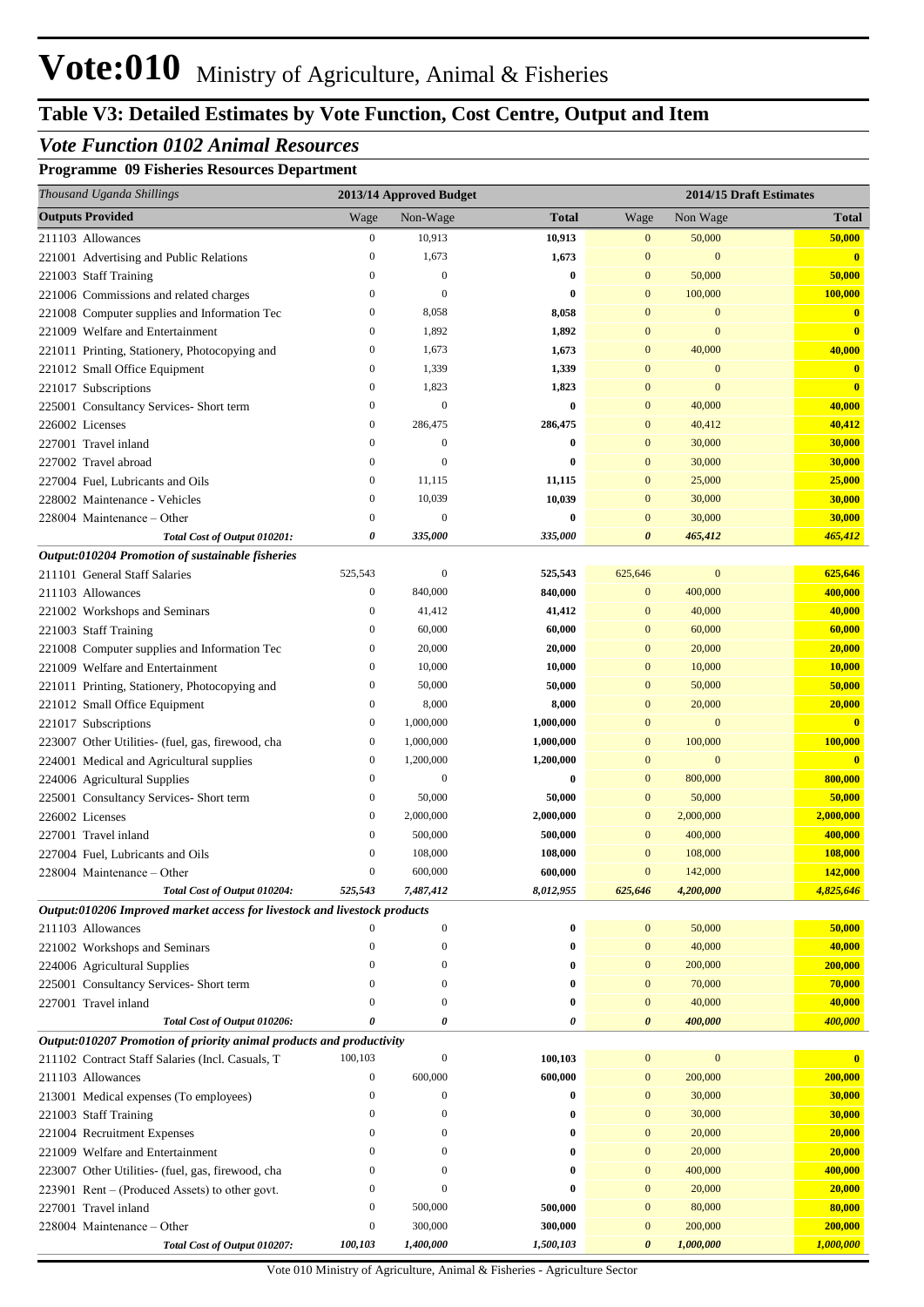#### *Vote Function 0102 Animal Resources*

#### **Programme 09 Fisheries Resources Department**

| Thousand Uganda Shillings                                         | 2014/15 Draft Estimates<br>2013/14 Approved Budget |           |              |                |              |              |
|-------------------------------------------------------------------|----------------------------------------------------|-----------|--------------|----------------|--------------|--------------|
| <b>Outputs Provided</b>                                           | Wage                                               | Non-Wage  | <b>Total</b> | Wage           | Non Wage     | <b>Total</b> |
| Output:010208 Improved Market Access for priority animal products |                                                    |           |              |                |              |              |
| 211103 Allowances                                                 | $\mathbf{0}$                                       | 34,000    | 34,000       | $\Omega$       | $\Omega$     | $\mathbf{0}$ |
| 221003 Staff Training                                             | $\mathbf{0}$                                       | 50,000    | 50,000       | $\overline{0}$ | $\mathbf{0}$ |              |
| 227001 Travel inland                                              | 0                                                  | 30,000    | 30,000       | $\overline{0}$ | 200,000      | 200,000      |
| 227004 Fuel. Lubricants and Oils                                  | $\Omega$                                           | 23,000    | 23,000       | $\Omega$       | $\Omega$     |              |
| Maintenance - Civil<br>228001                                     | $\Omega$                                           | $\Omega$  | $\mathbf{0}$ | $\mathbf{0}$   | 800,000      | 800,000      |
| 228003 Maintenance – Machinery, Equipment                         | $\mathbf{0}$                                       | 6.000     | 6.000        | $\Omega$       | $\Omega$     |              |
| Total Cost of Output 010208:                                      | 0                                                  | 143,000   | 143,000      | $\theta$       | 1,000,000    | 1,000,000    |
| <b>Total Cost of Outputs Provided</b>                             | 625,646                                            | 9,365,412 | 9,991,058    | 625,646        | 7,065,412    | 7,691,058    |
| <b>Total Programme 09</b>                                         | 625,646                                            | 9,365,412 | 9,991,058    | 625,646        | 7,065,412    | 7,691,058    |
| <b>Total Excluding Arrears</b>                                    | 625,646                                            | 9,365,412 | 9,991,058    | 625,646        | 7,065,412    | 7,691,058    |

#### **Programme 17 Department of Entomology**

| Thousand Uganda Shillings                                      | 2014/15 Draft Estimates<br>2013/14 Approved Budget |              |              |                       |          |              |
|----------------------------------------------------------------|----------------------------------------------------|--------------|--------------|-----------------------|----------|--------------|
| <b>Outputs Provided</b>                                        | Wage                                               | Non-Wage     | <b>Total</b> | Wage                  | Non Wage | <b>Total</b> |
| Output:010201 Policies, laws, guidelines, plans and strategies |                                                    |              |              |                       |          |              |
| 211103 Allowances                                              | $\Omega$                                           | $\mathbf{0}$ | 0            | $\Omega$              | 60,000   | 60,000       |
| 221002 Workshops and Seminars                                  | 0                                                  | $\Omega$     | 0            | $\mathbf{0}$          | 50,000   | 50,000       |
| 221008 Computer supplies and Information Tec                   | $\Omega$                                           | $\Omega$     | 0            | $\mathbf{0}$          | 20,000   | 20,000       |
| 221009 Welfare and Entertainment                               |                                                    | $\Omega$     | 0            | $\mathbf{0}$          | 10,000   | 10,000       |
| 227001 Travel inland                                           | $\Omega$                                           | $\Omega$     | 0            | $\Omega$              | 80,000   | 80,000       |
| 227002 Travel abroad                                           | 0                                                  | $\Omega$     | 0            | $\Omega$              | 40,000   | 40,000       |
| 227004 Fuel, Lubricants and Oils                               | 0                                                  | $\Omega$     | 0            | $\Omega$              | 40,000   | 40,000       |
| Total Cost of Output 010201:                                   | 0                                                  | 0            | 0            | $\boldsymbol{\theta}$ | 300,000  | 300,000      |
| Output:010205 Vector and disease control measures              |                                                    |              |              |                       |          |              |
| 211103 Allowances                                              | $\Omega$                                           | $\Omega$     | 0            | $\overline{0}$        | 120,000  | 120,000      |
| 224006 Agricultural Supplies                                   | 0                                                  | $\Omega$     | 0            | $\mathbf{0}$          | 200,000  | 200,000      |
| 227001 Travel inland                                           | $\Omega$                                           | $\Omega$     | 0            | $\Omega$              | 65,000   | 65,000       |
| 227002 Travel abroad                                           | $\Omega$                                           | $\Omega$     | 0            | $\mathbf{0}$          | 40,000   | 40,000       |
| 227004 Fuel, Lubricants and Oils                               | 0                                                  | $\Omega$     | 0            | $\Omega$              | 60,000   | 60,000       |
| 228004 Maintenance – Other                                     | 0                                                  | $\Omega$     | 0            | $\mathbf{0}$          | 40,000   | 40,000       |
| Total Cost of Output 010205:                                   | 0                                                  | 0            | 0            | $\boldsymbol{\theta}$ | 525,000  | 525,000      |
| <b>Total Cost of Outputs Provided</b>                          | 0                                                  | $\bf{0}$     | $\bf{0}$     | $\bf{0}$              | 825,000  | 825,000      |
| <b>Total Programme 17</b>                                      | 0                                                  | $\mathbf{0}$ | $\bf{0}$     | $\mathbf{0}$          | 825,000  | 825,000      |
| <b>Total Excluding Arrears</b>                                 | 0                                                  | 0            | 0            | 0                     | 825,000  | 825,000      |

*Development Budget Estimates*

#### **Project 0090 Livestock Disease Control**

| Thousand Uganda Shillings                                     |              | 2013/14 Approved Budget |              |              |                       | 2014/15 Draft Estimates |
|---------------------------------------------------------------|--------------|-------------------------|--------------|--------------|-----------------------|-------------------------|
| <b>Outputs Provided</b>                                       | GoU          | External Fin.           | <b>Total</b> | GoU          | External Fin.         | <b>Total</b>            |
| <b>Output:010203 Promotion of Animals and Animal Products</b> |              |                         |              |              |                       |                         |
| 211103 Allowances                                             | $\theta$     | $\mathbf{0}$            | $\bf{0}$     | 35,000       | $\boldsymbol{0}$      | 35,000                  |
| 224001 Medical and Agricultural supplies                      | 170,000      | $\mathbf{0}$            | 170,000      | $\mathbf{0}$ | $\mathbf{0}$          | $\mathbf{0}$            |
| 224006 Agricultural Supplies                                  | $\theta$     | $\mathbf{0}$            | $\bf{0}$     | 100,000      | $\mathbf{0}$          | 100,000                 |
| 225001 Consultancy Services-Short term                        | $\theta$     | $\mathbf{0}$            | $\bf{0}$     | 90,000       | $\overline{0}$        | 90,000                  |
| 227001 Travel inland                                          | 64,000       | $\Omega$                | 64,000       | 50,000       | $\mathbf{0}$          | 50,000                  |
| 227004 Fuel, Lubricants and Oils                              | 30,000       | $\Omega$                | 30,000       | 30,000       | $\mathbf{0}$          | 30,000                  |
| 228002 Maintenance - Vehicles                                 | 21,000       | $\mathbf{0}$            | 21,000       | $\mathbf{0}$ | $\mathbf{0}$          | $\mathbf{0}$            |
| Total Cost of Output 010203:                                  | 285,000      | 0                       | 285,000      | 305,000      | $\boldsymbol{\theta}$ | 305,000                 |
| Output:010205 Vector and disease control measures             |              |                         |              |              |                       |                         |
| 211102 Contract Staff Salaries (Incl. Casuals, T              | 60,000       | $\mathbf{0}$            | 60,000       | 60,000       | $\boldsymbol{0}$      | 60,000                  |
| 211103 Allowances                                             | 100,000      | $\mathbf{0}$            | 100,000      | 100,000      | $\mathbf{0}$          | 100,000                 |
| 221006 Commissions and related charges                        | 60,000       | $\mathbf{0}$            | 60,000       | $\mathbf{0}$ | $\mathbf{0}$          | $\mathbf{0}$            |
| 221008 Computer supplies and Information Tec                  | $\mathbf{0}$ | $\Omega$                | $\bf{0}$     | 20,000       | $\Omega$              | 20,000                  |
| 221011 Printing, Stationery, Photocopying and                 | $\mathbf{0}$ | $\mathbf{0}$            | $\bf{0}$     | 70,000       | $\overline{0}$        | 70,000                  |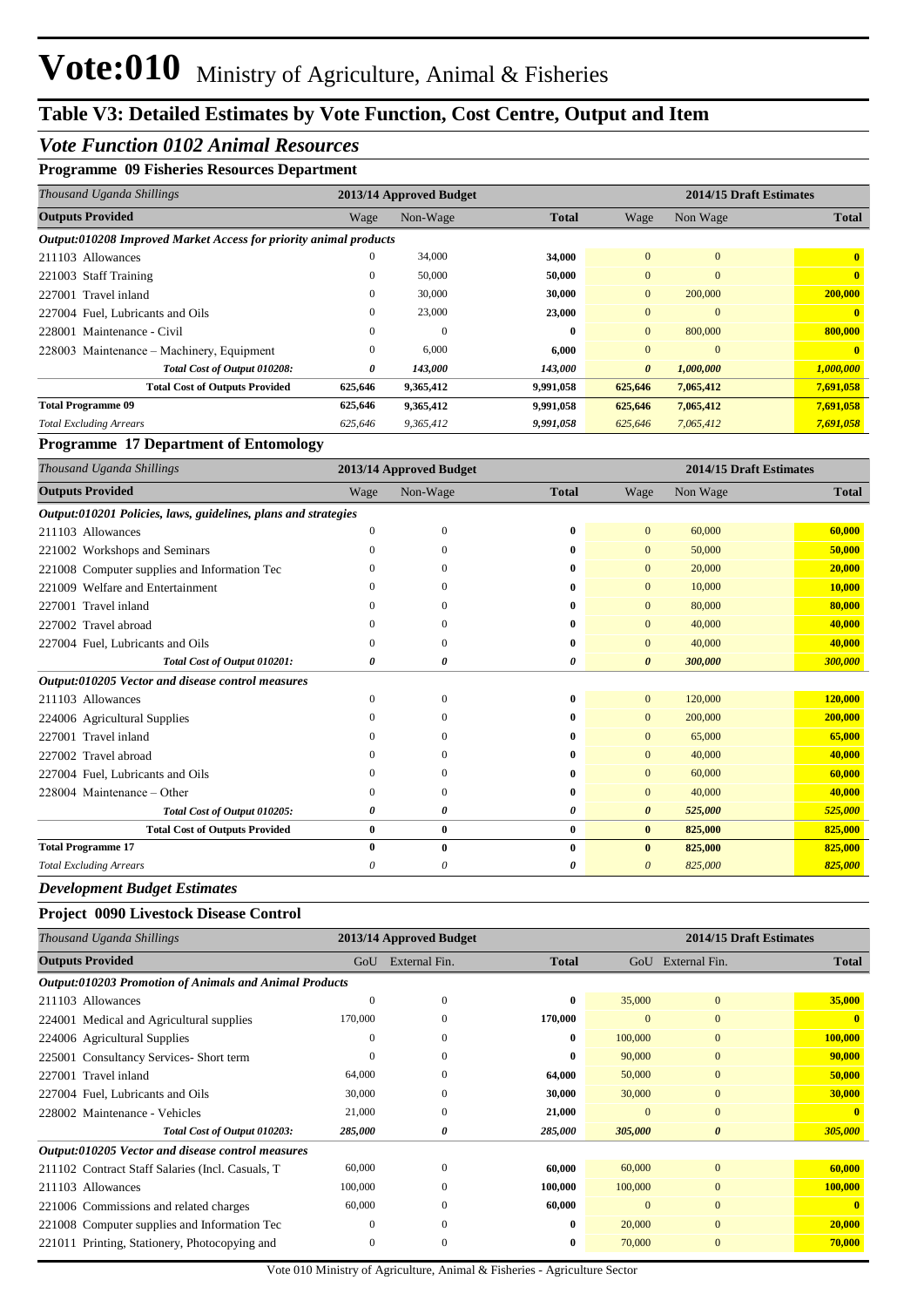#### *Vote Function 0102 Animal Resources*

#### **Project 0090 Livestock Disease Control**

| Thousand Uganda Shillings                                                 |           | 2013/14 Approved Budget |              |           | 2014/15 Draft Estimates |              |
|---------------------------------------------------------------------------|-----------|-------------------------|--------------|-----------|-------------------------|--------------|
| <b>Outputs Provided</b>                                                   | GoU       | External Fin.           | <b>Total</b> |           | GoU External Fin.       | <b>Total</b> |
| 227001 Travel inland                                                      | 50,000    | $\Omega$                | 50,000       | 50,000    | $\overline{0}$          | 50,000       |
| 227004 Fuel, Lubricants and Oils                                          | $\Omega$  | $\Omega$                | $\bf{0}$     | 40,000    | $\mathbf{0}$            | 40,000       |
| 228002 Maintenance - Vehicles                                             | $\Omega$  | 0                       | $\bf{0}$     | 20,000    | $\mathbf{0}$            | 20,000       |
| 228004 Maintenance – Other                                                | 20,000    |                         | 20,000       | 40,000    | $\Omega$                | 40,000       |
| Total Cost of Output 010205:                                              | 290,000   | $\theta$                | 290,000      | 400,000   | $\boldsymbol{\theta}$   | 400,000      |
| Output:010206 Improved market access for livestock and livestock products |           |                         |              |           |                         |              |
| 227003 Carriage, Haulage, Freight and transpor                            | 500,000   | $\overline{0}$          | 500,000      | 500,000   | $\overline{0}$          | 500,000      |
| Total Cost of Output 010206:                                              | 500,000   | 0                       | 500,000      | 500,000   | $\boldsymbol{\theta}$   | 500,000      |
| Output:010209 Vector and disease control in priority animal commodities   |           |                         |              |           |                         |              |
| 211103 Allowances                                                         | 100,000   | $\mathbf{0}$            | 100,000      | 100,000   | $\mathbf{0}$            | 100,000      |
| 221011 Printing, Stationery, Photocopying and                             | 100,000   | $\Omega$                | 100,000      | 40,000    | $\Omega$                | 40,000       |
| 224001 Medical and Agricultural supplies                                  | 2,000,000 |                         | 2,000,000    | 2,230,000 | $\Omega$                | 2,230,000    |
| 227004 Fuel, Lubricants and Oils                                          | 50,000    | $\Omega$                | 50,000       | 50,000    | $\Omega$                | 50,000       |
| Total Cost of Output 010209:                                              | 2,250,000 | $\theta$                | 2,250,000    | 2,420,000 | $\theta$                | 2,420,000    |
| <b>Total Cost of Outputs Provided</b>                                     | 3,325,000 | $\bf{0}$                | 3,325,000    | 3,625,000 | $\bf{0}$                | 3,625,000    |
| <b>Capital Purchases</b>                                                  | GoU       | External Fin.           | <b>Total</b> |           | GoU External Fin.       | <b>Total</b> |
| Output:010280 Livestock Infrastructure Construction                       |           |                         |              |           |                         |              |
| 231007 Other Fixed Assets (Depreciation)                                  | 280,000   | $\overline{0}$          | 280,000      | 280,000   | $\overline{0}$          | 280,000      |
| 281504 Monitoring, Supervision & Appraisal o                              | 20,000    | $\Omega$                | 20,000       | 20,000    | $\Omega$                | 20,000       |
| 312206 Gross Tax                                                          | 500,000   | 0                       | 500,000      |           | $\theta$                | $\mathbf{0}$ |
| Total Cost of Output 010280:                                              | 800,000   | 0                       | 800,000      | 300,000   | $\boldsymbol{\theta}$   | 300,000      |
| Output:010283 Valley Tank Construction (livestock)                        |           |                         |              |           |                         |              |
| 281502 Feasibility Studies for Capital Works                              | $\Omega$  | $\Omega$                | $\bf{0}$     | 50,000    | $\overline{0}$          | 50,000       |
| 281504 Monitoring, Supervision & Appraisal o                              | $\Omega$  | 0                       | $\bf{0}$     | 50,000    | $\Omega$                | 50,000       |
| 312104 Other Structures                                                   | $\Omega$  | $\mathbf{0}$            | $\bf{0}$     | 400,000   | $\mathbf{0}$            | 400,000      |
| Total Cost of Output 010283:                                              | 0         | 0                       | 0            | 500,000   | $\boldsymbol{\theta}$   | 500,000      |
| <b>Total Cost of Capital Purchases</b>                                    | 800,000   | $\bf{0}$                | 800,000      | 800,000   | $\bf{0}$                | 800,000      |
| <b>Total Project 0090</b>                                                 | 4,125,000 | $\bf{0}$                | 4,125,000    | 4,425,000 | $\bf{0}$                | 4,425,000    |
| <b>Total Excluding Taxes and Arrears</b>                                  | 3,625,000 | 0                       | 3,625,000    | 4,425,000 | $\theta$                | 4,425,000    |

#### **Project 0091 National Livestock Production Improvement**

| Thousand Uganda Shillings                                                 |                         | 2013/14 Approved Budget |              | 2014/15 Draft Estimates |                       |              |  |
|---------------------------------------------------------------------------|-------------------------|-------------------------|--------------|-------------------------|-----------------------|--------------|--|
| <b>Outputs Provided</b>                                                   | GoU                     | External Fin.           | <b>Total</b> | GoU                     | External Fin.         | <b>Total</b> |  |
| Output:010206 Improved market access for livestock and livestock products |                         |                         |              |                         |                       |              |  |
| 224001 Medical and Agricultural supplies                                  | 300,000                 | $\Omega$                | 300,000      | $\Omega$                | $\Omega$              | $\mathbf{0}$ |  |
| Total Cost of Output 010206:                                              | 300,000                 | 0                       | 300,000      | $\boldsymbol{\theta}$   | $\boldsymbol{\theta}$ |              |  |
| Output:010207 Promotion of priority animal products and productivity      |                         |                         |              |                         |                       |              |  |
| Maintenance - Civil<br>228001                                             | 1.200.000               | $\Omega$                | 1,200,000    | $\Omega$                | $\Omega$              | $\mathbf{0}$ |  |
| Total Cost of Output 010207:                                              | <i><b>1.200.000</b></i> | 0                       | 1,200,000    | $\theta$                | $\theta$              |              |  |
| <b>Total Cost of Outputs Provided</b>                                     | 1,500,000               | 0                       | 1,500,000    | $\mathbf{0}$            | 0                     |              |  |
| <b>Total Project 0091</b>                                                 | 1,500,000               | $\bf{0}$                | 1,500,000    | $\mathbf{0}$            | $\mathbf{0}$          | $\mathbf{0}$ |  |
| <b>Total Excluding Taxes and Arrears</b>                                  | 1.500.000               | 0                       | 1,500,000    | $\theta$                | $\prime$              |              |  |

#### **Project 0097 Support to Fisheries Development**

| Thousand Uganda Shillings                                   | 2013/14 Approved Budget |               |              | 2014/15 Draft Estimates |               |                       |
|-------------------------------------------------------------|-------------------------|---------------|--------------|-------------------------|---------------|-----------------------|
| <b>Capital Purchases</b>                                    | GoU                     | External Fin. | <b>Total</b> | GoU                     | External Fin. | <b>Total</b>          |
| Output:010277 Purchase of Specialised Machinery & Equipment |                         |               |              |                         |               |                       |
| 312206 Gross Tax                                            | 0                       | $\theta$      | 0            | $\Omega$                | $\Omega$      | $\mathbf{0}$          |
| Total Cost of Output 010277:                                | 0                       | 0             | 0            | $\theta$                | $\theta$      | $\boldsymbol{\theta}$ |
| <b>Output:010280 Livestock Infrastructure Construction</b>  |                         |               |              |                         |               |                       |
| 231007 Other Fixed Assets (Depreciation)                    | 300,000                 | $\Omega$      | 300,000      | $\Omega$                | $\Omega$      | $\mathbf{0}$          |
| Total Cost of Output 010280:                                | 300,000                 | 0             | 300,000      | $\theta$                | $\theta$      | $\theta$              |
| <b>Total Cost of Capital Purchases</b>                      | 300,000                 | $\mathbf{0}$  | 300,000      | $\bf{0}$                | $\mathbf{0}$  | $\mathbf{0}$          |
| <b>Total Project 0097</b>                                   | 300,000                 | $\mathbf{0}$  | 300,000      | $\mathbf{0}$            | $\mathbf{0}$  | $\mathbf{0}$          |
| <b>Total Excluding Taxes and Arrears</b>                    | 300,000                 | 0             | 300,000      | 0                       | 0             |                       |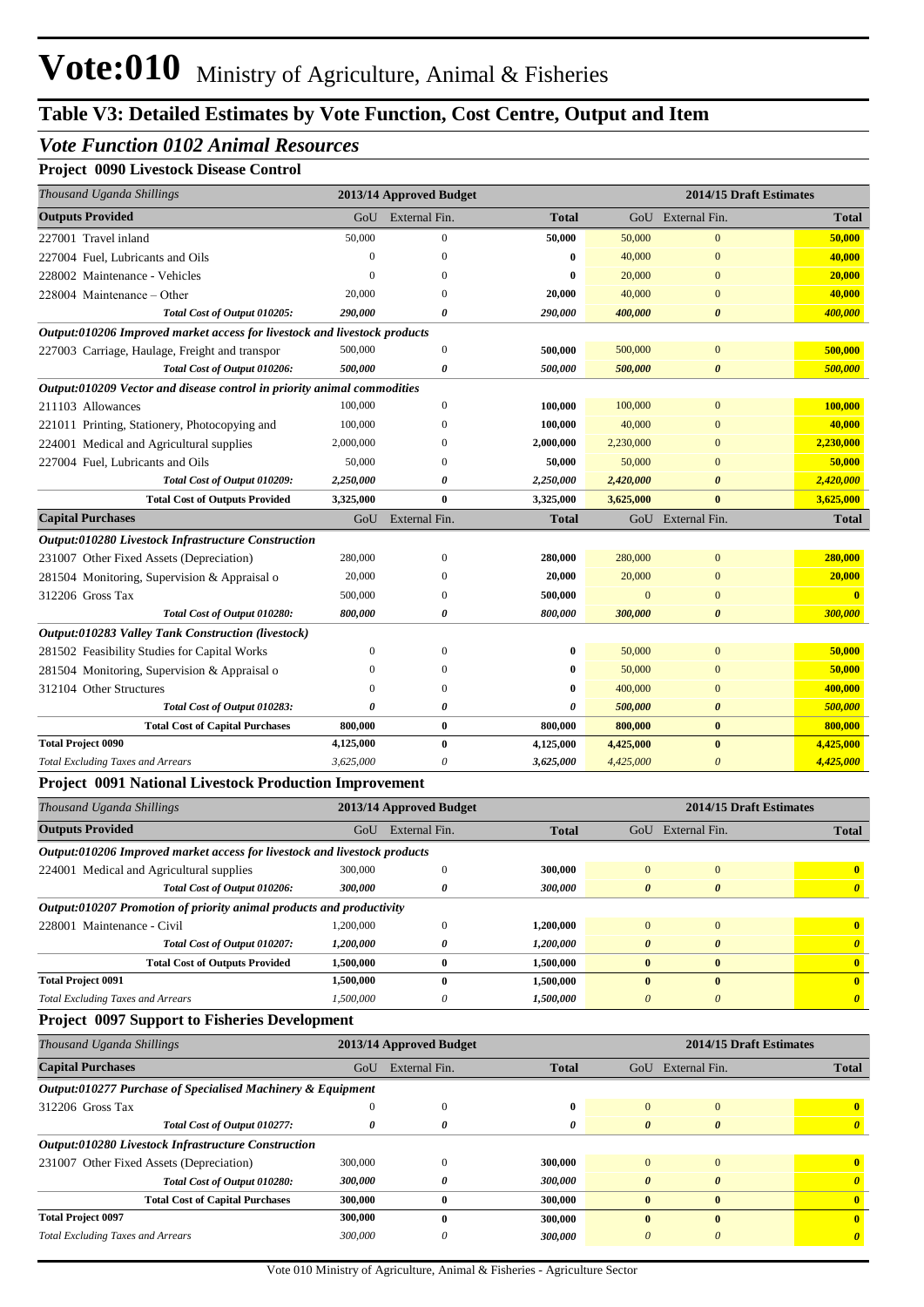#### *Vote Function 0102 Animal Resources*

**Project 1083 Uganda Meat Exports Development Project**

| Thousand Uganda Shillings                                                 |                       | 2013/14 Approved Budget |              |                       | 2014/15 Draft Estimates |                         |
|---------------------------------------------------------------------------|-----------------------|-------------------------|--------------|-----------------------|-------------------------|-------------------------|
| <b>Outputs Provided</b>                                                   | GoU                   | External Fin.           | <b>Total</b> |                       | GoU External Fin.       | <b>Total</b>            |
| Output:010203 Promotion of Animals and Animal Products                    |                       |                         |              |                       |                         |                         |
| 211102 Contract Staff Salaries (Incl. Casuals, T                          | 40,000                | $\mathbf{0}$            | 40,000       | $\mathbf{0}$          | $\mathbf{0}$            | $\bf{0}$                |
| 211103 Allowances                                                         | 11,400                | $\boldsymbol{0}$        | 11,400       | $\overline{0}$        | $\mathbf{0}$            | $\bf{0}$                |
| 221003 Staff Training                                                     | 50,557                | $\overline{0}$          | 50,557       | $\overline{0}$        | $\mathbf{0}$            | $\mathbf{0}$            |
| 221011 Printing, Stationery, Photocopying and                             | 7,600                 | $\theta$                | 7,600        | $\Omega$              | $\mathbf{0}$            | $\overline{\mathbf{0}}$ |
| 224001 Medical and Agricultural supplies                                  | 80,000                | $\Omega$                | 80,000       | $\Omega$              | $\mathbf{0}$            | $\overline{\mathbf{0}}$ |
| 227001 Travel inland                                                      | 30,000                | $\theta$                | 30,000       | $\Omega$              | $\mathbf{0}$            | $\overline{\mathbf{0}}$ |
| 227004 Fuel, Lubricants and Oils                                          | 20,000                | $\theta$                | 20,000       | $\mathbf{0}$          | $\mathbf{0}$            | $\mathbf{0}$            |
| Total Cost of Output 010203:                                              | 239,557               | $\boldsymbol{\theta}$   | 239,557      | $\theta$              | $\boldsymbol{\theta}$   | $\boldsymbol{\theta}$   |
| Output:010206 Improved market access for livestock and livestock products |                       |                         |              |                       |                         |                         |
| 211103 Allowances                                                         | 30,000                | $\boldsymbol{0}$        | 30,000       | $\mathbf{0}$          | $\mathbf{0}$            | $\bf{0}$                |
| 221012 Small Office Equipment                                             | 15,000                | $\overline{0}$          | 15,000       | $\overline{0}$        | $\mathbf{0}$            | $\mathbf{0}$            |
| 227001 Travel inland                                                      | 35,000                | $\theta$                | 35,000       | $\Omega$              | $\mathbf{0}$            | $\bf{0}$                |
| 227002 Travel abroad                                                      | 20,000                | $\overline{0}$          | 20,000       | $\mathbf{0}$          | $\mathbf{0}$            | $\mathbf{0}$            |
| 227004 Fuel, Lubricants and Oils                                          | 30,000                | $\overline{0}$          | 30,000       | $\mathbf{0}$          | $\mathbf{0}$            | $\overline{\mathbf{0}}$ |
| 228002 Maintenance - Vehicles                                             | 10,000                | $\theta$                | 10,000       | $\overline{0}$        | $\mathbf{0}$            | $\overline{\mathbf{0}}$ |
| Total Cost of Output 010206:                                              | 140,000               | $\boldsymbol{\theta}$   | 140,000      | $\boldsymbol{\theta}$ | $\boldsymbol{\theta}$   | $\boldsymbol{\theta}$   |
| Output:010209 Vector and disease control in priority animal commodities   |                       |                         |              |                       |                         |                         |
| 211103 Allowances                                                         | 30,000                | $\mathbf{0}$            | 30,000       | $\overline{0}$        | $\mathbf{0}$            | $\overline{\mathbf{0}}$ |
| 221011 Printing, Stationery, Photocopying and                             | 55,000                | $\overline{0}$          | 55,000       | $\mathbf{0}$          | $\mathbf{0}$            | $\mathbf{0}$            |
| 224001 Medical and Agricultural supplies                                  | 227,000               | $\overline{0}$          | 227,000      | $\overline{0}$        | $\mathbf{0}$            | $\mathbf{0}$            |
| 225001 Consultancy Services- Short term                                   | 100,000               | $\boldsymbol{0}$        | 100,000      | $\mathbf{0}$          | $\mathbf{0}$            | $\overline{\mathbf{0}}$ |
| 227004 Fuel, Lubricants and Oils                                          | 10,000                | $\overline{0}$          | 10,000       | $\overline{0}$        | $\mathbf{0}$            | $\bullet$               |
| Total Cost of Output 010209:                                              | <i><b>422,000</b></i> | $\boldsymbol{\theta}$   | 422,000      | $\boldsymbol{\theta}$ | $\boldsymbol{\theta}$   | $\boldsymbol{\theta}$   |
| <b>Total Cost of Outputs Provided</b>                                     | 801,557               | $\bf{0}$                | 801,557      | $\bf{0}$              | $\bf{0}$                | $\bullet$               |
| <b>Total Project 1083</b>                                                 | 801,557               | $\bf{0}$                | 801,557      | $\bf{0}$              | $\bf{0}$                | $\overline{\mathbf{0}}$ |
| <b>Total Excluding Taxes and Arrears</b>                                  | 801,557               | $\theta$                | 801,557      | $\theta$              | $\theta$                | $\boldsymbol{\theta}$   |
| Project 1084 Avian and Human Influenza Preparedness and Respons           |                       |                         |              |                       |                         |                         |
| Thousand Uganda Shillings                                                 |                       | 2013/14 Approved Budget |              |                       | 2014/15 Draft Estimates |                         |
| <b>Outputs Provided</b>                                                   |                       | GoU External Fin.       | <b>Total</b> |                       | GoU External Fin.       | <b>Total</b>            |
| Output:010205 Vector and disease control measures                         |                       |                         |              |                       |                         |                         |
| 211102 Contract Staff Salaries (Incl. Casuals, T                          | 38,000                | $\boldsymbol{0}$        | 38,000       | 70,000                | $\mathbf{0}$            | 70,000                  |
| 211103 Allowances                                                         | 40,000                | 60,000                  | 100,000      | 60,000                | $\mathbf{0}$            | 60,000                  |
| 221003 Staff Training                                                     | 12,000                | 50,000                  | 62,000       | 12,000                | $\mathbf{0}$            | 12,000                  |
| 221008 Computer supplies and Information Tec                              | 20,000                | 60,000                  | 80,000       | $\mathbf{0}$          | $\mathbf{0}$            | $\mathbf{0}$            |
| 224001 Medical and Agricultural supplies                                  | $\boldsymbol{0}$      | 200,000                 | 200,000      | $\mathbf{0}$          | $\overline{0}$          | $\bf{0}$                |
| 225001 Consultancy Services- Short term                                   | $\overline{0}$        | $\overline{0}$          | $\bf{0}$     | 20,000                | $\mathbf{0}$            | 20,000                  |

| 227001 Travel inland                                                 | 60,000         | 80,000        | 140,000      | 60,000                | $\Omega$              | 60,000                  |
|----------------------------------------------------------------------|----------------|---------------|--------------|-----------------------|-----------------------|-------------------------|
| 227004 Fuel, Lubricants and Oils                                     | 30,000         | 50,000        | 80,000       | 30,000                | $\mathbf{0}$          | 30,000                  |
| $228004$ Maintenance – Other                                         | $\Omega$       | $\Omega$      | $\mathbf{0}$ | 18,000                | $\mathbf{0}$          | 18,000                  |
| Total Cost of Output 010205:                                         | 200,000        | 500,000       | 700,000      | 270,000               | $\boldsymbol{\theta}$ | 270,000                 |
| <b>Total Cost of Outputs Provided</b>                                | 200,000        | 500,000       | 700,000      | 270,000               | $\bf{0}$              | 270,000                 |
| <b>Capital Purchases</b>                                             | GoU            | External Fin. | <b>Total</b> | GoU                   | External Fin.         | Total                   |
| Output:010272 Government Buildings and Administrative Infrastructure |                |               |              |                       |                       |                         |
| 231001 Non Residential buildings (Depreciatio                        | 80,000         | $\mathbf{0}$  | 80,000       | $\mathbf{0}$          | $\overline{0}$        | $\bf{0}$                |
| 281504 Monitoring, Supervision & Appraisal o                         | 20,000         | 0             | 20,000       | $\mathbf{0}$          | $\mathbf{0}$          | $\overline{\mathbf{0}}$ |
| Total Cost of Output 010272:                                         | 100,000        | 0             | 100,000      | $\boldsymbol{\theta}$ | $\boldsymbol{\theta}$ | $\boldsymbol{\theta}$   |
| Output:010277 Purchase of Specialised Machinery & Equipment          |                |               |              |                       |                       |                         |
| 312206 Gross Tax                                                     | 500,000        | $\mathbf{0}$  | 500,000      | $\mathbf{0}$          | $\overline{0}$        | $\bf{0}$                |
| Total Cost of Output 010277:                                         | 500,000        | 0             | 500,000      | $\boldsymbol{\theta}$ | $\boldsymbol{\theta}$ | $\boldsymbol{\theta}$   |
| Output:010280 Livestock Infrastructure Construction                  |                |               |              |                       |                       |                         |
| 231001 Non Residential buildings (Depreciatio                        | $\mathbf{0}$   | 5,000,000     | 5,000,000    | $\overline{0}$        | $\mathbf{0}$          | $\bf{0}$                |
| 231005 Machinery and equipment                                       | $\overline{0}$ | 1,000,000     | 1,000,000    | 180,000               | $\mathbf{0}$          | 180,000                 |
| 281504 Monitoring, Supervision & Appraisal o                         | $\theta$       | 200,000       | 200,000      | 20,000                | $\Omega$              | 20,000                  |

ŗ.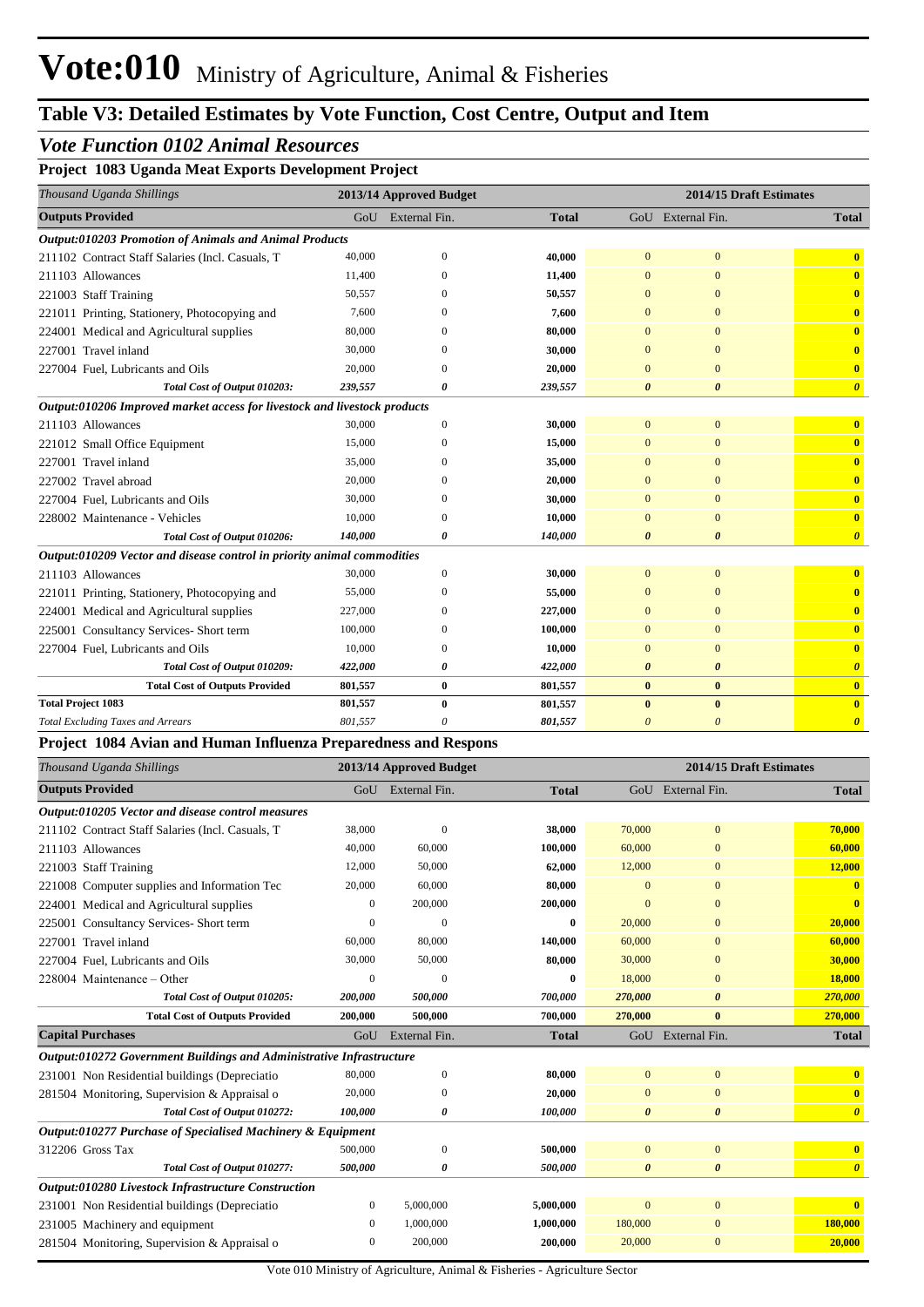#### *Vote Function 0102 Animal Resources*

| Project 1084 Avian and Human Influenza Preparedness and Respons           |                  |                         |              |                         |                         |                         |
|---------------------------------------------------------------------------|------------------|-------------------------|--------------|-------------------------|-------------------------|-------------------------|
| Thousand Uganda Shillings                                                 |                  | 2013/14 Approved Budget |              | 2014/15 Draft Estimates |                         |                         |
| <b>Capital Purchases</b>                                                  | GoU              | External Fin.           | <b>Total</b> | GoU                     | External Fin.           | <b>Total</b>            |
| Total Cost of Output 010280:                                              | 0                | 6,200,000               | 6,200,000    | 200,000                 | $\boldsymbol{\theta}$   | 200,000                 |
| Output:010282 Dam Construction (livestock)                                |                  |                         |              |                         |                         |                         |
| 312104 Other Structures                                                   | $\boldsymbol{0}$ | $\mathbf{0}$            | $\bf{0}$     | 1,000,000               | $\boldsymbol{0}$        | 1,000,000               |
| Total Cost of Output 010282:                                              | 0                | 0                       | 0            | 1,000,000               | $\boldsymbol{\theta}$   | 1,000,000               |
| <b>Total Cost of Capital Purchases</b>                                    | 600,000          | 6,200,000               | 6,800,000    | 1,200,000               | $\bf{0}$                | 1,200,000               |
| <b>Total Project 1084</b>                                                 | 800,000          | 6,700,000               | 7,500,000    | 1,470,000               | $\bf{0}$                | 1,470,000               |
| <b>Total Excluding Taxes and Arrears</b>                                  | 300,000          | 6,700,000               | 7,000,000    | 1,470,000               | $\boldsymbol{0}$        | 1,470,000               |
| Project 1086 Support to Quality Assurance Fish Marketing                  |                  |                         |              |                         |                         |                         |
| Thousand Uganda Shillings                                                 |                  | 2013/14 Approved Budget |              |                         | 2014/15 Draft Estimates |                         |
| <b>Outputs Provided</b>                                                   | GoU              | External Fin.           | <b>Total</b> |                         | GoU External Fin.       | <b>Total</b>            |
| Output:010204 Promotion of sustainable fisheries                          |                  |                         |              |                         |                         |                         |
| 211102 Contract Staff Salaries (Incl. Casuals, T                          | 24,000           | $\mathbf{0}$            | 24,000       | $\mathbf{0}$            | $\bf{0}$                | $\bf{0}$                |
| 221002 Workshops and Seminars                                             | 4,660            | $\overline{0}$          | 4,660        | $\mathbf{0}$            | $\boldsymbol{0}$        | $\bf{0}$                |
| 221003 Staff Training                                                     | 12,000           | 145,082                 | 157,082      | $\mathbf{0}$            | $\mathbf{0}$            | $\bf{0}$                |
| 221011 Printing, Stationery, Photocopying and                             | 20,000           | $\boldsymbol{0}$        | 20,000       | $\mathbf{0}$            | $\mathbf{0}$            | $\bullet$               |
| 222003 Information and communications techn                               | 11,000           | $\boldsymbol{0}$        | 11,000       | $\mathbf{0}$            | $\mathbf{0}$            | $\bullet$               |
| 227001 Travel inland                                                      | 30,000           | $\mathbf{0}$            | 30,000       | $\mathbf{0}$            | $\mathbf{0}$            | $\bullet$               |
| 227004 Fuel, Lubricants and Oils                                          | 30,000           | $\sqrt{ }$              | 30,000       | $\mathbf{0}$            | $\mathbf{0}$            | $\bf{0}$                |
| Total Cost of Output 010204:                                              | 131,660          | 145,082                 | 276,742      | $\boldsymbol{\theta}$   | $\boldsymbol{\theta}$   | $\boldsymbol{\theta}$   |
| <b>Total Cost of Outputs Provided</b>                                     | 131,660          | 145,082                 | 276,742      | $\bf{0}$                | $\bf{0}$                | $\overline{\mathbf{0}}$ |
| <b>Capital Purchases</b>                                                  | GoU              | External Fin.           | <b>Total</b> |                         | GoU External Fin.       | <b>Total</b>            |
| Output:010284 Fisheries Infrastructure Construction                       |                  |                         |              |                         |                         |                         |
| 231005 Machinery and equipment                                            | $\boldsymbol{0}$ | 36,918                  | 36,918       | $\mathbf{0}$            | $\bf{0}$                | $\bf{0}$                |
| 231007 Other Fixed Assets (Depreciation)                                  | $\boldsymbol{0}$ | 600,000                 | 600,000      | $\mathbf{0}$            | $\bf{0}$                | $\bf{0}$                |
| 281504 Monitoring, Supervision & Appraisal o                              | 150,000          | 28,000                  | 178,000      | $\mathbf{0}$            | $\mathbf{0}$            | $\bf{0}$                |
| Total Cost of Output 010284:                                              | 150,000          | 664,918                 | 814,918      | $\boldsymbol{\theta}$   | $\boldsymbol{\theta}$   | $\boldsymbol{\theta}$   |
| <b>Total Cost of Capital Purchases</b>                                    | 150,000          | 664,918                 | 814,918      | $\bf{0}$                | $\bf{0}$                | $\bullet$               |
| <b>Total Project 1086</b>                                                 | 281,660          | 810,000                 | 1,091,660    | $\bf{0}$                | $\bf{0}$                | $\mathbf{0}$            |
| <b>Total Excluding Taxes and Arrears</b>                                  | 281,660          | 810,000                 | 1,091,660    | $\theta$                | $\boldsymbol{0}$        | $\boldsymbol{\theta}$   |
| <b>Project 1117 Export Goat Breeding and Production</b>                   |                  |                         |              |                         |                         |                         |
| Thousand Uganda Shillings                                                 |                  | 2013/14 Approved Budget |              |                         | 2014/15 Draft Estimates |                         |
| <b>Outputs Provided</b>                                                   |                  | GoU External Fin.       | <b>Total</b> |                         | GoU External Fin.       | <b>Total</b>            |
| Output:010206 Improved market access for livestock and livestock products |                  |                         |              |                         |                         |                         |
| 221002 Workshops and Seminars                                             | 100,000          | $\boldsymbol{0}$        | 100,000      | $\mathbf{0}$            | $\bf{0}$                | $\mathbf{0}$            |
| 227001 Travel inland                                                      | 100,000          | $\mathbf{0}$            | 100,000      | $\mathbf{0}$            | $\mathbf{0}$            | $\mathbf{0}$            |
| 228001 Maintenance - Civil                                                | 120,000          | $\boldsymbol{0}$        | 120,000      | $\boldsymbol{0}$        | $\boldsymbol{0}$        | $\mathbf{0}$            |
| Total Cost of Output 010206:                                              | 320,000          | 0                       | 320,000      | 0                       | $\boldsymbol{\theta}$   | $\boldsymbol{\theta}$   |
| Output:010207 Promotion of priority animal products and productivity      |                  |                         |              |                         |                         |                         |
| 224001 Medical and Agricultural supplies                                  | 900,000          | $\boldsymbol{0}$        | 900,000      | $\boldsymbol{0}$        | $\boldsymbol{0}$        | $\mathbf{0}$            |
| Total Cost of Output 010207:                                              | 900,000          | 0                       | 900,000      | $\boldsymbol{\theta}$   | $\boldsymbol{\theta}$   | $\boldsymbol{\theta}$   |

#### **Project 1165 Increasing Mukene for Human Consumption**

**Total Project 1117**

| Thousand Uganda Shillings                        | 2014/15 Draft Estimates<br>2013/14 Approved Budget |               |              |          |               |              |
|--------------------------------------------------|----------------------------------------------------|---------------|--------------|----------|---------------|--------------|
| <b>Outputs Provided</b>                          | GoU                                                | External Fin. | <b>Total</b> | GoU      | External Fin. | <b>Total</b> |
| Output:010204 Promotion of sustainable fisheries |                                                    |               |              |          |               |              |
| 211103 Allowances                                | 20,000                                             | $\theta$      | 20.000       | 20,000   | $\Omega$      | 20,000       |
| 221002 Workshops and Seminars                    | 40,000                                             | $\Omega$      | 40,000       | 40,000   | $\mathbf{0}$  | 40,000       |
| 221003 Staff Training                            | 40,000                                             | $\Omega$      | 40,000       | 40,000   | $\mathbf{0}$  | 40,000       |
| 221008 Computer supplies and Information Tec     | 10,000                                             | $\theta$      | 10.000       | 10,000   | $\mathbf{0}$  | 10,000       |
| 224001 Medical and Agricultural supplies         | 320,000                                            | $\theta$      | 320,000      | $\Omega$ | $\mathbf{0}$  | $\mathbf{0}$ |
| 224006 Agricultural Supplies                     | $\mathbf{0}$                                       | $\mathbf{0}$  | $\bf{0}$     | 320,000  | $\mathbf{0}$  | 320,000      |

*Total Excluding Taxes and Arrears 1,220,000 0 1,220,000 0 0 0*

**Total Cost of Outputs Provided 1,220,000 0 1,220,000 0 0 0**

**1,220,000 0 1,220,000 0 0 0**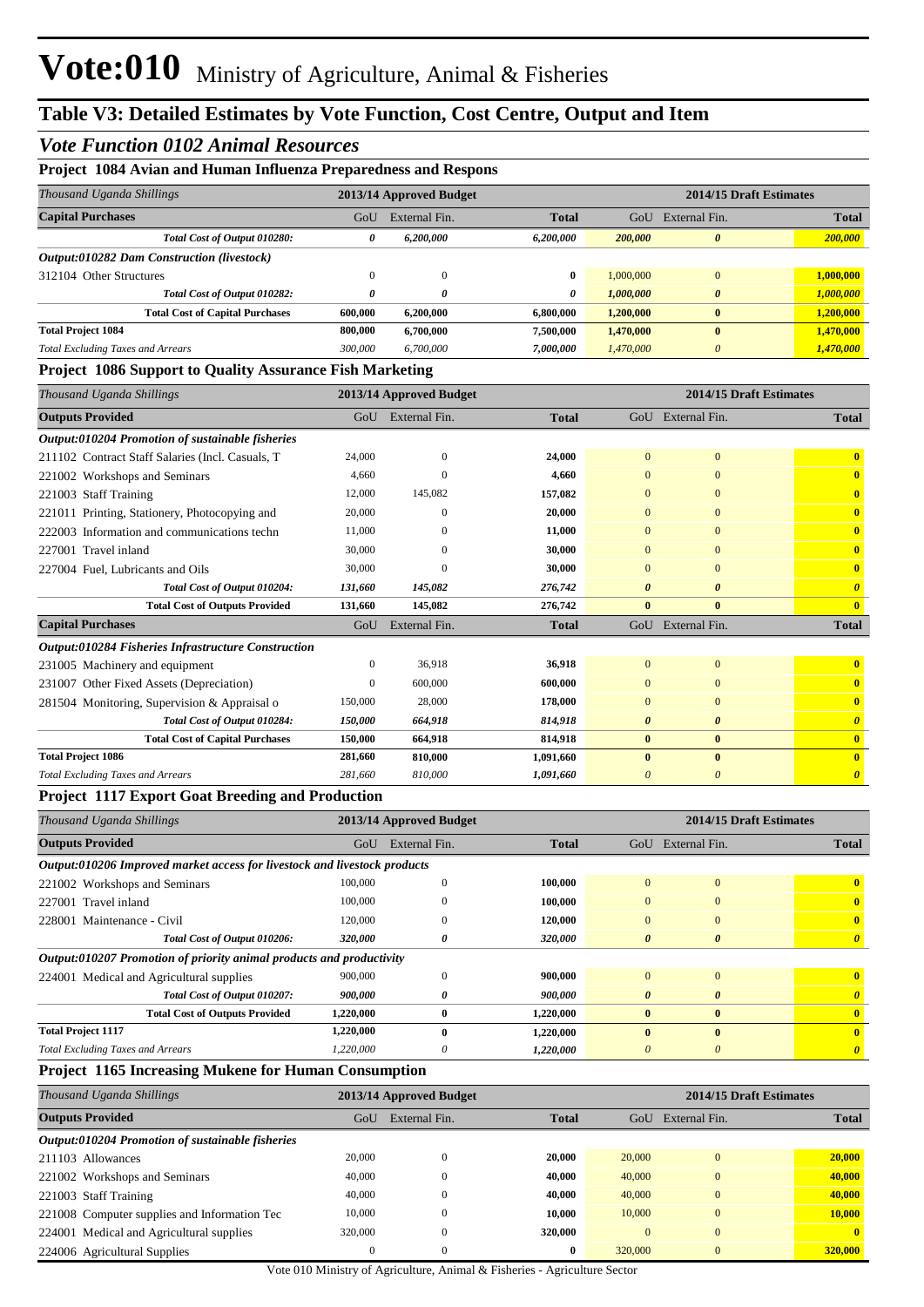#### *Vote Function 0102 Animal Resources*

#### **Project 1165 Increasing Mukene for Human Consumption**

|         |               |              |                         | 2014/15 Draft Estimates |              |
|---------|---------------|--------------|-------------------------|-------------------------|--------------|
| GoU     | External Fin. | <b>Total</b> | GoU                     | External Fin.           | Total        |
| 87,000  | $\mathbf{0}$  | 87,000       | 87,000                  | $\mathbf{0}$            | 87,000       |
| 7,000   | $\mathbf{0}$  | 7,000        | 7,000                   | $\mathbf{0}$            | 7,000        |
| 32,000  | $\mathbf{0}$  | 32,000       | 32,000                  | $\mathbf{0}$            | 32,000       |
| 5,000   | $\Omega$      | 5,000        | 5,000                   | $\Omega$                | 5,000        |
| 561,000 | 0             | 561,000      | 561,000                 | 0                       | 561,000      |
| 561,000 | $\bf{0}$      | 561,000      | 561,000                 | $\bf{0}$                | 561,000      |
| GoU     | External Fin. | <b>Total</b> | GoU                     | External Fin.           | <b>Total</b> |
|         |               |              |                         |                         |              |
| 0       | $\mathbf{0}$  | 0            | 200,000                 | $\mathbf{0}$            | 200,000      |
| 0       | $\mathbf{0}$  | 0            | 800,000                 | $\Omega$                | 800,000      |
| 0       | 0             | 0            | 1,000,000               | $\boldsymbol{\theta}$   | 1,000,000    |
| 0       | $\bf{0}$      | 0            | 1,000,000               | $\bf{0}$                | 1,000,000    |
| 561,000 | $\mathbf{0}$  | 561,000      | 1,561,000               | $\mathbf{0}$            | 1,561,000    |
| 561,000 | 0             | 561,000      | 1,561,000               | 0                       | 1,561,000    |
|         |               |              | 2013/14 Approved Budget |                         |              |

#### **Project 1166 Support to Fisheries Mechanisation & Weed Control**

| Thousand Uganda Shillings                        | 2014/15 Draft Estimates<br>2013/14 Approved Budget |               |              |         |                       |              |
|--------------------------------------------------|----------------------------------------------------|---------------|--------------|---------|-----------------------|--------------|
| <b>Outputs Provided</b>                          | GoU                                                | External Fin. | <b>Total</b> | GoU     | External Fin.         | <b>Total</b> |
| Output:010204 Promotion of sustainable fisheries |                                                    |               |              |         |                       |              |
| 227001 Travel inland                             | 100,000                                            | 0             | 100.000      | 130,000 | $\mathbf{0}$          | 130,000      |
| 227004 Fuel, Lubricants and Oils                 | 50,000                                             | $\mathbf{0}$  | 50,000       | 100,000 | $\mathbf{0}$          | 100,000      |
| 228003 Maintenance – Machinery, Equipment        | 120,000                                            | 0             | 120,000      | 70,000  | $\mathbf{0}$          | 70,000       |
| Total Cost of Output 010204:                     | 270,000                                            | 0             | 270.000      | 300,000 | $\boldsymbol{\theta}$ | 300,000      |
| <b>Total Cost of Outputs Provided</b>            | 270,000                                            | $\bf{0}$      | 270,000      | 300,000 | $\bf{0}$              | 300,000      |
| <b>Total Project 1166</b>                        | 270,000                                            | 0             | 270,000      | 300,000 | $\mathbf{0}$          | 300,000      |
| <b>Total Excluding Taxes and Arrears</b>         | 270,000                                            | 0             | 270,000      | 300,000 | $\theta$              | 300,000      |

#### **Project 1239 Technical Assistance to Improve Animal Disease Diagnostic Capacity**

| Thousand Uganda Shillings                         |            | 2013/14 Approved Budget |              | 2014/15 Draft Estimates |                         |                         |
|---------------------------------------------------|------------|-------------------------|--------------|-------------------------|-------------------------|-------------------------|
| <b>Outputs Provided</b>                           | GoU        | External Fin.           | <b>Total</b> |                         | GoU External Fin.       | <b>Total</b>            |
| Output:010205 Vector and disease control measures |            |                         |              |                         |                         |                         |
| 211102 Contract Staff Salaries (Incl. Casuals, T  | 20,000     | $\theta$                | 20,000       | $\overline{0}$          | $\overline{0}$          | $\mathbf{0}$            |
| 211103 Allowances                                 | 40,000     | $\Omega$                | 40,000       | $\mathbf{0}$            | $\Omega$                | $\mathbf{0}$            |
| 221003 Staff Training                             | 30,000     | $\Omega$                | 30,000       | $\mathbf{0}$            | $\mathbf{0}$            | $\mathbf{0}$            |
| 221008 Computer supplies and Information Tec      | 10,000     | $\Omega$                | 10,000       | $\mathbf{0}$            | $\mathbf{0}$            | $\mathbf{0}$            |
| 221011 Printing, Stationery, Photocopying and     | 20,000     | $\Omega$                | 20,000       | $\overline{0}$          | $\mathbf{0}$            | $\mathbf{0}$            |
| 227001 Travel inland                              | 40,000     | $\Omega$                | 40,000       | $\overline{0}$          | $\mathbf{0}$            | $\mathbf{0}$            |
| 227002 Travel abroad                              | 30,000     | $\mathbf{0}$            | 30,000       | $\overline{0}$          | $\mathbf{0}$            | $\overline{\mathbf{0}}$ |
| 228002 Maintenance - Vehicles                     | 10,000     | $\Omega$                | 10,000       | $\mathbf{0}$            | $\mathbf{0}$            | $\mathbf{0}$            |
| Total Cost of Output 010205:                      | 200,000    | 0                       | 200,000      | $\theta$                | $\boldsymbol{\theta}$   | $\boldsymbol{\theta}$   |
| <b>Total Cost of Outputs Provided</b>             | 200,000    | $\bf{0}$                | 200,000      | $\bf{0}$                | $\bf{0}$                | $\overline{\mathbf{0}}$ |
| <b>Total Project 1239</b>                         | 200,000    | $\mathbf{0}$            | 200,000      | $\mathbf{0}$            | $\bf{0}$                | $\mathbf{0}$            |
| <b>Total Excluding Taxes and Arrears</b>          | 200,000    | $\Omega$                | 200,000      | 0                       | $\theta$                | $\boldsymbol{\theta}$   |
| Thousand Uganda Shillings                         |            | 2013/14 Approved Budget |              |                         | 2014/15 Draft Estimates |                         |
|                                                   |            | GoU External Fin.       | <b>Total</b> |                         | GoU External Fin.       | <b>Total</b>            |
| <b>Total Vote Function 02</b>                     | 23,677,710 | 7,510,000               | 31,187,710   | 20,833,607              |                         | 20,833,607              |
| <b>Total Excluding Taxes and Arrears</b>          | 22,677,710 | 7.510,000               | 30,187,710   | 20,833,607              |                         | 20,833,607              |

## *Vote Function 0149 Policy, Planning and Support Services*

#### *Recurrent Budget Estimates*

| <b>Programme 01 Headquarters</b> |      |                         |              |      |                         |              |
|----------------------------------|------|-------------------------|--------------|------|-------------------------|--------------|
| Thousand Uganda Shillings        |      | 2013/14 Approved Budget |              |      | 2014/15 Draft Estimates |              |
| <b>Outputs Provided</b>          | Wage | Non-Wage                | <b>Total</b> | Wage | Non Wage                | <b>Total</b> |
|                                  |      |                         |              |      |                         |              |

*Output:014901 Strategies, policies, plans and Guidelines*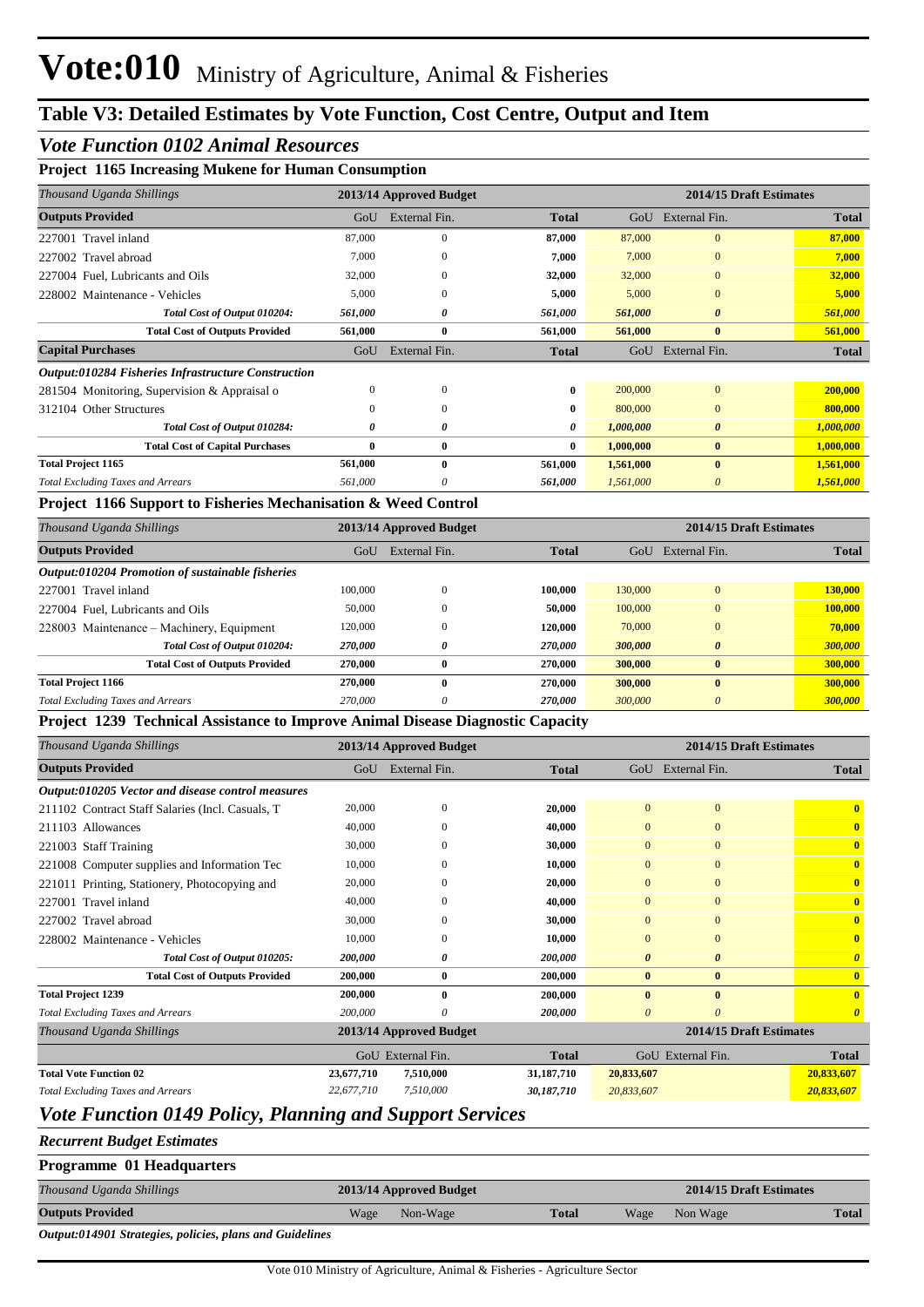## **Table V3: Detailed Estimates by Vote Function, Cost Centre, Output and Item**

## *Vote Function 0149 Policy, Planning and Support Services*

#### **Programme 01 Headquarters**

| Thousand Uganda Shillings                                            |                  | 2013/14 Approved Budget |              |                  | 2014/15 Draft Estimates |                         |
|----------------------------------------------------------------------|------------------|-------------------------|--------------|------------------|-------------------------|-------------------------|
| <b>Outputs Provided</b>                                              | Wage             | Non-Wage                | <b>Total</b> | Wage             | Non Wage                | <b>Total</b>            |
| 211101 General Staff Salaries                                        | 2,320,028        | $\boldsymbol{0}$        | 2,320,028    | 1,725,851        | $\mathbf{0}$            | 1,725,851               |
| 211102 Contract Staff Salaries (Incl. Casuals, T                     | 12,000           | $\mathbf{0}$            | 12,000       | 12,000           | $\mathbf{0}$            | 12,000                  |
| 211103 Allowances                                                    | $\boldsymbol{0}$ | 20,381                  | 20,381       | $\mathbf{0}$     | 100,000                 | 100,000                 |
| 213001 Medical expenses (To employees)                               | $\boldsymbol{0}$ | 80,000                  | 80,000       | $\mathbf{0}$     | 60,000                  | 60,000                  |
| 221003 Staff Training                                                | $\boldsymbol{0}$ | 9,340                   | 9,340        | $\mathbf{0}$     | $\mathbf{0}$            | $\overline{\mathbf{0}}$ |
| 221006 Commissions and related charges                               | $\boldsymbol{0}$ | 88,000                  | 88,000       | $\mathbf{0}$     | 100,000                 | 100,000                 |
| 221007 Books, Periodicals & Newspapers                               | $\boldsymbol{0}$ | 8,074                   | 8,074        | $\mathbf{0}$     | $\mathbf{0}$            | $\mathbf{0}$            |
| 221008 Computer supplies and Information Tec                         | $\boldsymbol{0}$ | 15,448                  | 15,448       | $\mathbf{0}$     | 14,000                  | 14,000                  |
| 221011 Printing, Stationery, Photocopying and                        | $\boldsymbol{0}$ | 10,885                  | 10,885       | $\mathbf{0}$     | 57,943                  | 57,943                  |
| 221017 Subscriptions                                                 | $\boldsymbol{0}$ | 1,100,000               | 1,100,000    | $\mathbf{0}$     | 500,000                 | 500,000                 |
| 227001 Travel inland                                                 | $\boldsymbol{0}$ | 15,162                  | 15,162       | $\mathbf{0}$     | 50,000                  | 50,000                  |
| 227002 Travel abroad                                                 | $\boldsymbol{0}$ | 25,194                  | 25,194       | $\mathbf{0}$     | 200,000                 | 200,000                 |
| 227003 Carriage, Haulage, Freight and transpor                       | $\boldsymbol{0}$ | $\mathbf{0}$            | $\bf{0}$     | $\mathbf{0}$     | 50,000                  | 50,000                  |
| 227004 Fuel, Lubricants and Oils                                     | $\boldsymbol{0}$ | 24,325                  | 24,325       | $\mathbf{0}$     | 90,000                  | 90,000                  |
| 228001 Maintenance - Civil                                           | $\boldsymbol{0}$ | 10,000                  | 10,000       | $\mathbf{0}$     | $\mathbf{0}$            | $\overline{\mathbf{0}}$ |
| 228002 Maintenance - Vehicles                                        | $\mathbf{0}$     | 10,981                  | 10,981       | $\mathbf{0}$     | 70,000                  | 70,000                  |
| 228004 Maintenance – Other                                           | $\mathbf{0}$     | $\mathbf{0}$            | $\bf{0}$     | $\mathbf{0}$     | 304,057                 | 304,057                 |
| Total Cost of Output 014901:                                         | 2,332,028        | 1,417,790               | 3,749,818    | 1,737,851        | 1,596,000               | 3,333,851               |
| Output:014902 Administration, HRD and Accounting                     |                  |                         |              |                  |                         |                         |
| 211103 Allowances                                                    | $\boldsymbol{0}$ | 110,591                 | 110,591      | $\mathbf{0}$     | 110,000                 | 110,000                 |
| 213001 Medical expenses (To employees)                               | $\mathbf{0}$     | $\mathbf{0}$            | $\bf{0}$     | $\mathbf{0}$     | 40,000                  | 40,000                  |
| 213002 Incapacity, death benefits and funeral e                      | $\boldsymbol{0}$ | 40,000                  | 40,000       | $\mathbf{0}$     | 42,397                  | 42,397                  |
| 213003 Retrenchment costs                                            | $\boldsymbol{0}$ | 70,000                  | 70,000       | $\mathbf{0}$     | 50,000                  | 50,000                  |
| 221001 Advertising and Public Relations                              | $\boldsymbol{0}$ | 30,000                  | 30,000       | $\mathbf{0}$     | $\mathbf{0}$            | $\mathbf{0}$            |
| 221003 Staff Training                                                | $\boldsymbol{0}$ | 18,067                  | 18,067       | $\mathbf{0}$     | $\mathbf{0}$            | $\bf{0}$                |
| 221004 Recruitment Expenses                                          | $\boldsymbol{0}$ | $\mathbf{0}$            | $\bf{0}$     | $\mathbf{0}$     | 40,000                  | 40,000                  |
| 221007 Books, Periodicals & Newspapers                               | $\mathbf{0}$     | $\mathbf{0}$            | $\bf{0}$     | $\mathbf{0}$     | 80,000                  | 80,000                  |
| 221009 Welfare and Entertainment                                     | $\boldsymbol{0}$ | 12,000                  | 12,000       | $\mathbf{0}$     | 46,000                  | 46,000                  |
| 221011 Printing, Stationery, Photocopying and                        | $\boldsymbol{0}$ | 34,750                  | 34,750       | $\mathbf{0}$     | $\mathbf{0}$            | $\mathbf{0}$            |
| 221012 Small Office Equipment                                        | $\boldsymbol{0}$ | 14,287                  | 14,287       | $\mathbf{0}$     | $\mathbf{0}$            | $\overline{\mathbf{0}}$ |
| 221016 IFMS Recurrent costs                                          | $\boldsymbol{0}$ | 236,287                 | 236,287      | $\mathbf{0}$     | 180,000                 | 180,000                 |
| 221017 Subscriptions                                                 | $\mathbf{0}$     | 5,500                   | 5,500        | $\mathbf{0}$     | $\mathbf{0}$            | $\overline{\mathbf{0}}$ |
| 221020 IPPS Recurrent Costs                                          | $\mathbf{0}$     | $\mathbf{0}$            | $\bf{0}$     | $\mathbf{0}$     | 25,000                  | 25,000                  |
| 222001 Telecommunications                                            | $\mathbf{0}$     | 54,246                  | 54,246       | $\mathbf{0}$     | $\mathbf{0}$            | $\mathbf{0}$            |
| 222002 Postage and Courier                                           | $\mathbf{0}$     | 30,000                  | 30,000       | $\Omega$         | $\mathbf{0}$            | $\mathbf{0}$            |
| 223001 Property Expenses                                             | $\boldsymbol{0}$ | 151,902                 | 151,902      | $\mathbf{0}$     | $\boldsymbol{0}$        | $\mathbf{0}$            |
| 223003 Rent – (Produced Assets) to private enti                      | $\boldsymbol{0}$ | 22,902                  | 22,902       | $\mathbf{0}$     | $\boldsymbol{0}$        | $\bf{0}$                |
| 223004 Guard and Security services                                   | $\boldsymbol{0}$ | 230,658                 | 230,658      | $\mathbf{0}$     | $\bf{0}$                | $\mathbf{0}$            |
| 223005 Electricity                                                   | $\boldsymbol{0}$ | 200,000                 | 200,000      | $\mathbf{0}$     | $\mathbf{0}$            | $\overline{\mathbf{0}}$ |
| 223006 Water                                                         | $\boldsymbol{0}$ | 130,000                 | 130,000      | $\mathbf{0}$     | $\mathbf{0}$            | $\bf{0}$                |
| 227001 Travel inland                                                 | $\boldsymbol{0}$ | 229,987                 | 229,987      | $\mathbf{0}$     | 40,000                  | 40,000                  |
| 227002 Travel abroad                                                 | $\boldsymbol{0}$ | 230,664                 | 230,664      | $\mathbf{0}$     | $\bf{0}$                | $\mathbf{0}$            |
| 227004 Fuel, Lubricants and Oils                                     | $\boldsymbol{0}$ | 32,325                  | 32,325       | $\mathbf{0}$     | 70,000                  | 70,000                  |
| 228002 Maintenance - Vehicles                                        | $\boldsymbol{0}$ | 25,981                  | 25,981       | $\boldsymbol{0}$ | 90,000                  | 90,000                  |
| 228004 Maintenance – Other                                           | $\boldsymbol{0}$ | 200,000                 | 200,000      | $\boldsymbol{0}$ | $\bf{0}$                | $\mathbf{0}$            |
| Total Cost of Output 014902:                                         | 0                | 2,110,147               | 2,110,147    | 0                | 813,397                 | 813,397                 |
| Output:014904 Monitoring and evaluating the activities of the sector | $\boldsymbol{0}$ | 8,816                   | 8,816        | $\mathbf{0}$     |                         | 30,000                  |
| 221001 Advertising and Public Relations                              | $\boldsymbol{0}$ | 7,988                   |              | $\boldsymbol{0}$ | 30,000<br>20,000        | 20,000                  |
| 221003 Staff Training                                                | $\boldsymbol{0}$ | $\mathbf{0}$            | 7,988        | $\mathbf{0}$     |                         |                         |
| 221007 Books, Periodicals & Newspapers                               |                  |                         | $\bf{0}$     |                  | 15,000                  | 15,000                  |
| 221008 Computer supplies and Information Tec                         | $\boldsymbol{0}$ | 6,659                   | 6,659        | $\mathbf{0}$     | 11,000                  | 11,000                  |
| 221011 Printing, Stationery, Photocopying and                        | $\boldsymbol{0}$ | 29,109                  | 29,109       | $\mathbf{0}$     | 60,000                  | 60,000                  |
| 221012 Small Office Equipment                                        | $\boldsymbol{0}$ | 14,287                  | 14,287       | $\boldsymbol{0}$ | 20,000                  | 20,000                  |
| 222001 Telecommunications                                            | $\boldsymbol{0}$ | 55,809                  | 55,809       | $\boldsymbol{0}$ | 110,000                 | 110,000                 |
| 222002 Postage and Courier                                           | $\boldsymbol{0}$ | $\boldsymbol{0}$        | $\bf{0}$     | $\mathbf{0}$     | 40,000                  | 40,000                  |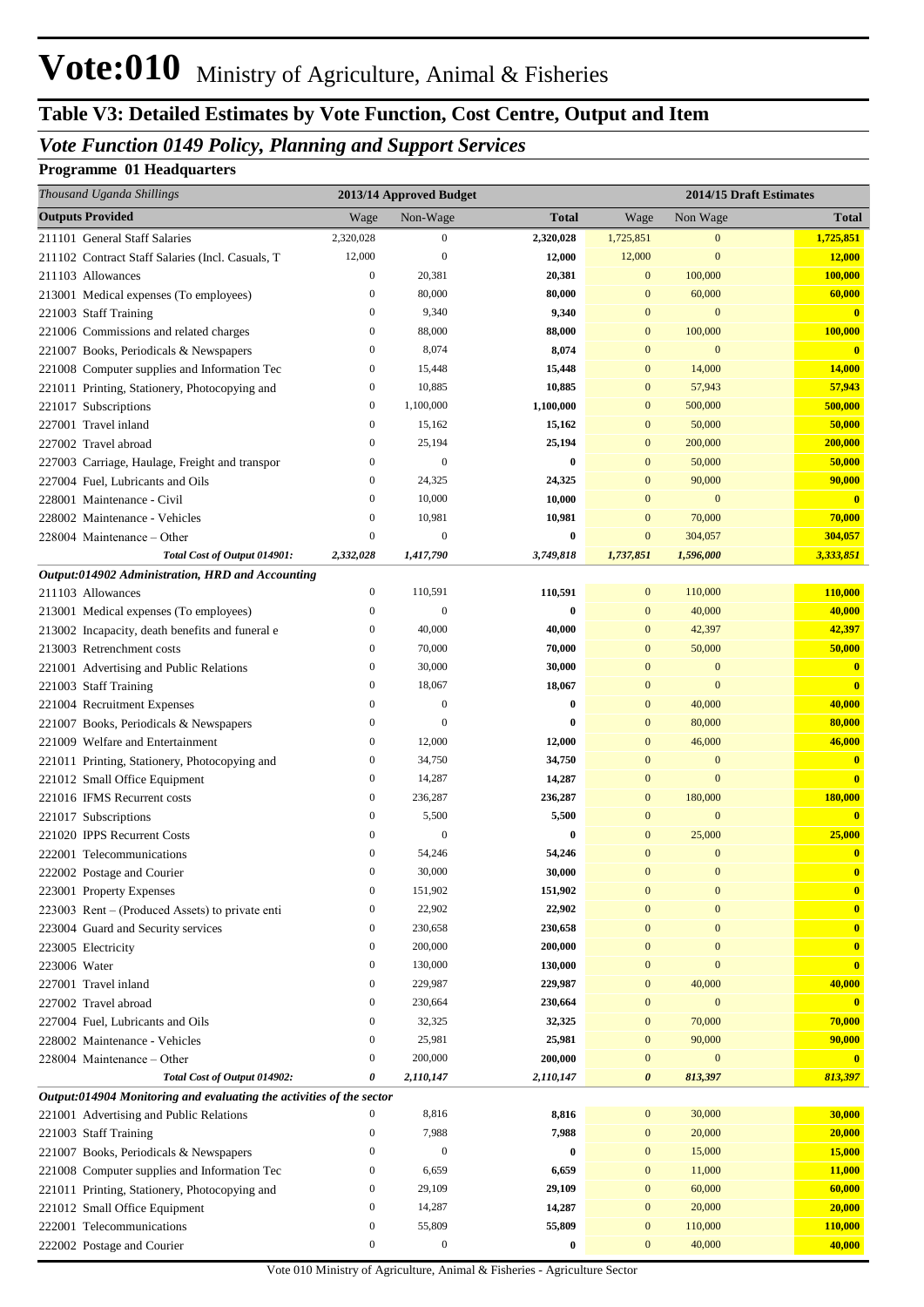## **Table V3: Detailed Estimates by Vote Function, Cost Centre, Output and Item**

### *Vote Function 0149 Policy, Planning and Support Services*

#### **Programme 01 Headquarters**

| Thousand Uganda Shillings                                    |                  | 2013/14 Approved Budget |              |                       |           | 2014/15 Draft Estimates |              |
|--------------------------------------------------------------|------------------|-------------------------|--------------|-----------------------|-----------|-------------------------|--------------|
| <b>Outputs Provided</b>                                      | Wage             | Non-Wage                | <b>Total</b> | Wage                  | Non Wage  |                         | <b>Total</b> |
| 222003 Information and communications techn                  | $\mathbf{0}$     | $\Omega$                | $\mathbf{0}$ | $\mathbf{0}$          | 30,000    |                         | 30,000       |
| 223004 Guard and Security services                           | $\mathbf{0}$     | $\Omega$                | $\mathbf{0}$ | $\overline{0}$        | 220,000   |                         | 220,000      |
| 223005 Electricity                                           | $\mathbf{0}$     | 25,284                  | 25,284       | $\overline{0}$        | 275,000   |                         | 275,000      |
| 223006 Water                                                 | $\mathbf{0}$     | 25,381                  | 25,381       | $\overline{0}$        | 100,000   |                         | 100,000      |
| 224004 Cleaning and Sanitation                               | $\Omega$         | $\Omega$                | $\mathbf{0}$ | $\overline{0}$        | 180,000   |                         | 180,000      |
| 227001 Travel inland                                         | $\Omega$         | 9.948                   | 9,948        | $\Omega$              | 70,000    |                         | 70,000       |
| 227004 Fuel, Lubricants and Oils                             | $\mathbf{0}$     | 27,186                  | 27,186       | $\mathbf{0}$          | 30,000    |                         | 30,000       |
| 228002 Maintenance - Vehicles                                | $\Omega$         | 53,925                  | 53,925       | $\overline{0}$        | 20,000    |                         | 20,000       |
| 228004 Maintenance - Other                                   | $\Omega$         | 71,000                  | 71,000       | $\overline{0}$        | 50,000    |                         | 50,000       |
| Total Cost of Output 014904:                                 | 0                | 335,392                 | 335,392      | $\boldsymbol{\theta}$ | 1,281,000 |                         | 1,281,000    |
| <b>Total Cost of Outputs Provided</b>                        | 2,332,028        | 3,863,329               | 6,195,356    | 1,737,851             | 3,690,397 |                         | 5,428,248    |
| <b>Outputs Funded</b>                                        | Wage             | Non-Wage                | <b>Total</b> | Wage                  | Non Wage  |                         | <b>Total</b> |
| Output:014951 Secondment for MAAIF staff in Rome             |                  |                         |              |                       |           |                         |              |
| 263206 Other Capital grants                                  | $\mathbf{0}$     | 150,000                 | 150,000      | $\overline{0}$        | $\theta$  |                         | $\mathbf{0}$ |
| 263340 Other grants                                          | $\Omega$         | 335,068                 | 335,068      | $\overline{0}$        | 367,068   |                         | 367,068      |
| erational funds for the MAAIF staff/officers in Rome         | 0                | $\theta$                | 0            | $\theta$              | 367,068   | $\theta$                | 367,068      |
| 264102 Contributions to Autonomous Institutio                | $\Omega$         | 72,932                  | 72,932       | $\mathbf{0}$          | 72,932    |                         | 72,932       |
| o/w Wages for the MAAIF officers in Rome                     | 0                | $\theta$                | 0            |                       | 72,932    |                         | 72,932       |
| Total Cost of Output 014951:                                 | 0                | 558,000                 | 558,000      | $\boldsymbol{\theta}$ | 440,000   |                         | 440,000      |
| Output:014953 Support for Agricultural Training Institutions |                  |                         |              |                       |           |                         |              |
| 263104 Transfers to other govt. units                        | $\boldsymbol{0}$ | 314,068                 | 314,068      | $\mathbf{0}$          | 330,000   |                         | 330,000      |
| Support for trainint institutions (practical materials,      | $\theta$         | $\theta$                | 0            | $\boldsymbol{\theta}$ | 330,000   | $\theta$                | 330,000      |
| 264101 Contributions to Autonomous Institutio                | $\mathbf{0}$     | 320,000                 | 320,000      | $\mathbf{0}$          | 420,000   |                         | 420,000      |
| o/w Subvention to Bukalasa and Fisheries Training            | 0                | $\theta$                | $\theta$     | $\theta$              | 420,000   | $\theta$                | 420,000      |
| Total Cost of Output 014953:                                 | 0                | 634,068                 | 634,068      | $\boldsymbol{\theta}$ | 750,000   |                         | 750,000      |
| <b>Total Cost of Outputs Funded</b>                          | $\bf{0}$         | 1,192,068               | 1,192,068    | $\bf{0}$              | 1,190,000 |                         | 1,190,000    |
| <b>Total Programme 01</b>                                    | 2,332,028        | 5,055,397               | 7,387,424    | 1,737,851             | 4,880,397 |                         | 6,618,248    |
| <b>Total Excluding Arrears</b>                               | 2,332,028        | 5,055,397               | 7,387,424    | 1,737,851             | 4,880,397 |                         | 6,618,248    |

#### **Programme 10 Department of Planning**

| Thousand Uganda Shillings                                | 2013/14 Approved Budget<br>2014/15 Draft Estimates |              |              |                |                |              |
|----------------------------------------------------------|----------------------------------------------------|--------------|--------------|----------------|----------------|--------------|
| <b>Outputs Provided</b>                                  | Wage                                               | Non-Wage     | <b>Total</b> | Wage           | Non Wage       | <b>Total</b> |
| Output:014901 Strategies, policies, plans and Guidelines |                                                    |              |              |                |                |              |
| 211101 General Staff Salaries                            | 451,743                                            | $\mathbf{0}$ | 451,743      | 481,743        | $\mathbf{0}$   | 481,743      |
| 211102 Contract Staff Salaries (Incl. Casuals, T         | $\overline{0}$                                     | $\Omega$     | $\bf{0}$     | 100,000        | $\Omega$       | 100,000      |
| 211103 Allowances                                        | $\mathbf{0}$                                       | 27,000       | 27,000       | $\overline{0}$ | 137,000        | 137,000      |
| 221009 Welfare and Entertainment                         | $\mathbf{0}$                                       | 10,000       | 10,000       | $\mathbf{0}$   | 20,570         | 20,570       |
| 221011 Printing, Stationery, Photocopying and            | 0                                                  | 45,601       | 45,601       | $\mathbf{0}$   | 45,000         | 45,000       |
| 221012 Small Office Equipment                            | $\mathbf{0}$                                       | 5,559        | 5,559        | $\mathbf{0}$   | $\overline{0}$ |              |
| 221016 IFMS Recurrent costs                              | $\mathbf{0}$                                       | $\Omega$     | $\bf{0}$     | $\mathbf{0}$   | 60,000         | 60,000       |
| 225001 Consultancy Services- Short term                  | $\mathbf{0}$                                       | 55,000       | 55,000       | $\mathbf{0}$   | 85,000         | 85,000       |
| 227001 Travel inland                                     | $\Omega$                                           | 40,902       | 40,902       | $\mathbf{0}$   | 140,902        | 140,902      |
| 227002 Travel abroad                                     | $\Omega$                                           | 14,310       | 14,310       | $\mathbf{0}$   | 14,310         | 14,310       |
| 227004 Fuel, Lubricants and Oils                         | 0                                                  | 50,000       | 50,000       | $\mathbf{0}$   | 55,590         | 55,590       |
| 228002 Maintenance - Vehicles                            | $\Omega$                                           | 11,000       | 11,000       | $\Omega$       | 11,000         | 11,000       |
| Total Cost of Output 014901:                             | 451,743                                            | 259,372      | 711,115      | 581,743        | 569,372        | 1,151,115    |
| Output:014902 Administration, HRD and Accounting         |                                                    |              |              |                |                |              |
| 211103 Allowances                                        | $\mathbf{0}$                                       | 50,000       | 50,000       | $\overline{0}$ | 50,000         | 50,000       |
| 221003 Staff Training                                    | $\Omega$                                           | 40,000       | 40,000       | $\overline{0}$ | 50,000         | 50,000       |
| 221008 Computer supplies and Information Tec             | $\Omega$                                           | $\Omega$     | $\bf{0}$     | $\mathbf{0}$   | 40,000         | 40,000       |
| 222003 Information and communications techn              | 0                                                  | 20,000       | 20,000       | $\mathbf{0}$   | $\overline{0}$ |              |
| 227001 Travel inland                                     | 0                                                  | 120,000      | 120,000      | $\mathbf{0}$   | 120,000        | 120,000      |
| 228002 Maintenance - Vehicles                            | $\Omega$                                           | 30,000       | 30,000       | $\Omega$       | 30,000         | 30,000       |
| Total Cost of Output 014902:<br>.                        | 0                                                  | 260,000      | 260,000      | $\theta$       | 290,000        | 290,000      |

*Output:014904 Monitoring and evaluating the activities of the sector*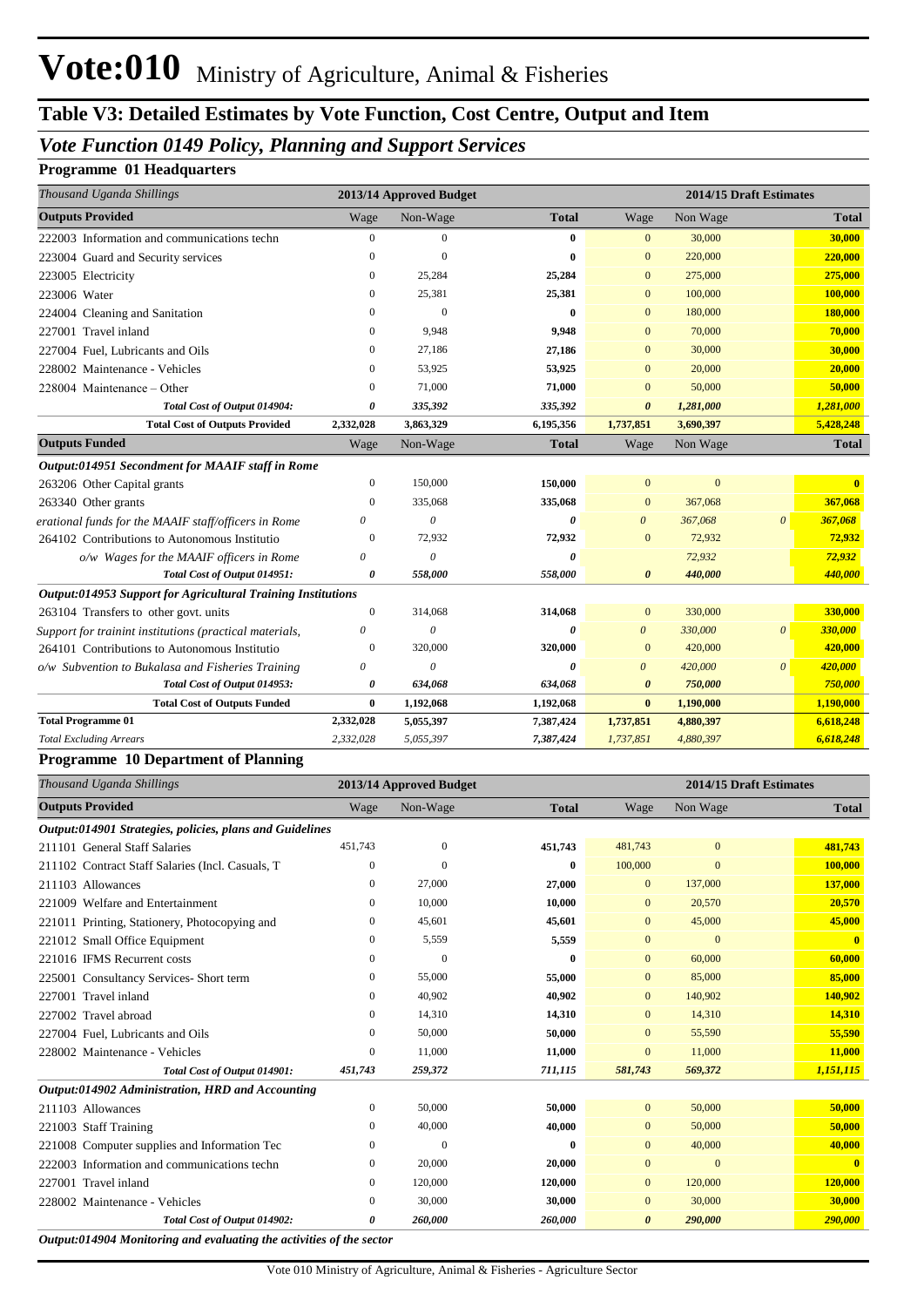## **Table V3: Detailed Estimates by Vote Function, Cost Centre, Output and Item**

## *Vote Function 0149 Policy, Planning and Support Services*

#### **Programme 10 Department of Planning**

| Thousand Uganda Shillings                                                            |                  | 2013/14 Approved Budget |              |                       | 2014/15 Draft Estimates |                         |
|--------------------------------------------------------------------------------------|------------------|-------------------------|--------------|-----------------------|-------------------------|-------------------------|
| <b>Outputs Provided</b>                                                              | Wage             | Non-Wage                | <b>Total</b> | Wage                  | Non Wage                | <b>Total</b>            |
| 211102 Contract Staff Salaries (Incl. Casuals, T                                     | 30,000           | $\boldsymbol{0}$        | 30,000       | $\mathbf{0}$          | $\mathbf{0}$            | $\overline{\mathbf{0}}$ |
| 211103 Allowances                                                                    | $\boldsymbol{0}$ | 70,000                  | 70,000       | $\mathbf{0}$          | $\mathbf{0}$            | $\overline{\mathbf{0}}$ |
| 221001 Advertising and Public Relations                                              | $\bf{0}$         | 60,000                  | 60,000       | $\overline{0}$        | $\overline{0}$          | $\mathbf{0}$            |
| 221002 Workshops and Seminars                                                        | $\boldsymbol{0}$ | 50,000                  | 50,000       | $\mathbf{0}$          | $\boldsymbol{0}$        | $\bf{0}$                |
| 221003 Staff Training                                                                | $\mathbf{0}$     | 40,000                  | 40,000       | $\overline{0}$        | $\overline{0}$          | $\bf{0}$                |
| 221009 Welfare and Entertainment                                                     | $\mathbf{0}$     | 5,000                   | 5,000        | $\overline{0}$        | $\overline{0}$          | $\bf{0}$                |
| 221011 Printing, Stationery, Photocopying and                                        | $\boldsymbol{0}$ | 50,000                  | 50,000       | $\mathbf{0}$          | $\mathbf{0}$            | $\bf{0}$                |
| 222003 Information and communications techn                                          | $\overline{0}$   | 25,000                  | 25,000       | $\mathbf{0}$          | $\overline{0}$          | $\bf{0}$                |
| 227001 Travel inland                                                                 | $\Omega$         | $\theta$                | $\bf{0}$     | $\mathbf{0}$          | 100,000                 | 100,000                 |
| 227002 Travel abroad                                                                 | $\mathbf{0}$     | 20,000                  | 20,000       | $\mathbf{0}$          | $\mathbf{0}$            | $\bf{0}$                |
| 227004 Fuel, Lubricants and Oils                                                     | $\overline{0}$   | 40,000                  | 40,000       | $\overline{0}$        | $\mathbf{0}$            | $\overline{\mathbf{0}}$ |
| 228002 Maintenance - Vehicles                                                        | $\boldsymbol{0}$ | 10,000                  | 10,000       | $\mathbf{0}$          | $\mathbf{0}$            | $\overline{\mathbf{0}}$ |
| Total Cost of Output 014904:                                                         | 30,000           | 370,000                 | 400,000      | $\boldsymbol{\theta}$ | 100,000                 | 100,000                 |
| Output:014906 Institutional Development In Agricultural Sector                       |                  |                         |              |                       |                         |                         |
| 211103 Allowances                                                                    | $\mathbf{0}$     | $\mathbf{0}$            | $\bf{0}$     | $\mathbf{0}$          | 193,000                 | 193,000                 |
| 221002 Workshops and Seminars                                                        | $\overline{0}$   | $\theta$                | 0            | $\mathbf{0}$          | 35,000                  | 35,000                  |
| 221008 Computer supplies and Information Tec                                         | $\mathbf{0}$     | $\Omega$                | 0            | $\mathbf{0}$          | 20,000                  | 20,000                  |
| 221011 Printing, Stationery, Photocopying and                                        | $\overline{0}$   | $\Omega$                | $\bf{0}$     | $\mathbf{0}$          | 22,000                  | 22,000                  |
| 225001 Consultancy Services-Short term                                               | $\Omega$         | $\Omega$                | 0            | $\mathbf{0}$          | 165,000                 | 165,000                 |
| 227001 Travel inland                                                                 | $\mathbf{0}$     | $\Omega$                | $\bf{0}$     | $\mathbf{0}$          | 295,589                 | 295,589                 |
| 227004 Fuel, Lubricants and Oils                                                     | $\Omega$         | $\theta$                | $\bf{0}$     | $\overline{0}$        | 30,000                  | 30,000                  |
| 228002 Maintenance - Vehicles                                                        | $\Omega$         | $\Omega$                | $\bf{0}$     | $\mathbf{0}$          | 20,000                  | 20,000                  |
| Total Cost of Output 014906:                                                         | 0                | 0                       | $\theta$     | $\boldsymbol{\theta}$ | 780,589                 | 780,589                 |
| Output:014907 Monitoring & Evaluation of commodity approach activities in the sector |                  |                         |              |                       |                         |                         |
| 211103 Allowances                                                                    | $\mathbf{0}$     | 114,771                 | 114,771      | $\mathbf{0}$          | $\boldsymbol{0}$        | $\bf{0}$                |
| 221002 Workshops and Seminars                                                        | $\boldsymbol{0}$ | 35,940                  | 35,940       | $\overline{0}$        | $\mathbf{0}$            | $\mathbf{0}$            |
| 221008 Computer supplies and Information Tec                                         | $\bf{0}$         | 20,000                  | 20,000       | $\overline{0}$        | $\overline{0}$          | $\overline{\mathbf{0}}$ |
| 221011 Printing, Stationery, Photocopying and                                        | $\bf{0}$         | 21,955                  | 21,955       | $\mathbf{0}$          | $\boldsymbol{0}$        | $\bf{0}$                |
| 225001 Consultancy Services- Short term                                              | $\boldsymbol{0}$ | 215,000                 | 215,000      | $\overline{0}$        | $\overline{0}$          | $\bf{0}$                |
| 227001 Travel inland                                                                 | $\mathbf{0}$     | 371,923                 | 371,923      | $\overline{0}$        | $\overline{0}$          | $\overline{\mathbf{0}}$ |
| 227002 Travel abroad                                                                 | $\overline{0}$   | 30,000                  | 30,000       | $\mathbf{0}$          | $\mathbf{0}$            | $\bf{0}$                |
| 228002 Maintenance - Vehicles                                                        | $\mathbf{0}$     | 41,000                  | 41,000       | $\overline{0}$        | $\overline{0}$          | $\overline{\mathbf{0}}$ |
| Total Cost of Output 014907:                                                         | 0                | 850,589                 | 850,589      | $\boldsymbol{\theta}$ | $\boldsymbol{\theta}$   | $\boldsymbol{\theta}$   |
| <b>Total Cost of Outputs Provided</b>                                                | 481,743          | 1,739,961               | 2,221,704    | 581,743               | 1,739,961               | 2,321,704               |
| <b>Total Programme 10</b>                                                            | 481,743          | 1,739,961               | 2,221,704    | 581,743               | 1,739,961               | 2,321,704               |
| <b>Total Excluding Arrears</b>                                                       | 481,743          | 1,739,961               | 2,221,704    | 581,743               | 1,739,961               | 2,321,704               |

#### **Programme 13 Internal Audit**

| Thousand Uganda Shillings                        |                | 2013/14 Approved Budget |              |                | 2014/15 Draft Estimates |              |  |  |
|--------------------------------------------------|----------------|-------------------------|--------------|----------------|-------------------------|--------------|--|--|
| <b>Outputs Provided</b>                          | Wage           | Non-Wage                | <b>Total</b> | Wage           | Non Wage                | <b>Total</b> |  |  |
| Output:014902 Administration, HRD and Accounting |                |                         |              |                |                         |              |  |  |
| 211101 General Staff Salaries                    | 37,462         | $\Omega$                | 37,462       | 37,462         | $\mathbf{0}$            | 37,462       |  |  |
| 211103 Allowances                                | $\mathbf{0}$   | 33,251                  | 33,251       | $\overline{0}$ | 33,251                  | 33,251       |  |  |
| 221003 Staff Training                            | $\overline{0}$ | 21,000                  | 21,000       | $\overline{0}$ | 21,000                  | 21,000       |  |  |
| 221007 Books, Periodicals & Newspapers           | $\bf{0}$       | 1,882                   | 1,882        | $\overline{0}$ | 1,882                   | 1,882        |  |  |
| 221008 Computer supplies and Information Tec     | $\bf{0}$       | 17,042                  | 17,042       | $\overline{0}$ | 17,042                  | 17,042       |  |  |
| 221011 Printing, Stationery, Photocopying and    | $\bf{0}$       | 10,171                  | 10,171       | $\overline{0}$ | 10,171                  | 10,171       |  |  |
| 221012 Small Office Equipment                    | $\overline{0}$ | 13,382                  | 13,382       | $\overline{0}$ | 13,382                  | 13,382       |  |  |
| 221016 IFMS Recurrent costs                      | $\overline{0}$ | 152,220                 | 152,220      | $\overline{0}$ | 152,220                 | 152,220      |  |  |
| 221017 Subscriptions                             | $\mathbf{0}$   | 10,729                  | 10,729       | $\overline{0}$ | 10,729                  | 10,729       |  |  |
| 227001 Travel inland                             | $\mathbf{0}$   | 86,704                  | 86,704       | $\overline{0}$ | 86,704                  | 86,704       |  |  |
| 227002 Travel abroad                             | $\mathbf{0}$   | 20,354                  | 20,354       | $\overline{0}$ | 20,354                  | 20,354       |  |  |
| 227004 Fuel, Lubricants and Oils                 | $\bf{0}$       | 24,384                  | 24,384       | $\overline{0}$ | 24,384                  | 24,384       |  |  |
| 228002 Maintenance - Vehicles                    | $\mathbf{0}$   | 15,881                  | 15,881       | $\overline{0}$ | 15,881                  | 15,881       |  |  |
| Total Cost of Output 014902:                     | 37,462         | 407,000                 | 444,462      | 37,462         | 407,000                 | 444,461      |  |  |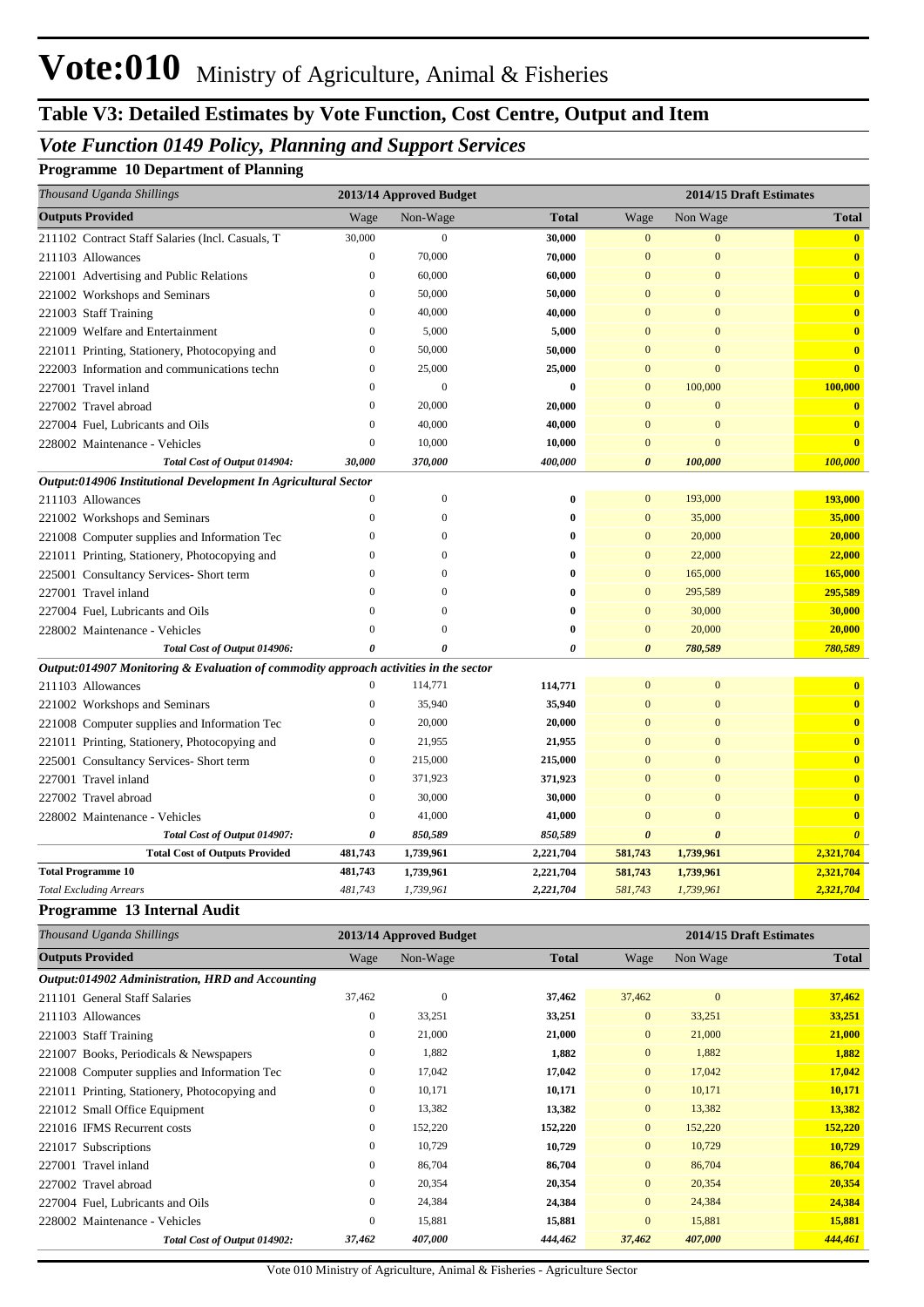## **Table V3: Detailed Estimates by Vote Function, Cost Centre, Output and Item**

#### *Vote Function 0149 Policy, Planning and Support Services*

#### **Programme 13 Internal Audit**

| Thousand Uganda Shillings             | 2013/14 Approved Budget |          |              | 2014/15 Draft Estimates |          |              |
|---------------------------------------|-------------------------|----------|--------------|-------------------------|----------|--------------|
| <b>Outputs Provided</b>               | Wage                    | Non-Wage | <b>Total</b> | Wage                    | Non Wage | <b>Total</b> |
| <b>Total Cost of Outputs Provided</b> | 37,462                  | 407,000  | 444.462      | 37,462                  | 407,000  | 444,461      |
| <b>Total Programme 13</b>             | 37,462                  | 407,000  | 444.462      | 37,462                  | 407,000  | 444,461      |
| <b>Total Excluding Arrears</b>        | 37.462                  | 407,000  | 444,462      | 37,462                  | 407,000  | 444,461      |

#### **Programme 21 Department of Agribusiness**

| Thousand Uganda Shillings                                            |          | 2013/14 Approved Budget |              |                       | 2014/15 Draft Estimates |              |
|----------------------------------------------------------------------|----------|-------------------------|--------------|-----------------------|-------------------------|--------------|
| <b>Outputs Provided</b>                                              | Wage     | Non-Wage                | <b>Total</b> | Wage                  | Non Wage                | <b>Total</b> |
| Output:014901 Strategies, policies, plans and Guidelines             |          |                         |              |                       |                         |              |
| 211103 Allowances                                                    | 0        | 0                       | 0            | $\overline{0}$        | 80,000                  | 80,000       |
| 221002 Workshops and Seminars                                        | 0        | 0                       | 0            | $\Omega$              | 40,000                  | 40,000       |
| 221009 Welfare and Entertainment                                     |          | 0                       | $\bf{0}$     | $\Omega$              | 10,000                  | 10,000       |
| 221011 Printing, Stationery, Photocopying and                        | $^{(1)}$ | 0                       | 0            | $\Omega$              | 30,000                  | 30,000       |
| 227004 Fuel, Lubricants and Oils                                     | 0        | 0                       | $\bf{0}$     | $\Omega$              | 40,000                  | 40,000       |
| Total Cost of Output 014901:                                         | 0        | 0                       | 0            | $\boldsymbol{\theta}$ | 200,000                 | 200,000      |
| Output:014904 Monitoring and evaluating the activities of the sector |          |                         |              |                       |                         |              |
| 211103 Allowances                                                    | 0        | $\mathbf{0}$            | $\bf{0}$     | $\overline{0}$        | 100,000                 | 100,000      |
| 221008 Computer supplies and Information Tec                         | 0        | 0                       | $\bf{0}$     | $\Omega$              | 20,000                  | 20,000       |
| 221011 Printing, Stationery, Photocopying and                        | 0        | 0                       | 0            | $\Omega$              | 20,000                  | 20,000       |
| 225001 Consultancy Services- Short term                              | $\Omega$ | 0                       | 0            | $\Omega$              | 50,000                  | 50,000       |
| 227001 Travel inland                                                 | 0        | 0                       | $\bf{0}$     | $\Omega$              | 50,000                  | 50,000       |
| 227002 Travel abroad                                                 |          | 0                       | $\mathbf{0}$ |                       | 20,000                  | 20,000       |
| 227004 Fuel, Lubricants and Oils                                     | 0        | 0                       | 0            | $\Omega$              | 40,000                  | 40,000       |
| Total Cost of Output 014904:                                         | 0        | 0                       | 0            | $\boldsymbol{\theta}$ | 300,000                 | 300,000      |
| <b>Total Cost of Outputs Provided</b>                                | $\bf{0}$ | $\bf{0}$                | $\bf{0}$     | $\bf{0}$              | 500,000                 | 500,000      |
| <b>Total Programme 21</b>                                            | $\bf{0}$ | $\bf{0}$                | $\bf{0}$     | $\mathbf{0}$          | 500,000                 | 500,000      |
| <b>Total Excluding Arrears</b>                                       | 0        | 0                       | 0            | 0                     | 500,000                 | 500,000      |
|                                                                      |          |                         |              |                       |                         |              |

#### **Programme 22 Agricultural Statistical Unit**

| Thousand Uganda Shillings                                            |              | 2013/14 Approved Budget |              |                       | 2014/15 Draft Estimates |              |
|----------------------------------------------------------------------|--------------|-------------------------|--------------|-----------------------|-------------------------|--------------|
| <b>Outputs Provided</b>                                              | Wage         | Non-Wage                | <b>Total</b> | Wage                  | Non Wage                | <b>Total</b> |
| Output:014902 Administration, HRD and Accounting                     |              |                         |              |                       |                         |              |
| 221003 Staff Training                                                | $\mathbf{0}$ | $\mathbf{0}$            | $\bf{0}$     | $\mathbf{0}$          | 90,000                  | 90,000       |
| 221009 Welfare and Entertainment                                     | $\Omega$     | $\Omega$                | 0            | $\Omega$              | 30,000                  | 30,000       |
| 227004 Fuel, Lubricants and Oils                                     | $\Omega$     | $\Omega$                | 0            | $\Omega$              | 40,000                  | 40,000       |
| 228002 Maintenance - Vehicles                                        | $\Omega$     | $\cup$                  | $\mathbf{0}$ | $\mathbf{0}$          | 40,000                  | 40,000       |
| Total Cost of Output 014902:                                         | O            | 0                       | 0            | $\boldsymbol{\theta}$ | 200,000                 | 200,000      |
| Output:014904 Monitoring and evaluating the activities of the sector |              |                         |              |                       |                         |              |
| 211103 Allowances                                                    |              | $\mathbf{0}$            | $\bf{0}$     | $\overline{0}$        | 20,000                  | 20,000       |
| 221002 Workshops and Seminars                                        | $\theta$     | $\Omega$                | 0            | $\mathbf{0}$          | 60,000                  | 60,000       |
| 221008 Computer supplies and Information Tec                         | $\Omega$     | $\Omega$                | 0            | $\mathbf{0}$          | 40,000                  | 40,000       |
| 227001 Travel inland                                                 | $\Omega$     | $\Omega$                | $\mathbf{0}$ | $\Omega$              | 200,000                 | 200,000      |
| 227002 Travel abroad                                                 | $\Omega$     | $\Omega$                | $\mathbf{0}$ | $\mathbf{0}$          | 40,000                  | 40,000       |
| 227004 Fuel, Lubricants and Oils                                     | $\theta$     | $\Omega$                | $\mathbf{0}$ | $\mathbf{0}$          | 40,000                  | 40,000       |
| Total Cost of Output 014904:                                         | 0            | 0                       | 0            | $\boldsymbol{\theta}$ | 400,000                 | 400,000      |
| Output:014906 Institutional Development In Agricultural Sector       |              |                         |              |                       |                         |              |
| 211103 Allowances                                                    | $\Omega$     | $\Omega$                | $\bf{0}$     | $\overline{0}$        | 45,000                  | 45,000       |
| 221001 Advertising and Public Relations                              | $\Omega$     | $\Omega$                | 0            | $\overline{0}$        | 40,000                  | 40,000       |
| 221002 Workshops and Seminars                                        | $\Omega$     | $\Omega$                | 0            | $\mathbf{0}$          | 40,000                  | 40,000       |
| 227002 Travel abroad                                                 | $\Omega$     |                         | 0            | $\mathbf{0}$          | 20,000                  | 20,000       |
| 227004 Fuel, Lubricants and Oils                                     | $\theta$     | $\Omega$                | $\mathbf{0}$ | $\Omega$              | 40,000                  | 40,000       |
| 228002 Maintenance - Vehicles                                        | $\Omega$     | $\Omega$                | $\mathbf{0}$ | $\Omega$              | 15,000                  | 15,000       |
| Total Cost of Output 014906:                                         | 0            | 0                       | 0            | 0                     | 200,000                 | 200,000      |
| <b>Total Cost of Outputs Provided</b>                                | $\bf{0}$     | $\bf{0}$                | $\bf{0}$     | $\bf{0}$              | 800,000                 | 800,000      |
| <b>Total Programme 22</b>                                            | $\bf{0}$     | $\bf{0}$                | $\bf{0}$     | $\bf{0}$              | 800,000                 | 800,000      |
| <b>Total Excluding Arrears</b>                                       | 0            | 0                       | 0            | 0                     | 800,000                 | 800,000      |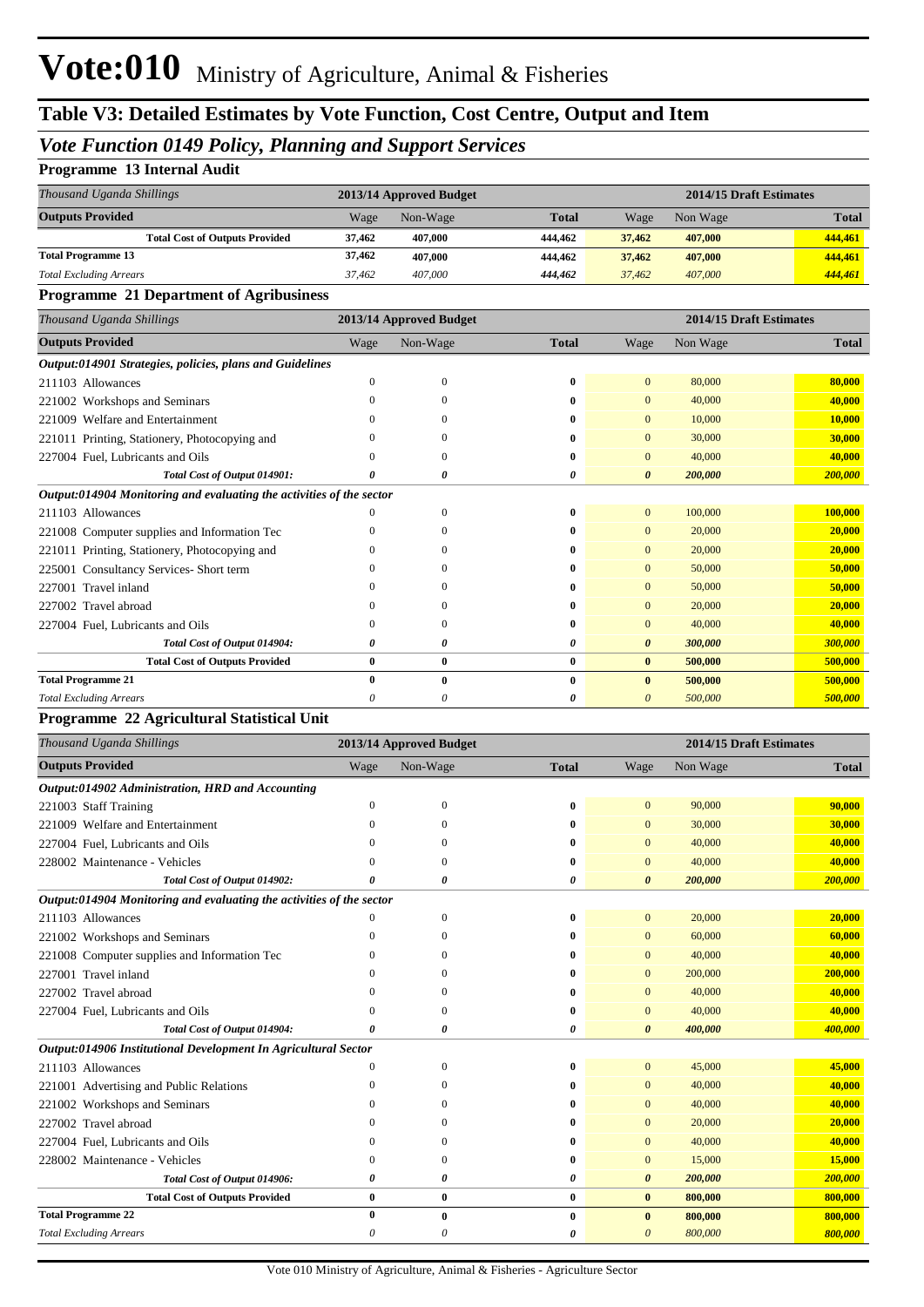## **Table V3: Detailed Estimates by Vote Function, Cost Centre, Output and Item**

#### *Vote Function 0149 Policy, Planning and Support Services*

*Development Budget Estimates*

#### **Project 0076 Support for Institutional Development**

| Thousand Uganda Shillings                                                            |                  | 2013/14 Approved Budget |              |                | 2014/15 Draft Estimates |                       |
|--------------------------------------------------------------------------------------|------------------|-------------------------|--------------|----------------|-------------------------|-----------------------|
| <b>Outputs Provided</b>                                                              |                  | GoU External Fin.       | <b>Total</b> |                | GoU External Fin.       | <b>Total</b>          |
| <i><b>Output:014901 Strategies, policies, plans and Guidelines</b></i>               |                  |                         |              |                |                         |                       |
| 211103 Allowances                                                                    | 49,598           | $\boldsymbol{0}$        | 49,598       | 45,377         | $\boldsymbol{0}$        | 45,377                |
| 221006 Commissions and related charges                                               | 60,000           | $\Omega$                | 60,000       | 60,000         | $\mathbf{0}$            | 60,000                |
| 221011 Printing, Stationery, Photocopying and                                        | 80,000           | $\Omega$                | 80,000       | 599,000        | $\mathbf{0}$            | 599,000               |
| 228002 Maintenance - Vehicles                                                        | 30,000           | $\Omega$                | 30,000       | 30,000         | $\mathbf{0}$            | 30,000                |
| Total Cost of Output 014901:                                                         | 219,598          | 0                       | 219,598      | 734,377        | 0                       | 734,377               |
| Output:014902 Administration, HRD and Accounting                                     |                  |                         |              |                |                         |                       |
| 211102 Contract Staff Salaries (Incl. Casuals, T                                     | 60,000           | $\mathbf{0}$            | 60,000       | 60,000         | $\mathbf{0}$            | 60,000                |
| 221002 Workshops and Seminars                                                        | 50,000           | $\Omega$                | 50,000       | 50,000         | $\mathbf{0}$            | 50,000                |
| 221003 Staff Training                                                                | 113,399          | $\Omega$                | 113,399      | 61,000         | $\mathbf{0}$            | 61,000                |
| 221011 Printing, Stationery, Photocopying and                                        | 50,000           | $\Omega$                | 50,000       | 50,000         | $\mathbf{0}$            | 50,000                |
| 223003 Rent – (Produced Assets) to private enti                                      | 1,200,000        | $\Omega$                | 1,200,000    | $\mathbf{0}$   | $\mathbf{0}$            | $\mathbf{0}$          |
| 227001 Travel inland                                                                 | 50,000           | $\Omega$                | 50,000       | 49,000         | $\mathbf{0}$            | 49,000                |
| Total Cost of Output 014902:                                                         | 1,523,399        | 0                       | 1,523,399    | 270,000        | 0                       | 270,000               |
| Output:014904 Monitoring and evaluating the activities of the sector                 |                  |                         |              |                |                         |                       |
| 211103 Allowances                                                                    | 29,004           | $\mathbf{0}$            | 29,004       | $\mathbf{0}$   | $\mathbf{0}$            | $\mathbf{0}$          |
| 212201 Social Security Contributions                                                 | 3,000            | $\Omega$                | 3,000        | $\mathbf{0}$   | $\mathbf{0}$            | $\bf{0}$              |
| 225001 Consultancy Services- Short term                                              | $\mathbf{0}$     | $\Omega$                | 0            | 90,000         | $\mathbf{0}$            | 90,000                |
| 227001 Travel inland                                                                 | 50,000           |                         | 50,000       | 50,000         | $\mathbf{0}$            | 50,000                |
| 227002 Travel abroad                                                                 | $\mathbf{0}$     |                         | 0            | 30,000         | $\mathbf{0}$            | 30,000                |
| 227004 Fuel, Lubricants and Oils                                                     | 30,000           |                         | 30,000       | 30,000         | $\mathbf{0}$            | 30,000                |
| 228001 Maintenance - Civil                                                           | 58,999           |                         | 58,999       | $\mathbf{0}$   | $\overline{0}$          | $\mathbf{0}$          |
| 228004 Maintenance – Other                                                           | $\mathbf{0}$     |                         | 0            | 60,000         | $\mathbf{0}$            | 60,000                |
| Total Cost of Output 014904:                                                         | 171,003          | 0                       | 171,003      | 260,000        | $\boldsymbol{\theta}$   | 260,000               |
| Output:014907 Monitoring & Evaluation of commodity approach activities in the sector |                  |                         |              |                |                         |                       |
| 211103 Allowances                                                                    | 30,000           | $\Omega$                | 30,000       | 30,000         | $\mathbf{0}$            | 30,000                |
| 223001 Property Expenses                                                             | 100,000          | $\Omega$                | 100,000      | 240,000        | $\mathbf{0}$            | 240,000               |
| 223003 Rent – (Produced Assets) to private enti                                      | 40,000           | $\Omega$                | 40,000       | $\mathbf{0}$   | $\mathbf{0}$            | $\mathbf{0}$          |
| 227004 Fuel, Lubricants and Oils                                                     | 30,000           | $\mathbf{0}$            | 30,000       | 30,000         | $\mathbf{0}$            | 30,000                |
| Total Cost of Output 014907:                                                         | 200,000          | 0                       | 200,000      | 300,000        | $\boldsymbol{\theta}$   | 300,000               |
| <b>Total Cost of Outputs Provided</b>                                                | 2,114,000        | $\bf{0}$                | 2,114,000    | 1,564,377      | $\bf{0}$                | 1,564,377             |
| <b>Capital Purchases</b>                                                             | GoU              | External Fin.           | <b>Total</b> |                | GoU External Fin.       | <b>Total</b>          |
| Output:014971 Acquisition of Land by Government                                      |                  |                         |              |                |                         |                       |
| 311101 Land                                                                          | $\boldsymbol{0}$ | $\boldsymbol{0}$        | 0            | 150,000        | $\boldsymbol{0}$        | 150,000               |
| Total Cost of Output 014971:                                                         |                  | 0                       | 0            | 150,000        | $\pmb{\theta}$          | 150,000               |
| Output:014975 Purchase of Motor Vehicles and Other Transport Equipment               |                  |                         |              |                |                         |                       |
| 231004 Transport equipment                                                           | $\mathbf{0}$     | $\boldsymbol{0}$        | 0            | 630,000        | $\boldsymbol{0}$        | 630,000               |
| 312204 Taxes on Machinery, Furniture & Vehi                                          | $\overline{0}$   | $\mathbf{0}$            | $\bf{0}$     | 117,000        | $\boldsymbol{0}$        | 117,000               |
| Total Cost of Output 014975:                                                         | 0                | 0                       | 0            | 747,000        | $\boldsymbol{\theta}$   | 747,000               |
| Output:014976 Purchase of Office and ICT Equipment, including Software               |                  |                         |              |                |                         |                       |
| 231005 Machinery and equipment                                                       | 200,000          | $\boldsymbol{0}$        | 200,000      | 178,000        | $\boldsymbol{0}$        | 178,000               |
| 312204 Taxes on Machinery, Furniture & Vehi                                          | $\boldsymbol{0}$ | $\boldsymbol{0}$        | 0            | 40,050         | $\mathbf{0}$            | 40,050                |
| Total Cost of Output 014976:                                                         | 200,000          | 0                       | 200,000      | 218,050        | 0                       | 218,050               |
| Output:014977 Purchase of Specialised Machinery & Equipment                          |                  |                         |              |                |                         |                       |
| 231005 Machinery and equipment                                                       | 150,000          | $\boldsymbol{0}$        | 150,000      | $\mathbf{0}$   | $\boldsymbol{0}$        |                       |
| 312206 Gross Tax                                                                     | 2,000,000        | $\mathbf{0}$            | 2,000,000    | $\overline{0}$ | $\boldsymbol{0}$        | $\mathbf{0}$          |
| Total Cost of Output 014977:                                                         | 2,150,000        | 0                       | 2,150,000    | 0              | $\boldsymbol{\theta}$   | $\boldsymbol{\theta}$ |
| Output:014978 Purchase of Office and Residential Furniture and Fittings              |                  |                         |              |                |                         |                       |
| 231006 Furniture and fittings (Depreciation)                                         | 100,000          | $\boldsymbol{0}$        | 100,000      | 100,000        | $\boldsymbol{0}$        | 100,000               |
| Total Cost of Output 014978:                                                         | 100,000          | 0                       | 100,000      | 100,000        | 0                       | 100,000               |
| Output:014979 Acquisition of Other Capital Assets                                    |                  |                         |              |                |                         |                       |
| 231001 Non Residential buildings (Depreciatio                                        | 200,000          | $\mathbf{0}$            | 200,000      | 600,000        | $\boldsymbol{0}$        | 600,000               |
| 281504 Monitoring, Supervision & Appraisal o                                         | 240,000          | $\boldsymbol{0}$        | 240,000      | 200,000        | $\boldsymbol{0}$        | 200,000               |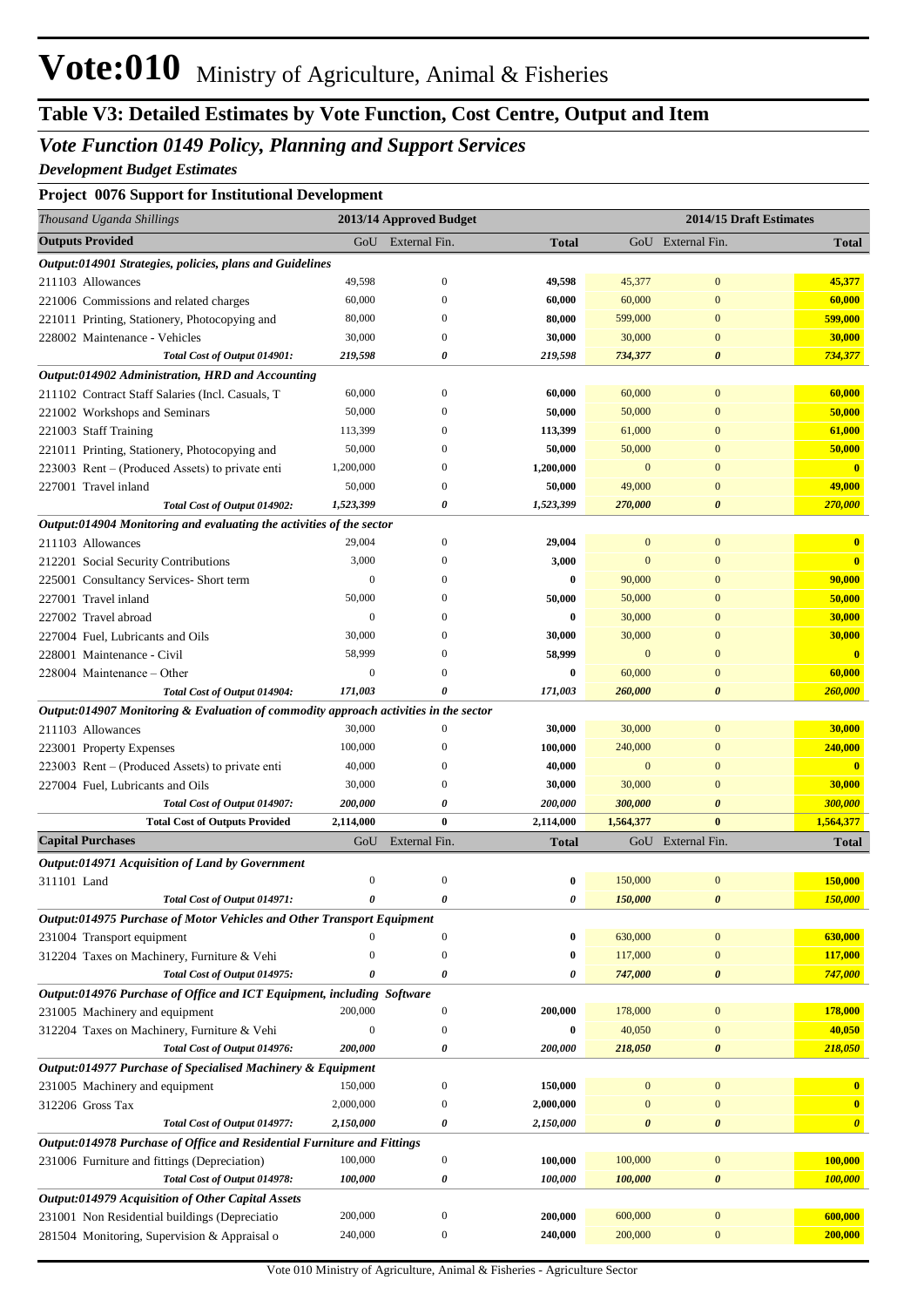#### *Vote Function 0149 Policy, Planning and Support Services*

**Project 0076 Support for Institutional Development**

| Thousand Uganda Shillings                   | 2013/14 Approved Budget |               |              | 2014/15 Draft Estimates |               |              |
|---------------------------------------------|-------------------------|---------------|--------------|-------------------------|---------------|--------------|
| <b>Capital Purchases</b>                    | GoU                     | External Fin. | <b>Total</b> | GoU                     | External Fin. | <b>Total</b> |
| 312204 Taxes on Machinery, Furniture & Vehi |                         | O             | 0            | 900,000                 | 0             | 900,000      |
| 312302 Intangible Fixed Assets              | 666,520                 | 0             | 666.520      | $\Omega$                | $\mathbf{0}$  |              |
| Total Cost of Output 014979:                | 1,106,520               | 0             | 1,106,520    | 1,700,000               | $\theta$      | 1,700,000    |
| <b>Total Cost of Capital Purchases</b>      | 3,556,520               | 0             | 3,556,520    | 2,915,050               | $\bf{0}$      | 2,915,050    |
| <b>Total Project 0076</b>                   | 5,670,520               | 0             | 5,670,520    | 4,479,427               | $\bf{0}$      | 4,479,427    |
| <b>Total Excluding Taxes and Arrears</b>    | 3,670,520               | $\theta$      | 3,670,520    | 3,422,377               |               | 3,422,377    |
|                                             |                         |               |              |                         |               |              |

#### **Project 0092 Rural Electrification**

| Thousand Uganda Shillings                                            | 2014/15 Draft Estimates<br>2013/14 Approved Budget |               |              |                       |                       |                       |
|----------------------------------------------------------------------|----------------------------------------------------|---------------|--------------|-----------------------|-----------------------|-----------------------|
| <b>Outputs Provided</b>                                              | GoU                                                | External Fin. | <b>Total</b> | GoU                   | External Fin.         | <b>Total</b>          |
| Output:014901 Strategies, policies, plans and Guidelines             |                                                    |               |              |                       |                       |                       |
| 211103 Allowances                                                    | 53,400                                             | $\mathbf{0}$  | 53,400       | $\overline{0}$        | $\overline{0}$        | $\mathbf{0}$          |
| 221009 Welfare and Entertainment                                     | 7,000                                              | $\Omega$      | 7,000        | $\mathbf{0}$          | $\mathbf{0}$          | $\mathbf{0}$          |
| 221011 Printing, Stationery, Photocopying and                        | 20,000                                             | $\Omega$      | 20,000       | $\Omega$              | $\Omega$              | $\mathbf{0}$          |
| 227001 Travel inland                                                 | 200,564                                            | $\Omega$      | 200,564      | $\Omega$              | $\Omega$              | $\mathbf{0}$          |
| 227004 Fuel, Lubricants and Oils                                     | 31,283                                             | $\Omega$      | 31,283       | $\Omega$              | $\mathbf{0}$          | $\mathbf{0}$          |
| 228002 Maintenance - Vehicles                                        | 7,382                                              | $\theta$      | 7,382        | $\Omega$              | $\overline{0}$        | $\mathbf{0}$          |
| Total Cost of Output 014901:                                         | 319,629                                            | 0             | 319,629      | $\boldsymbol{\theta}$ | $\boldsymbol{\theta}$ | $\boldsymbol{\theta}$ |
| Output:014902 Administration, HRD and Accounting                     |                                                    |               |              |                       |                       |                       |
| 211102 Contract Staff Salaries (Incl. Casuals, T                     | 30,000                                             | $\mathbf{0}$  | 30,000       | $\overline{0}$        | $\mathbf{0}$          | $\mathbf{0}$          |
| 221012 Small Office Equipment                                        | 5,000                                              | $\Omega$      | 5,000        | $\mathbf{0}$          | $\mathbf{0}$          | $\mathbf{0}$          |
| Total Cost of Output 014902:                                         | 35,000                                             | 0             | 35,000       | $\boldsymbol{\theta}$ | $\boldsymbol{\theta}$ | $\theta$              |
| Output:014904 Monitoring and evaluating the activities of the sector |                                                    |               |              |                       |                       |                       |
| 211103 Allowances                                                    | 135,906                                            | $\theta$      | 135,906      | $\overline{0}$        | $\overline{0}$        | $\bf{0}$              |
| 222003 Information and communications techn                          | 40,000                                             | $\Omega$      | 40,000       | $\mathbf{0}$          | $\overline{0}$        | $\mathbf{0}$          |
| 225001 Consultancy Services-Short term                               | 50,465                                             | $\Omega$      | 50,465       | $\Omega$              | $\Omega$              | $\mathbf{0}$          |
| 227001 Travel inland                                                 | 60,000                                             | $\theta$      | 60,000       | $\mathbf{0}$          | $\overline{0}$        | $\mathbf{0}$          |
| Total Cost of Output 014904:                                         | 286,371                                            | 0             | 286,371      | $\boldsymbol{\theta}$ | $\boldsymbol{\theta}$ | $\boldsymbol{\theta}$ |
| <b>Total Cost of Outputs Provided</b>                                | 641,000                                            | $\bf{0}$      | 641,000      | $\bf{0}$              | $\bf{0}$              | $\mathbf{0}$          |
| <b>Total Project 0092</b>                                            | 641,000                                            | $\mathbf{0}$  | 641,000      | $\mathbf{0}$          | $\mathbf{0}$          | $\mathbf{0}$          |
| <b>Total Excluding Taxes and Arrears</b>                             | 641,000                                            | 0             | 641,000      | $\boldsymbol{\theta}$ | $\boldsymbol{\theta}$ | $\theta$              |

#### **Project 0094 Supervision, Monitoring and Evaluation**

| Thousand Uganda Shillings                                                            | 2014/15 Draft Estimates<br>2013/14 Approved Budget |               |              |                       |                       |                         |
|--------------------------------------------------------------------------------------|----------------------------------------------------|---------------|--------------|-----------------------|-----------------------|-------------------------|
| <b>Outputs Provided</b>                                                              | GoU                                                | External Fin. | <b>Total</b> |                       | GoU External Fin.     | <b>Total</b>            |
| Output:014901 Strategies, policies, plans and Guidelines                             |                                                    |               |              |                       |                       |                         |
| 211103 Allowances                                                                    | 55,000                                             | $\mathbf{0}$  | 55,000       | $\overline{0}$        | $\mathbf{0}$          |                         |
| 227001 Travel inland                                                                 | 80,000                                             | $\Omega$      | 80,000       | $\mathbf{0}$          | $\mathbf{0}$          | $\mathbf{0}$            |
| 227004 Fuel, Lubricants and Oils                                                     | 10,500                                             | $\Omega$      | 10,500       | $\mathbf{0}$          | $\mathbf{0}$          | $\mathbf{0}$            |
| 228002 Maintenance - Vehicles                                                        | 3,000                                              | $\Omega$      | 3,000        | $\mathbf{0}$          | $\mathbf{0}$          | $\overline{\mathbf{0}}$ |
| Total Cost of Output 014901:                                                         | 148,500                                            | 0             | 148,500      | $\boldsymbol{\theta}$ | $\boldsymbol{\theta}$ | $\boldsymbol{\theta}$   |
| Output:014902 Administration, HRD and Accounting                                     |                                                    |               |              |                       |                       |                         |
| 211102 Contract Staff Salaries (Incl. Casuals, T                                     | 26,000                                             | $\Omega$      | 26,000       | $\overline{0}$        | $\mathbf{0}$          | $\mathbf{0}$            |
| 221003 Staff Training                                                                | 45,500                                             |               | 45,500       | $\mathbf{0}$          | $\mathbf{0}$          | $\mathbf{0}$            |
| Total Cost of Output 014902:                                                         | 71,500                                             | o             | 71,500       | $\boldsymbol{\theta}$ | $\boldsymbol{\theta}$ | $\boldsymbol{\theta}$   |
| Output:014907 Monitoring & Evaluation of commodity approach activities in the sector |                                                    |               |              |                       |                       |                         |
| 211103 Allowances                                                                    | 55,000                                             | $\Omega$      | 55,000       | $\overline{0}$        | $\mathbf{0}$          | $\overline{\mathbf{0}}$ |
| 221002 Workshops and Seminars                                                        | 49,000                                             | $\Omega$      | 49,000       | $\Omega$              | $\Omega$              | $\mathbf{0}$            |
| 225001 Consultancy Services-Short term                                               | 60,000                                             | $\Omega$      | 60,000       | $\Omega$              | $\Omega$              | $\mathbf{0}$            |
| 227001 Travel inland                                                                 | 250,000                                            | $\Omega$      | 250,000      | $\Omega$              | $\Omega$              | $\mathbf{0}$            |
| 227004 Fuel, Lubricants and Oils                                                     | 20,000                                             | 0             | 20,000       | $\mathbf{0}$          | $\mathbf{0}$          | $\mathbf{0}$            |
| 228002 Maintenance - Vehicles                                                        | 15,000                                             | $\Omega$      | 15,000       | $\Omega$              | $\mathbf{0}$          | $\mathbf{0}$            |
| Total Cost of Output 014907:                                                         | 449,000                                            | 0             | 449,000      | $\boldsymbol{\theta}$ | $\boldsymbol{\theta}$ | $\boldsymbol{\theta}$   |
| <b>Total Cost of Outputs Provided</b>                                                | 669,000                                            | $\bf{0}$      | 669,000      | $\bf{0}$              | $\bf{0}$              | $\overline{\mathbf{0}}$ |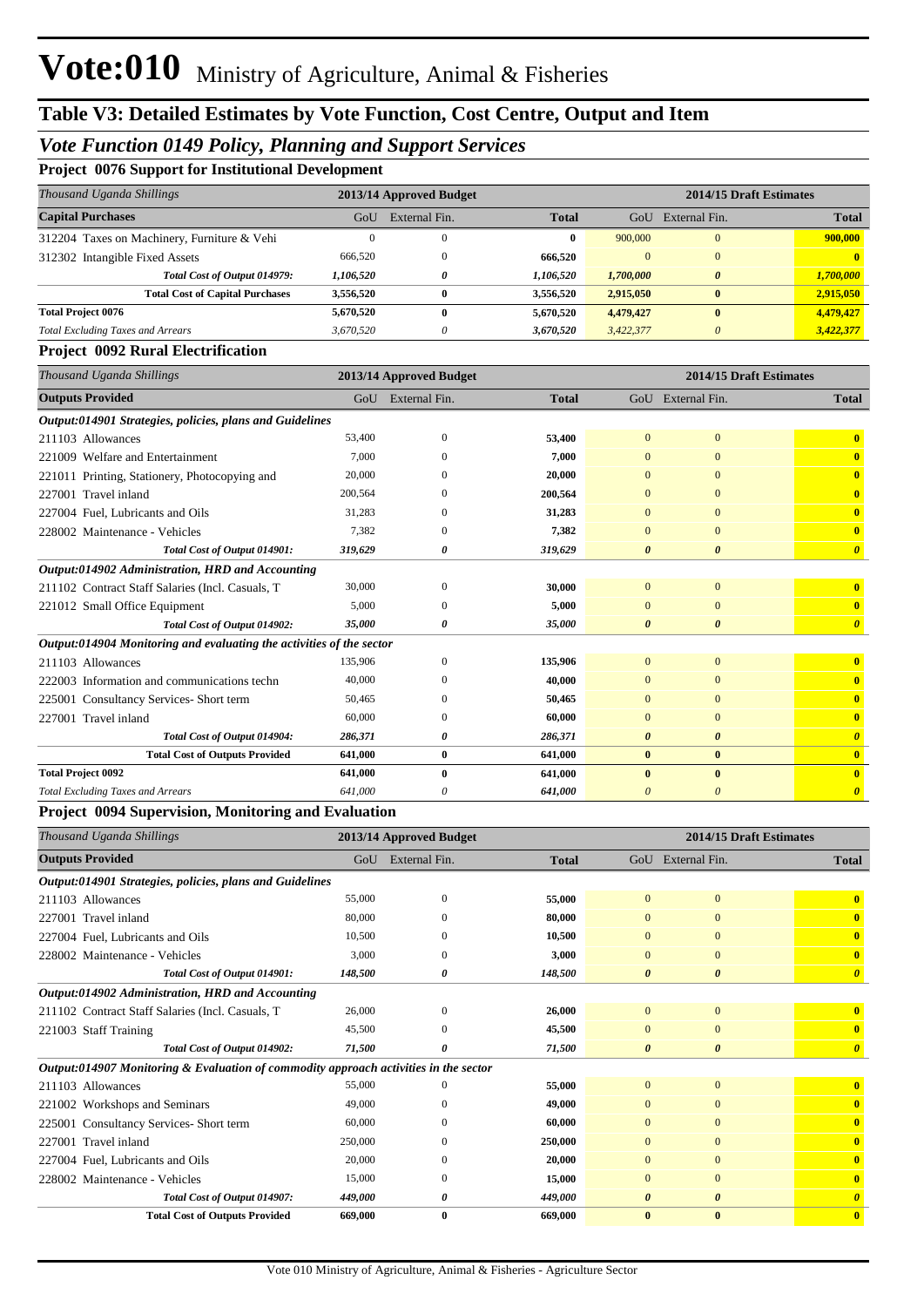### *Vote Function 0149 Policy, Planning and Support Services*

|  |  |  | Project 0094 Supervision, Monitoring and Evaluation |  |  |
|--|--|--|-----------------------------------------------------|--|--|
|--|--|--|-----------------------------------------------------|--|--|

| Thousand Uganda Shillings                                                            |                  | 2013/14 Approved Budget |                  |                       | 2014/15 Draft Estimates |                       |
|--------------------------------------------------------------------------------------|------------------|-------------------------|------------------|-----------------------|-------------------------|-----------------------|
| <b>Total Project 0094</b>                                                            | 669,000          | $\bf{0}$                | 669,000          | $\bf{0}$              | $\boldsymbol{0}$        | $\mathbf{0}$          |
| <b>Total Excluding Taxes and Arrears</b>                                             | 669,000          | 0                       | 669,000          | $\boldsymbol{\theta}$ | $\boldsymbol{\theta}$   | $\boldsymbol{\theta}$ |
| <b>Project 1008 Plan for National Agriculture Statistics</b>                         |                  |                         |                  |                       |                         |                       |
| Thousand Uganda Shillings                                                            |                  | 2013/14 Approved Budget |                  |                       | 2014/15 Draft Estimates |                       |
| <b>Outputs Provided</b>                                                              |                  | GoU External Fin.       | <b>Total</b>     |                       | GoU External Fin.       | <b>Total</b>          |
| Output:014901 Strategies, policies, plans and Guidelines                             |                  |                         |                  |                       |                         |                       |
| 211103 Allowances                                                                    | 50,000           | $\theta$                | 50,000           | 40,000                | $\boldsymbol{0}$        | 40,000                |
| 221001 Advertising and Public Relations                                              | 5,000            | $\theta$                | 5,000            | 5,000                 | $\boldsymbol{0}$        | 5,000                 |
| 221002 Workshops and Seminars                                                        | 22,000           | $\theta$                | 22,000           | 22,000                | $\overline{0}$          | 22,000                |
| 221009 Welfare and Entertainment                                                     | 5,000            | $\theta$                | 5,000            | 5,000                 | $\overline{0}$          | 5,000                 |
| 221011 Printing, Stationery, Photocopying and                                        | 10,000           | $\theta$                | 10,000           | 10,000                | $\overline{0}$          | 10,000                |
| 227001 Travel inland                                                                 | 7,000            | $\theta$                | 7,000            | 7,000                 | $\overline{0}$          | 7,000                 |
| 227002 Travel abroad                                                                 | 25,000           | $\theta$                | 25,000           | 25,000                | $\overline{0}$          | 25,000                |
| 227004 Fuel, Lubricants and Oils                                                     | 25,000           | $\theta$                | 25,000           | 25,000                | $\mathbf{0}$            | 25,000                |
| 228002 Maintenance - Vehicles                                                        | 10,000           | $\theta$                | 10,000           | 9,500                 | $\mathbf{0}$            | 9,500                 |
| Total Cost of Output 014901:                                                         | 159,000          | $\boldsymbol{\theta}$   | 159,000          | 148,500               | $\boldsymbol{\theta}$   | 148,500               |
| Output:014902 Administration, HRD and Accounting                                     |                  |                         |                  |                       |                         |                       |
| 211102 Contract Staff Salaries (Incl. Casuals, T                                     | 60,000           | $\boldsymbol{0}$        | 60,000           | 50,000                | $\mathbf{0}$            | 50,000                |
| 221003 Staff Training                                                                | 26,000           | $\overline{0}$          | 26,000           | 26,000                | $\boldsymbol{0}$        | 26,000                |
| 221008 Computer supplies and Information Tec                                         | 30,000           | $\theta$                | 30,000           | 40,000                | $\overline{0}$          | 40,000                |
| Total Cost of Output 014902:                                                         | 116,000          | 0                       | 116,000          | 116,000               | $\boldsymbol{\theta}$   | 116,000               |
| Output:014904 Monitoring and evaluating the activities of the sector                 |                  |                         |                  |                       |                         |                       |
| 211103 Allowances                                                                    | 40,000           | $\overline{0}$          | 40,000           | 60,000                | $\boldsymbol{0}$        | 60,000                |
| 221008 Computer supplies and Information Tec                                         | 20,000           | $\Omega$                | 20,000           | $\mathbf{0}$          | $\overline{0}$          | $\mathbf{0}$          |
| 221011 Printing, Stationery, Photocopying and                                        | 25,000           | $\theta$                | 25,000           | 25,000                | $\overline{0}$          | 25,000                |
| 222003 Information and communications techn                                          | 40,000           | $\theta$                | 40,000           | 20,000                | $\boldsymbol{0}$        | 20,000                |
| 227004 Fuel, Lubricants and Oils                                                     | $\boldsymbol{0}$ | $\Omega$                | $\bf{0}$         | 20,000                | $\mathbf{0}$            | 20,000                |
| Total Cost of Output 014904:                                                         | 125,000          | O                       | 125,000          | 125,000               | $\boldsymbol{\theta}$   | 125,000               |
| Output:014907 Monitoring & Evaluation of commodity approach activities in the sector |                  |                         |                  |                       |                         |                       |
| 221006 Commissions and related charges                                               | $\boldsymbol{0}$ | $\boldsymbol{0}$        | $\bf{0}$         | 150,000               | $\boldsymbol{0}$        | 150,000               |
| 223003 Rent – (Produced Assets) to private enti                                      | $\Omega$         | $\overline{0}$          | $\bf{0}$         | 450,000               | $\overline{0}$          | 450,000               |
| Total Cost of Output 014907:                                                         | 0                | 0                       | 0                | 600,000               | $\boldsymbol{\theta}$   | 600,000               |
| <b>Total Cost of Outputs Provided</b>                                                | 400,000          | $\bf{0}$                | 400,000          | 989,500               | $\bf{0}$                | 989,500               |
| <b>Capital Purchases</b>                                                             | GoU              | External Fin.           | <b>Total</b>     |                       | GoU External Fin.       | <b>Total</b>          |
| <b>Output:014975 Purchase of Motor Vehicles and Other Transport Equipment</b>        |                  |                         |                  |                       |                         |                       |
| 231004 Transport equipment                                                           | $\boldsymbol{0}$ | $\boldsymbol{0}$        | $\boldsymbol{0}$ | 260,000               | $\boldsymbol{0}$        | 260,000               |
| 312204 Taxes on Machinery, Furniture & Vehi                                          | 0                | $\mathbf{0}$            | $\bf{0}$         | 78,750                | $\mathbf{0}$            | 78,750                |
| Total Cost of Output 014975:                                                         | 0                | 0                       | 0                | 338,750               | $\pmb{\theta}$          | 338,750               |
| Output:014976 Purchase of Office and ICT Equipment, including Software               |                  |                         |                  |                       |                         |                       |
| 231005 Machinery and equipment                                                       | 50,000           | $\boldsymbol{0}$        | 50,000           | 143,500               | $\boldsymbol{0}$        | 143,500               |
| Total Cost of Output 014976:                                                         | 50,000           | 0                       | 50,000           | 143,500               | 0                       | 143,500               |
| Output:014978 Purchase of Office and Residential Furniture and Fittings              |                  |                         |                  |                       |                         |                       |
| 231006 Furniture and fittings (Depreciation)                                         | 110,000          | $\boldsymbol{0}$        | 110,000          | $\mathbf{0}$          | $\boldsymbol{0}$        | $\mathbf{0}$          |
| 231007 Other Fixed Assets (Depreciation)                                             | $\boldsymbol{0}$ | $\boldsymbol{0}$        | $\bf{0}$         | 27,000                | $\boldsymbol{0}$        | 27,000                |
| Total Cost of Output 014978:                                                         | 110,000          | 0                       | 110,000          | 27,000                | 0                       | 27,000                |
| <b>Total Cost of Capital Purchases</b>                                               | 160,000          | $\bf{0}$                | 160,000          | 509,250               | $\bf{0}$                | 509,250               |
| <b>Total Project 1008</b>                                                            | 560,000          | $\bf{0}$                | 560,000          | 1,498,750             | $\bf{0}$                | 1,498,750             |
| <b>Total Excluding Taxes and Arrears</b>                                             | 560,000          | 0                       | 560,000          | 1,420,000             | $\boldsymbol{\theta}$   | 1,420,000             |
| Project 1010 Agriculture Production, Marketing & Regulation                          |                  |                         |                  |                       |                         |                       |
|                                                                                      |                  |                         |                  |                       |                         |                       |
| Thousand Uganda Shillings                                                            |                  | 2013/14 Annroved Budget |                  |                       | 2014/15 Draft Estimates |                       |

| Thousand Uganda Shillings                                | 2013/14 Approved Budget |               |              | 2014/15 Draft Estimates |               |              |
|----------------------------------------------------------|-------------------------|---------------|--------------|-------------------------|---------------|--------------|
| <b>Outputs Provided</b>                                  | GoU                     | External Fin. | <b>Total</b> | GoU                     | External Fin. | <b>Total</b> |
| Output:014901 Strategies, policies, plans and Guidelines |                         |               |              |                         |               |              |
| 211103 Allowances                                        | 27,000                  |               | 27,000       | 27,000                  |               | 27,000       |
| 221001 Advertising and Public Relations                  | 15,500                  |               | 15.500       | 15,500                  |               | 15,500       |
|                                                          |                         |               |              |                         |               |              |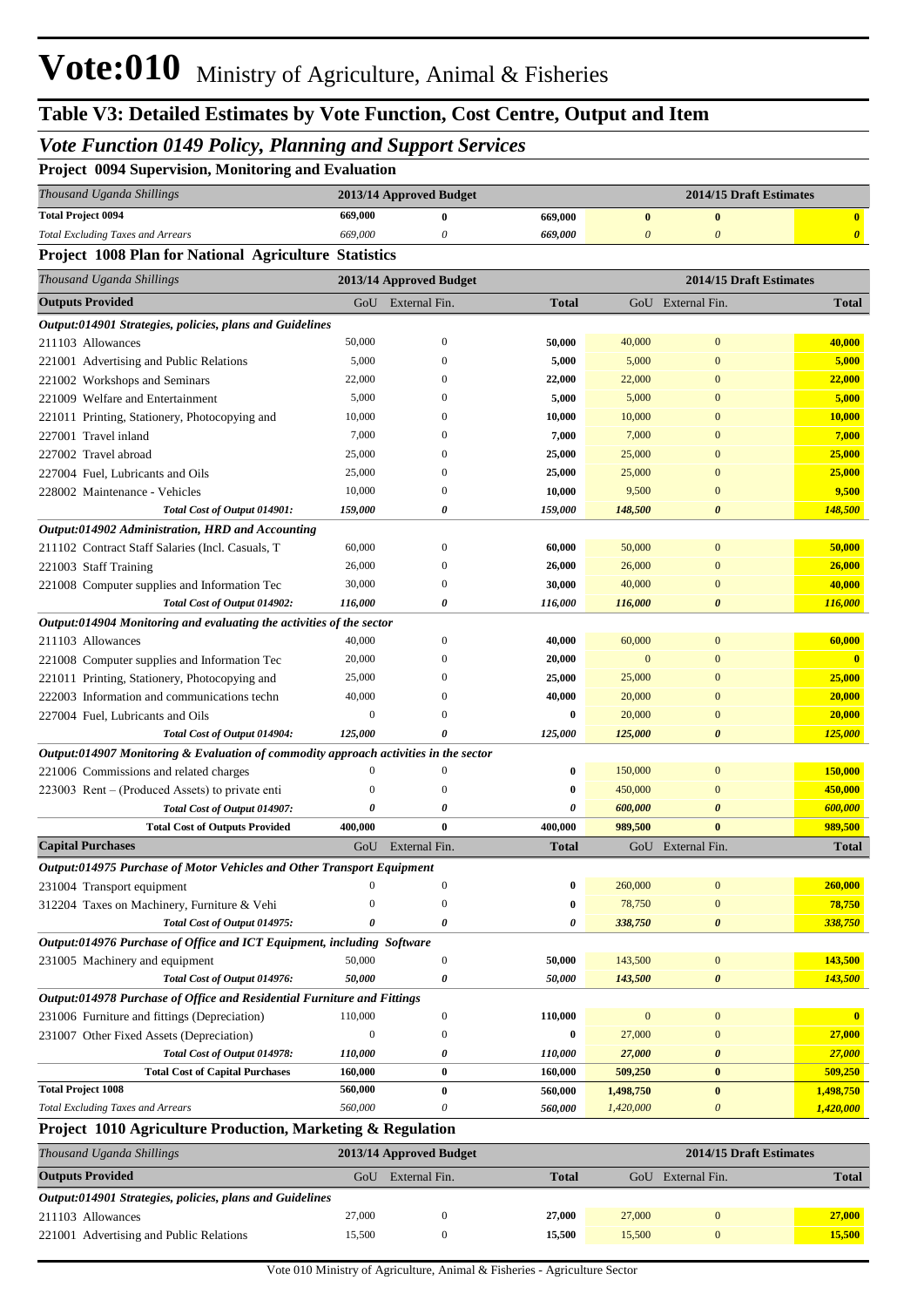#### *Vote Function 0149 Policy, Planning and Support Services*

**Project 1010 Agriculture Production, Marketing & Regulation**

| GoU      | External Fin. | <b>Total</b>                                                                                      |          |                       | <b>Total</b>                                                      |
|----------|---------------|---------------------------------------------------------------------------------------------------|----------|-----------------------|-------------------------------------------------------------------|
| 50,000   | $\mathbf{0}$  | 50,000                                                                                            | 50,000   | $\mathbf{0}$          | 50,000                                                            |
| 5,000    | 0             | 5,000                                                                                             | 5,000    | $\Omega$              | 5,000                                                             |
| 12,000   | 0             | 12,000                                                                                            | 12,000   | $\mathbf{0}$          | 12,000                                                            |
| 87,500   | 0             | 87,500                                                                                            | $\Omega$ | $\Omega$              | $\mathbf{0}$                                                      |
| $\theta$ | 0             | 0                                                                                                 | 187,500  | $\mathbf{0}$          | 187,500                                                           |
| 44,000   | 0             | 44,000                                                                                            | 44,000   | $\Omega$              | 44,000                                                            |
| 19,000   | $\Omega$      | 19,000                                                                                            | 19,000   | $\mathbf{0}$          | 19,000                                                            |
| 260,000  | 0             | 260,000                                                                                           | 360,000  | $\boldsymbol{\theta}$ | 360,000                                                           |
|          |               |                                                                                                   |          |                       |                                                                   |
| 50,000   | $\Omega$      | 50,000                                                                                            | 50,000   | $\Omega$              | 50,000                                                            |
| 30,000   |               | 30,000                                                                                            | 30,000   | $\Omega$              | 30,000                                                            |
| 20,000   | 0             | 20,000                                                                                            | 20,000   | $\theta$              | 20,000                                                            |
| 100,000  | 0             | 100,000                                                                                           | 100,000  | $\boldsymbol{\theta}$ | 100,000                                                           |
| 360,000  | $\bf{0}$      | 360,000                                                                                           | 460,000  | $\bf{0}$              | 460,000                                                           |
| GoU      | External Fin. | <b>Total</b>                                                                                      |          |                       | <b>Total</b>                                                      |
|          |               |                                                                                                   |          |                       |                                                                   |
| 40,000   | $\mathbf{0}$  | 40,000                                                                                            | 40,000   | $\mathbf{0}$          | 40,000                                                            |
| 40,000   | 0             | 40,000                                                                                            | 40,000   | $\boldsymbol{\theta}$ | 40,000                                                            |
| 40,000   | $\bf{0}$      | 40,000                                                                                            | 40,000   | $\bf{0}$              | 40,000                                                            |
| 400,000  | $\mathbf{0}$  | 400,000                                                                                           | 500,000  | $\mathbf{0}$          | 500,000                                                           |
| 400,000  | 0             | 400,000                                                                                           | 500,000  | 0                     | 500,000                                                           |
|          |               | 2013/14 Approved Budget<br>Output:014976 Purchase of Office and ICT Equipment, including Software |          |                       | 2014/15 Draft Estimates<br>GoU External Fin.<br>GoU External Fin. |

#### **Project 1085 MAAIF Coordination/U Growth**

| Thousand Uganda Shillings                                                            |                | 2013/14 Approved Budget |              |                |                       | 2014/15 Draft Estimates |
|--------------------------------------------------------------------------------------|----------------|-------------------------|--------------|----------------|-----------------------|-------------------------|
| <b>Outputs Provided</b>                                                              |                | GoU External Fin.       | <b>Total</b> |                | GoU External Fin.     | <b>Total</b>            |
| Output:014901 Strategies, policies, plans and Guidelines                             |                |                         |              |                |                       |                         |
| 211103 Allowances                                                                    | 100,000        | $\mathbf{0}$            | 100,000      | 100,000        | $\overline{0}$        | 100,000                 |
| 221002 Workshops and Seminars                                                        | 50,000         | $\Omega$                | 50,000       | 50,000         | $\overline{0}$        | 50,000                  |
| 221008 Computer supplies and Information Tec                                         | 21,000         | $\mathbf{0}$            | 21,000       | 21,000         | $\overline{0}$        | 21,000                  |
| 227001 Travel inland                                                                 | $\overline{0}$ | $\Omega$                | $\bf{0}$     | 100,000        | $\mathbf{0}$          | 100,000                 |
| 227004 Fuel. Lubricants and Oils                                                     | 30,000         | $\Omega$                | 30,000       | 30,000         | $\overline{0}$        | 30,000                  |
| 228002 Maintenance - Vehicles                                                        | 12,000         | $\mathbf{0}$            | 12,000       | 12,000         | $\overline{0}$        | 12,000                  |
| Total Cost of Output 014901:                                                         | 213,000        | $\boldsymbol{\theta}$   | 213,000      | 313,000        | $\boldsymbol{\theta}$ | 313,000                 |
| Output:014902 Administration, HRD and Accounting                                     |                |                         |              |                |                       |                         |
| 211102 Contract Staff Salaries (Incl. Casuals, T                                     | 50,000         | $\theta$                | 50,000       | 50,000         | $\mathbf{0}$          | 50,000                  |
| 221003 Staff Training                                                                | 30,000         | $\Omega$                | 30,000       | 30,000         | 600,000               | 630,000                 |
| 225001 Consultancy Services- Short term                                              | $\overline{0}$ | $\Omega$                | $\bf{0}$     | 100,000        | $\overline{0}$        | 100,000                 |
| 225002 Consultancy Services-Long-term                                                | $\Omega$       | $\Omega$                | $\bf{0}$     | $\overline{0}$ | 400,000               | 400,000                 |
| Total Cost of Output 014902:                                                         | 80,000         | 0                       | 80,000       | 180,000        | 1,000,000             | 1,180,000               |
| Output:014906 Institutional Development In Agricultural Sector                       |                |                         |              |                |                       |                         |
| 221006 Commissions and related charges                                               | 150,000        | $\mathbf{0}$            | 150,000      | $\bf{0}$       | $\mathbf{0}$          | $\bf{0}$                |
| 281401 Rental – non produced assets                                                  | 450,000        | $\Omega$                | 450,000      | $\overline{0}$ | $\overline{0}$        | $\overline{\mathbf{0}}$ |
| Total Cost of Output 014906:                                                         | 600,000        | 0                       | 600,000      | 0              | $\boldsymbol{\theta}$ | $\boldsymbol{\theta}$   |
| Output:014907 Monitoring & Evaluation of commodity approach activities in the sector |                |                         |              |                |                       |                         |
| 212101 Social Security Contributions                                                 | 5,000          | $\Omega$                | 5,000        | 5,000          | $\mathbf{0}$          | 5,000                   |
| 225001 Consultancy Services- Short term                                              | 50,000         | $\Omega$                | 50,000       | $\Omega$       | $\overline{0}$        | $\mathbf{0}$            |
| 225002 Consultancy Services-Long-term                                                | $\overline{0}$ | $\Omega$                | $\bf{0}$     | 150,000        | $\overline{0}$        | 150,000                 |
| 227001 Travel inland                                                                 | 202,000        | $\mathbf{0}$            | 202,000      | 202,000        | $\mathbf{0}$          | 202,000                 |
| 227002 Travel abroad                                                                 | 25,000         | $\Omega$                | 25,000       | 25,000         | $\mathbf{0}$          | 25,000                  |
| 227004 Fuel, Lubricants and Oils                                                     | 30,000         | $\Omega$                | 30,000       | 30,000         | $\Omega$              | 30,000                  |
| 228002 Maintenance - Vehicles                                                        | 2,000          | $\Omega$                | 2,000        | 2,000          | $\overline{0}$        | 2,000                   |
| Total Cost of Output 014907:                                                         | 314,000        | 0                       | 314,000      | 414,000        | $\boldsymbol{\theta}$ | 414,000                 |
| <b>Total Cost of Outputs Provided</b>                                                | 1,207,000      | $\bf{0}$                | 1,207,000    | 907,000        | 1,000,000             | 1,907,000               |
| <b>Capital Purchases</b>                                                             | GoU            | External Fin.           | <b>Total</b> | $G_{O}U$       | External Fin.         | <b>Total</b>            |

*Output:014975 Purchase of Motor Vehicles and Other Transport Equipment*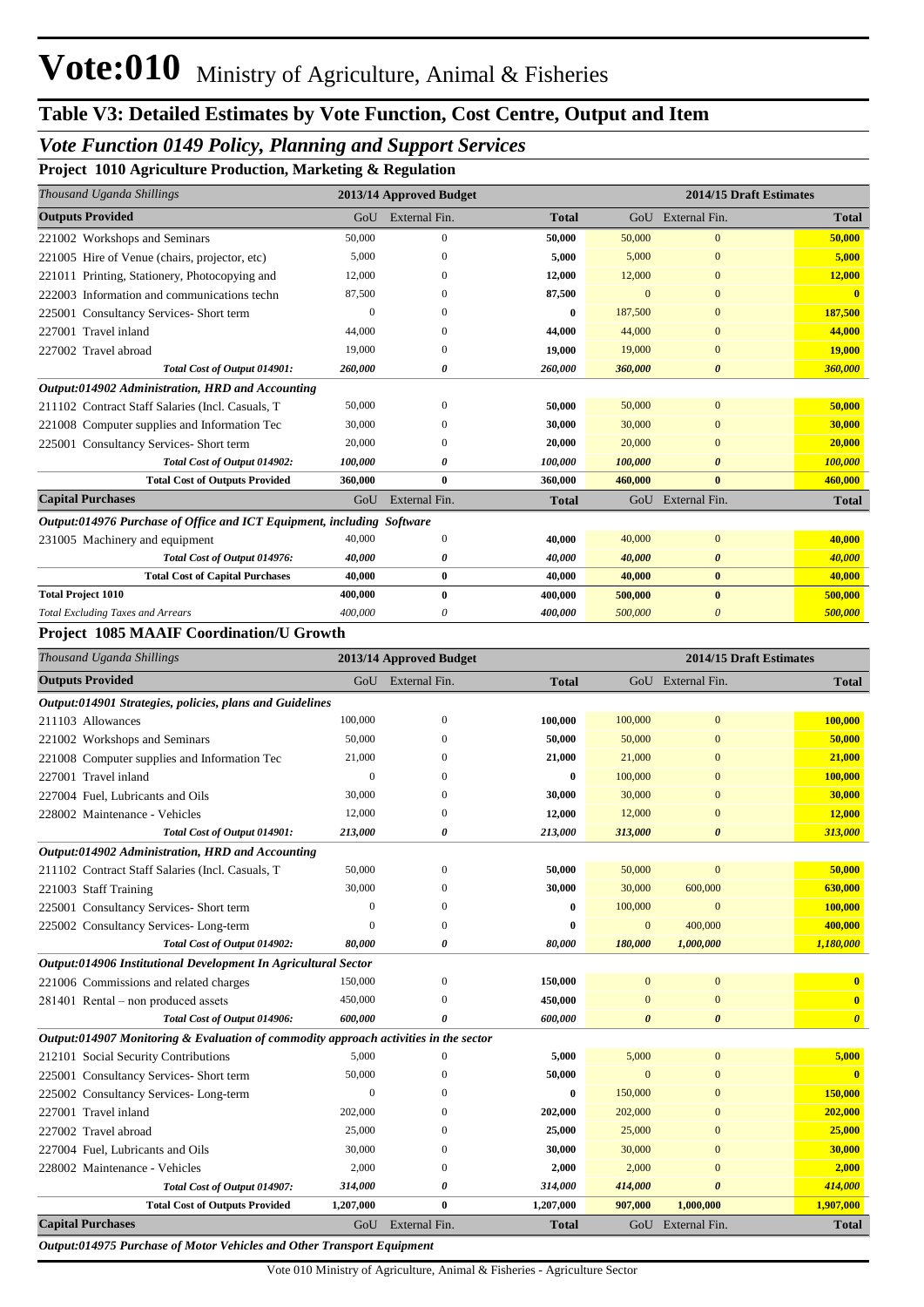#### *Vote Function 0149 Policy, Planning and Support Services*

#### **Project 1085 MAAIF Coordination/U Growth**

| Thousand Uganda Shillings                   | 2013/14 Approved Budget |               |              |           | 2014/15 Draft Estimates |              |
|---------------------------------------------|-------------------------|---------------|--------------|-----------|-------------------------|--------------|
| <b>Capital Purchases</b>                    | GoU                     | External Fin. | <b>Total</b> | GoU       | External Fin.           | <b>Total</b> |
| 231004 Transport equipment                  |                         |               | 0            | 510,000   | $\Omega$                | 510,000      |
| 312204 Taxes on Machinery, Furniture & Vehi |                         |               | 0            | 123,750   | $\Omega$                | 123,750      |
| Total Cost of Output 014975:                |                         | 0             | 0            | 633.750   | $\theta$                | 633,750      |
| <b>Total Cost of Capital Purchases</b>      |                         | 0             | 0            | 633,750   | $\bf{0}$                | 633,750      |
| <b>Total Project 1085</b>                   | <b>1.207.000</b>        | 0             | 1.207.000    | 1,540,750 | 1,000,000               | 2,540,750    |
| <b>Total Excluding Taxes and Arrears</b>    | 1,207,000               | 0             | 1,207,000    | 1,417,000 | 1,000,000               | 2,417,000    |

#### **Project 1266 Support to Agro processing & marketing of agricultural Product Projects**

| Thousand Uganda Shillings                                | 2013/14 Approved Budget |                |              |                | 2014/15 Draft Estimates |              |
|----------------------------------------------------------|-------------------------|----------------|--------------|----------------|-------------------------|--------------|
| <b>Outputs Provided</b>                                  | GoU                     | External Fin.  | <b>Total</b> | GoU            | External Fin.           | <b>Total</b> |
| Output:014903 Improving Value addition and market Access |                         |                |              |                |                         |              |
| 211102 Contract Staff Salaries (Incl. Casuals, T         | $\Omega$                | $\overline{0}$ | $\bf{0}$     | 15,000         | $\overline{0}$          | 15,000       |
| 211103 Allowances                                        | 30,000                  | 50,000         | 80,000       | 100,000        | $\mathbf{0}$            | 100,000      |
| 221002 Workshops and Seminars                            | 40,000                  | 40,000         | 80.000       | 50,000         | 500,000                 | 550,000      |
| <b>Staff Training</b><br>221003                          | 25,000                  | $\mathbf{0}$   | 25,000       | 30,000         | 220,000                 | 250,000      |
| 221008 Computer supplies and Information Tec             | 15,000                  | 30,000         | 45,000       | $\mathbf{0}$   | 40,000                  | 40,000       |
| 221011 Printing, Stationery, Photocopying and            | 20,000                  | $\mathbf{0}$   | 20,000       | 20,000         | $\mathbf{0}$            | 20,000       |
| 224001 Medical and Agricultural supplies                 | $\mathbf{0}$            | 400,000        | 400,000      | $\Omega$       | $\Omega$                |              |
| 224006 Agricultural Supplies                             | $\Omega$                | $\mathbf{0}$   | 0            | $\overline{0}$ | 2,000,000               | 2,000,000    |
| <b>Consultancy Services-Short term</b><br>225001         | $\Omega$                | $\Omega$       | 0            | 30,000         | 700,000                 | 730,000      |
| Travel inland<br>227001                                  | 40,000                  | 50,000         | 90,000       | 60,000         | $\mathbf{0}$            | 60,000       |
| 227004 Fuel, Lubricants and Oils                         | 30,000                  | $\mathbf{0}$   | 30,000       | 30,000         | $\mathbf{0}$            | 30,000       |
| 228004 Maintenance – Other                               | $\Omega$                | $\Omega$       | $\bf{0}$     | 15,000         | $\mathbf{0}$            | 15,000       |
| Total Cost of Output 014903:                             | 200,000                 | 570,000        | 770,000      | 350,000        | 3,460,000               | 3,810,000    |
| <b>Total Cost of Outputs Provided</b>                    | 200,000                 | 570,000        | 770,000      | 350,000        | 3,460,000               | 3,810,000    |
| <b>Total Project 1266</b>                                | 200,000                 | 570,000        | 770,000      | 350,000        | 3,460,000               | 3,810,000    |
| <b>Total Excluding Taxes and Arrears</b>                 | 200,000                 | 570,000        | 770,000      | 350,000        | 3,460,000               | 3,810,000    |

#### **Project 1267 Construction of Ministry of Agriculture,Animal Industry & Fisheries Headquaters**

| Thousand Uganda Shillings                                            | 2013/14 Approved Budget |                         |              | 2014/15 Draft Estimates |                |              |
|----------------------------------------------------------------------|-------------------------|-------------------------|--------------|-------------------------|----------------|--------------|
| <b>Capital Purchases</b>                                             | GoU                     | External Fin.           | <b>Total</b> | GoU                     | External Fin.  | Total        |
| Output:014972 Government Buildings and Administrative Infrastructure |                         |                         |              |                         |                |              |
| 231001 Non Residential buildings (Depreciatio                        | 1,200,000               | $\mathbf{0}$            | 1,200,000    | 500,000                 | $\overline{0}$ | 500,000      |
| 281504 Monitoring, Supervision & Appraisal o                         | $\theta$                | $\mathbf{0}$            | 0            | 300,000                 | $\mathbf{0}$   | 300,000      |
| 312104 Other Structures                                              | $\Omega$                | $\mathbf{0}$            | 0            | 400,000                 | $\mathbf{0}$   | 400,000      |
| Total Cost of Output 014972:                                         | <i>1,200,000</i>        | 0                       | 1,200,000    | 1,200,000               | 0              | 1,200,000    |
| <b>Total Cost of Capital Purchases</b>                               | 1,200,000               | $\bf{0}$                | 1,200,000    | 1,200,000               | $\bf{0}$       | 1,200,000    |
| <b>Total Project 1267</b>                                            | 1,200,000               | $\mathbf{0}$            | 1,200,000    | 1,200,000               | $\mathbf{0}$   | 1,200,000    |
| <b>Total Excluding Taxes and Arrears</b>                             | 1.200.000               | 0                       | 1,200,000    | 1,200,000               | $\theta$       | 1,200,000    |
| Thousand Uganda Shillings                                            |                         | 2013/14 Approved Budget |              | 2014/15 Draft Estimates |                |              |
|                                                                      | GoU                     | External Fin.           | <b>Total</b> | GoU                     | External Fin.  | <b>Total</b> |
| <b>Total Vote Function 49</b>                                        | 20,601,110              | 570,000                 | 21,171,110   | 20,253,340              | 4,460,00       | 24,713,340   |
| <b>Total Excluding Taxes and Arrears</b>                             | 18,601,110              | 570,000                 | 19,171,110   | 18,993,790              | 4,460,00       | 23,453,790   |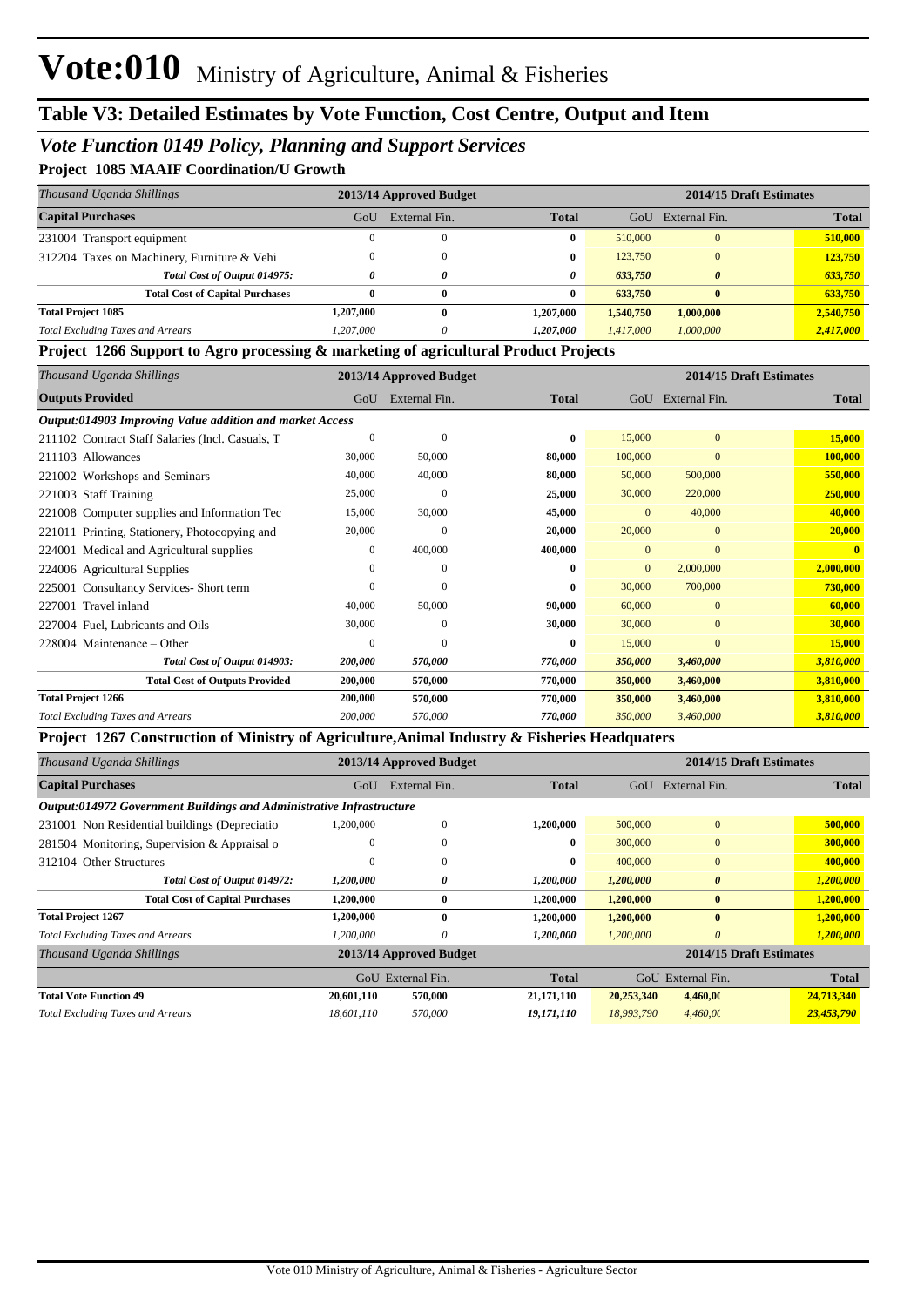| <b>Grand Total Vote 010</b>              | 70.291.042 | 21.472.028 | 91.763.069 | 65,459,590 | 18.615.82 | 84,075,417 |
|------------------------------------------|------------|------------|------------|------------|-----------|------------|
| <b>Total Excluding Taxes and Arrears</b> | 62.091.042 | 21.472.028 | 83,563,069 | 63,864,340 | 18.615.82 | 82,480,167 |